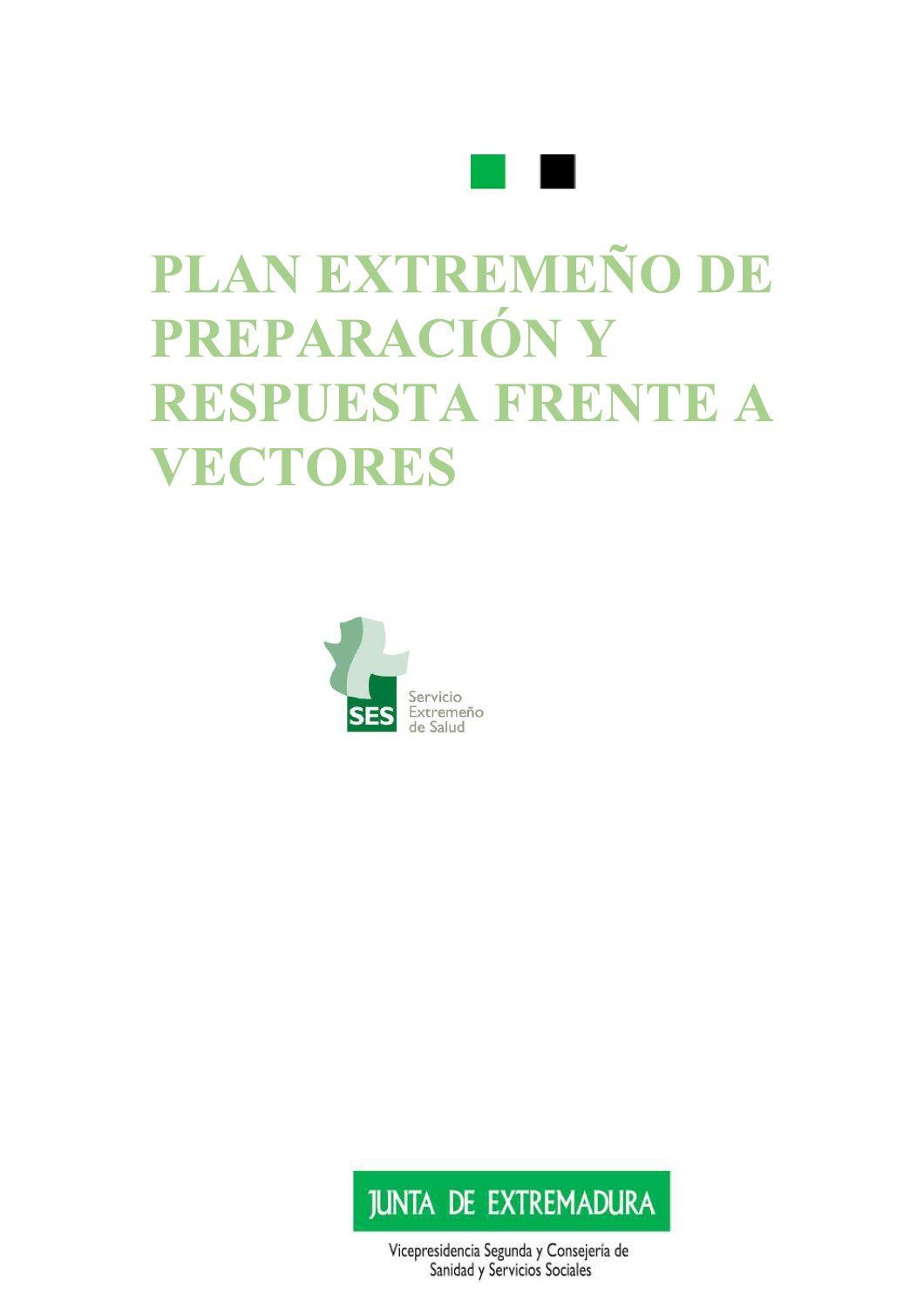

vice cepresidencia Segunda y Consejeria de Sanidad y Servicios Sociales

### **ÍNDICE**

- Justificación.
- Parte I. Mosquitos

#### Antecedentes

- 1. Gestión de vectores: prevención y control.
	- 1.1 Prevención y control individual:
	- 1.2 Prevención y control en espacios públicos: urbanos y peri-urbanos:
	- 1.3 Control en espacios no urbanos.
- 2. Vigilancia epidemiológica.
- 3. Vigilancia entomológica.
- 4. Actuaciones en función del nivel de riesgo
- 5. Información, difusión y sensibilización.
- 6. Anexos.
- Parte II. Flebotomos.
- Parte III. Garrapatas.
- Parte IV. Documentación complementaria.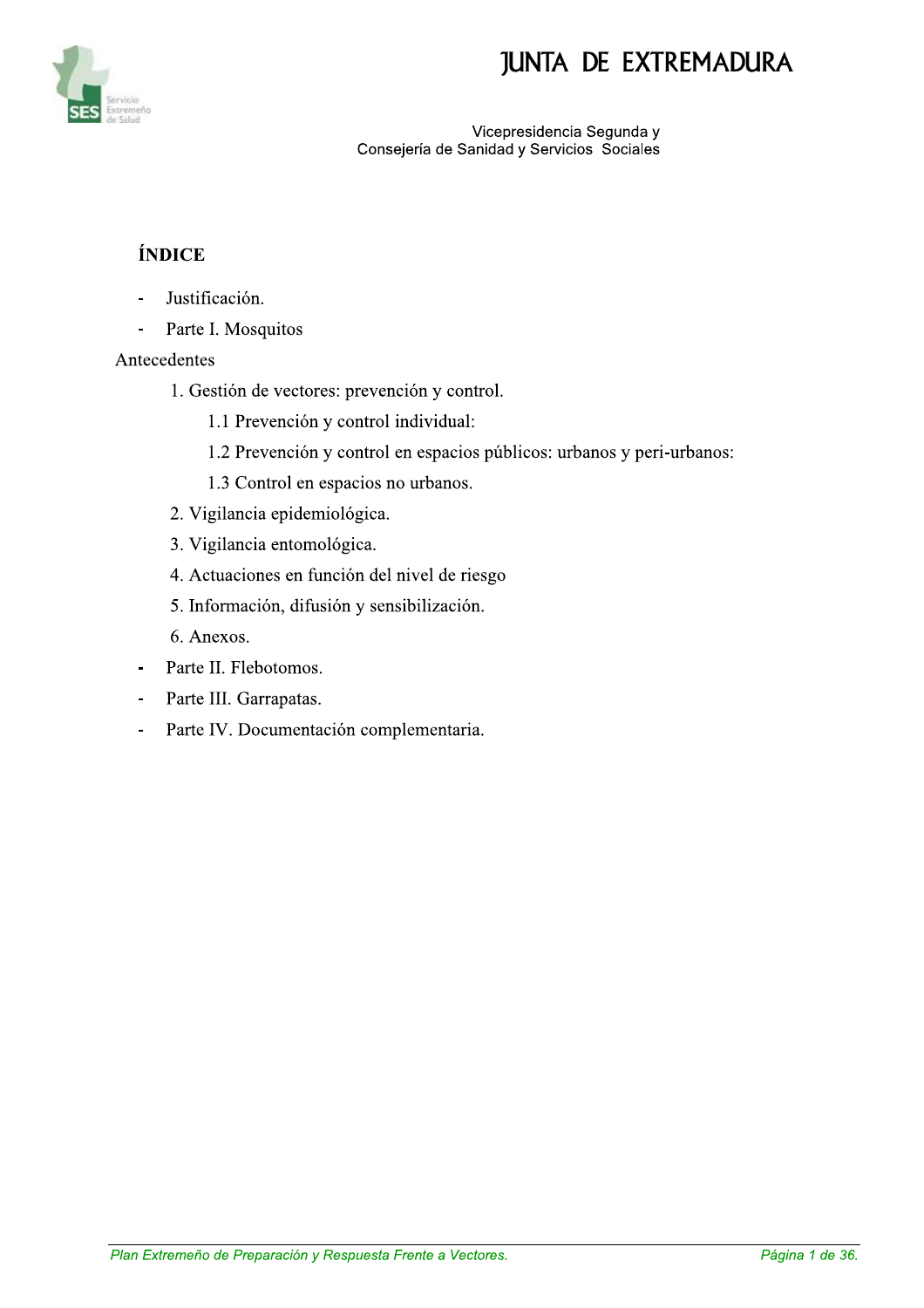



Vicepresidencia Segunda v Consejería de Sanidad y Servicios Sociales

#### PLAN EXTREMEÑO DE PREPARACIÓN Y RESPUESTA FRENTE A VECTORES

#### **I-JUSTIFICACIÓN**

Los vectores son organismos vivos que pueden transmitir enfermedades infecciosas entre personas, o de animales a personas. Muchos de esos vectores son insectos hematófagos que ingieren los microorganismos patógenos junto con la sangre de un portador infectado (persona o animal), y posteriormente los inoculan a un nuevo portador al ingerir su sangre.

Los mosquitos son los vectores de enfermedades mejor conocidos. Garrapatas, moscas, flebótomos, pulgas, triatominos y algunos caracoles de agua dulce también son vectores de enfermedades

Las enfermedades transmitidas por vectores son causadas por parásitos, virus y bacterias transmitidos por mosquitos, flebótomos, chinches triatomíneas, simúlidos, garrapatas, moscas tsetsé, ácaros, caracoles y piojos.

Según la Organización Mundial de la Salud (OMS), en todo el mundo se registran cada año más de 700.000 defunciones como consecuencia de enfermedades transmitidas por vectores, tales como el paludismo, dengue, esquistosomiasis, tripanosomiasis africana humana, leishmaniasis, enfermedad de Chagas, fiebre amarilla, encefalitis japonesa y oncocercosis.

En su conjunto, las enfermedades transmitidas por vectores representan aproximadamente un 17% de las enfermedades infecciosas. La mayor carga de estas enfermedades, que afectan de forma desproporcionada a las poblaciones más pobres, corresponde a las zonas tropicales y subtropicales. Desde 2014, grandes brotes de dengue, paludismo, fiebre chikungunya, fiebre amarilla y enfermedad por el virus de Zika han azotado a diferentes poblaciones, cobrándose vidas y abrumando los sistemas de salud en muchos países.

La distribución de las enfermedades transmitidas por vectores está determinada por complejos factores demográficos, medioambientales y sociales.

Los viajes y el comercio mundiales, la urbanización no planificada y los problemas medioambientales, como el cambio climático, pueden influir en la transmisión de patógenos, haciendo que la temporada de transmisión sea más prolongada o intensa, o que aparezcan algunas enfermedades en países que antes no las sufrían.

Los cambios en las prácticas agrícolas debidos a las variaciones de temperatura y precipitaciones pueden influir en la propagación de enfermedades transmitidas por vectores. El crecimiento de los barrios de tugurios, sin un suministro fiable de agua corriente ni sistemas de gestión de desechos sólidos, puede poner a grandes poblaciones urbanas en riesgo de padecer enfermedades víricas transmitidas por mosquitos. Dichos factores pueden influir en el alcance de las poblaciones de vectores y las modalidades de transmisión de los patógenos

El aumento de ciertas enfermedades víricas transmitidas por artrópodos, motivó la elaboración del Plan Nacional de Preparación y Respuesta frente a enfermedades transmitidas por vectores, que en su Parte I Dengue, Chikungunya y Zika, establece la activación del comité autonómico de control y seguimiento de enfermedades transmitidas por vectores.

Extremadura no es ajena a esta situación, presentando habitualmente casos en humanos autóctonos de algunas de estas enfermedades y, esporádicamente, casos importados de otras. Por otra parte, estudios recientes han determinado la existencia de artrópodos y mamíferos infectados por agentes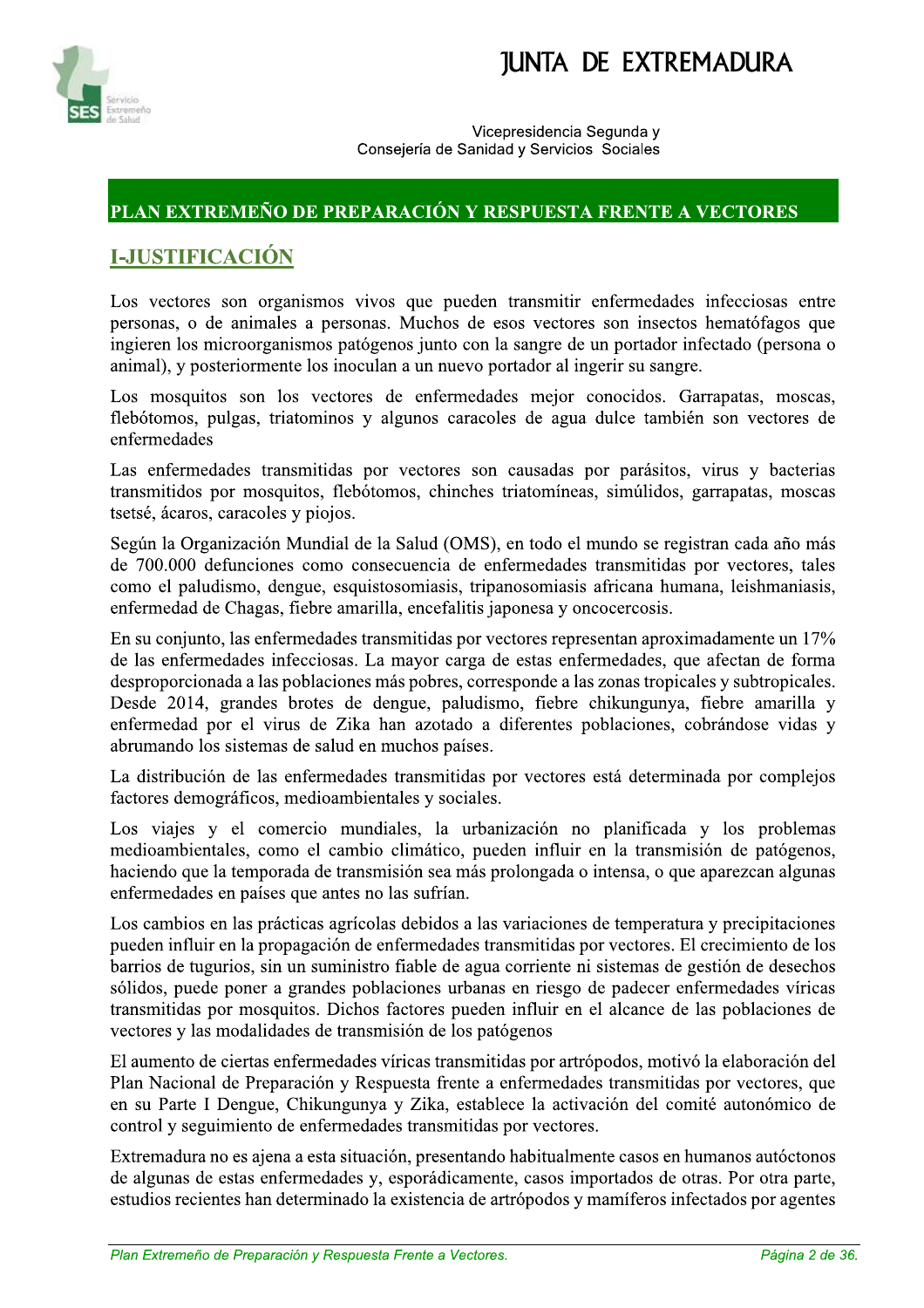

#### vice cepresidencia Segunda y

Consejería de Sanidad y Servicios Sociales

patógenos no habituales hasta ahora (virus de Crimea-Congo y virus del Nilo Occidental respectivamente) así como la presencia de nuevos vectores de algunas de estas enfermedades (mosquito tigre).

En ocasiones estos vectores con especies exóticas invasoras (EEI), que pueden presentar un riesgo individual para las personas y/o un riesgo colectivo para la salud pública, derivado de que suele participar en la transmisión de enfermedades desconocidas o reemergentes ante las que la población es susceptible, lo que pueden causar epidemias y, en general, causan alarma mediática y social, a lo que se une que muchas veces no hay tratamiento específico ni vacunas y las medidas de prevención no son bien conocidas.

Para provocar una epidemia es necesario que se consolide una cadena de transmisión autóctona del agente; las actividades de prevención y control han de ir dirigidas a evitar o romper esa cadena, esto es especialmente cierto en las enfermedades transmitidas por vectores que son considerados EEI.

Estas actividades se resumen en cuatro líneas de actuación: Consejos al viajero para proteger su salud y reducir el riesgo de importación de casos, la coordinación internacional y nacional incluyendo el intercambio de información sobre alertas para la salud pública, la evaluación de riesgo individual y para la salud pública y el establecimiento de planes de preparación y respuesta.

La evaluación de riesgo debe tener en cuenta la vulnerabilidad de la población, la probabilidad de exposición, de importación y de transmisión interna y la capacidad de control.

Los objetivos de un plan de preparación y respuesta son: detectar, diagnosticar y manejar rápidamente los casos, identificar áreas de riesgo/riesgo de transmisión, entender la ecología local del vector, elaborar un programa de control vectorial, comunicar el riesgo y las medidas a adoptar a profesionales y a la población y coordinar a todos los sectores implicados. Estos planes deben considerar diferentes escenarios según se trate de áreas con presencia de vector y condiciones ecológicas y climáticas favorables y con periodo de actividad del mosquito, o áreas sin presencia de vector.

Los elementos claves para la prevención y control de estas enfermedades son: la vigilancia  $e$ pidemiológica que permita detectar casos y tomar medidas precozmente, especialmente si se trata de casos autóctonos; la microbiológica que permita diagnósticos certeros,; la entomológica que permita conocer la situación del vector; la gestión de éste; las medidas de protección individual; la formación e información a profesionales y población; y la coordinación de todos los actores y niveles, pasando de un visión parcial y vertical por parte de cada profesional u organismo a una visión integral u horizontal, que permita la acción local coordinada de todos los actores

Por todo ello, se elabora el presente Plan Extremeño de Preparación y Respuesta frente a Vectores que recoge las acciones para la prevención y control de los mismos en los distintos niveles y ámbitos de actuación y competenciales.

A efectos prácticos el Plan de divide en partes diferenciadas según el vector concreto, y una parte final para documentación complementaria de interés relacionada con las enfermedades tratadas.

- Parte I. Mosquitos.
- Parte II. Flebotomos.
- Parte III. Garrapatas.
- Parte III. Garrapatas.<br>
Parte IV. Documentación complementaria.<br>
Plan Extremeño de Preparación y Respuesta Frente a Vectores.<br>
Página 3 de 36. - Parte IV. Documentación complementaria.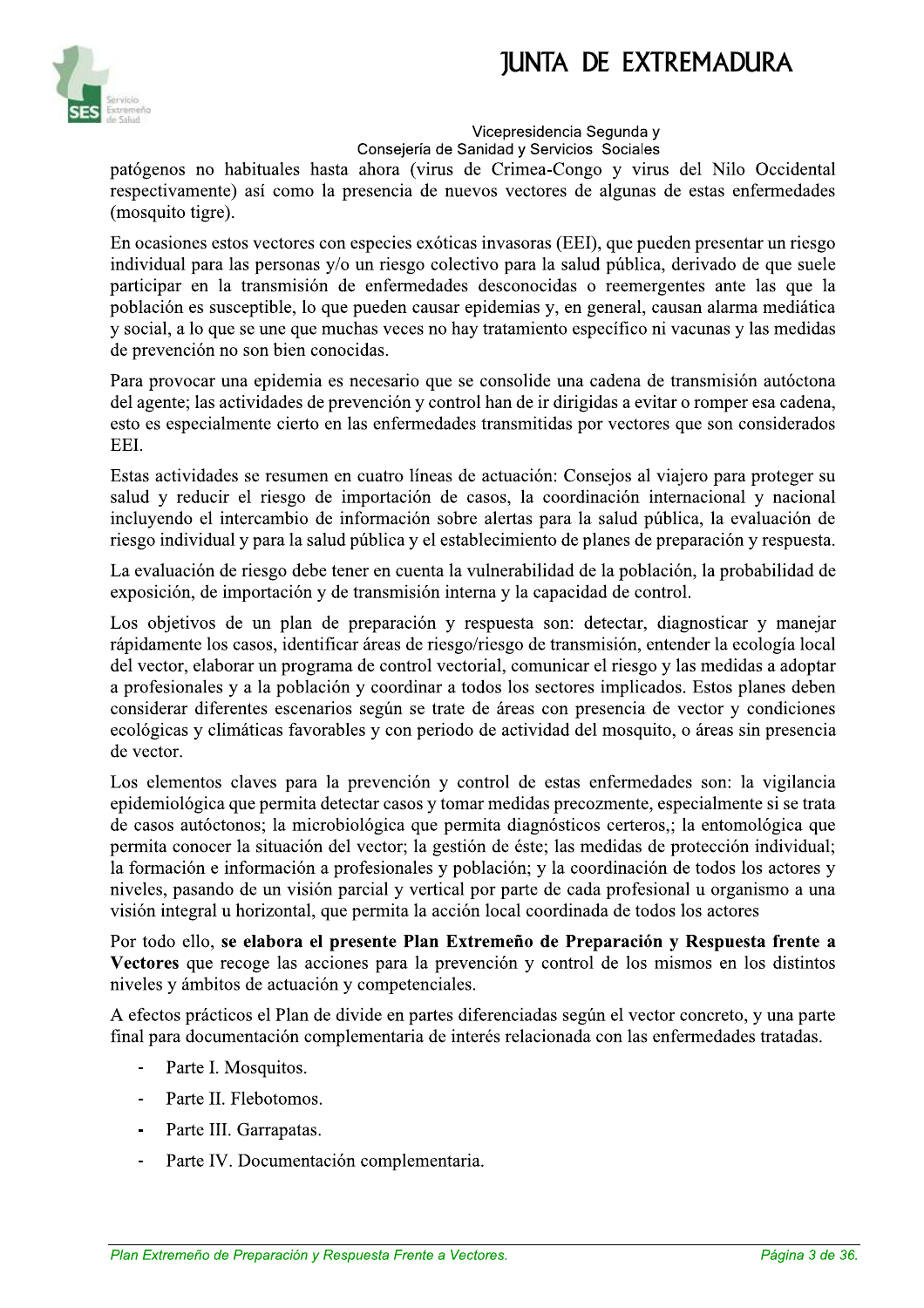

#### **Vicepresidencia Segunda v**

Conseiería de Sanidad y Servicios Sociales

Cada una de las primeras tres partes presenta la misma estructura, que incluye los siguientes capítulos, todos ellos adaptados a cada tipo de vector y a las enfermedades que pueden transmitir:

#### Antecedentes

- 1. Gestión de vectores: prevención y control.
	- 1.1 Prevención y control individual:
	- 1.2 Prevención y control en espacios públicos: urbanos y peri-urbanos:
	- 1.3 Control en espacios no urbanos.
- 2. Vigilancia epidemiológica.
- 3. Vigilancia entomológica.
- 4. Actuaciones en función del nivel de riesgo
- 5. Información, difusión y sensibilización.
- 6. Anexos.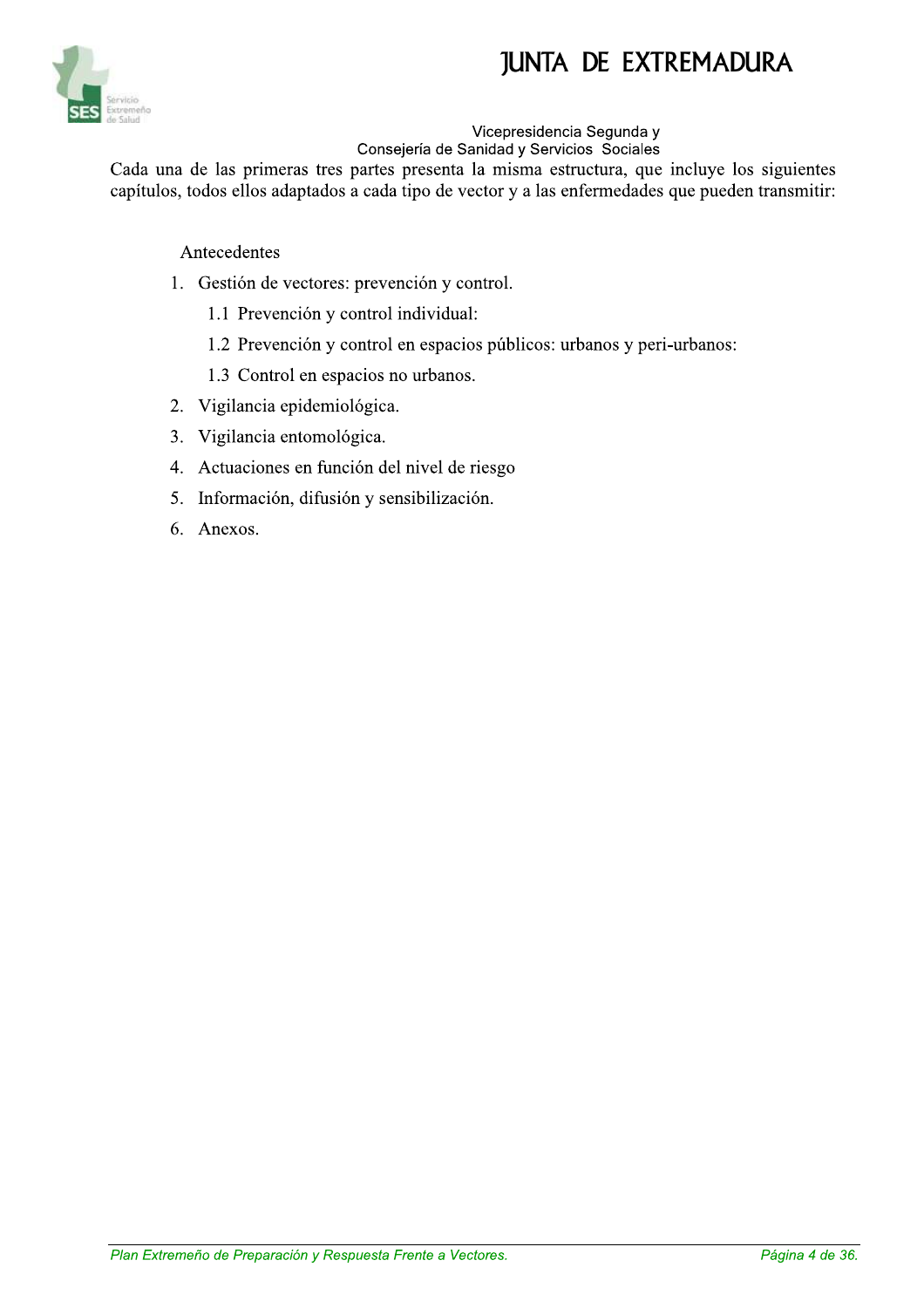

Vicepresidencia Segunda v Consejería de Sanidad y Servicios Sociales

#### **ANTECEDENTES**

Ya, antes de finalizar la elaboración del presente Plan Autonómico, y siguiendo las directrices que sobre la vigilancia entomológica del *Aedes Albopictus* se establecieron en el Plan Nacional, en el año 2018 se inició una colaboración entre la Dirección General de Salud Pública y la Unidad de Parasitología de la Facultad de Veterinaria de Cáceres, a fin de realizar la búsqueda del mosquito tigre en nuestra región, que actualmente lleva dos años en ejecución práctica.

Por lo que respecta a la circulación de virus del Nilo Occidental (VNO), en España el primer caso humano de enfermedad neuroinvasiva por VNO se identificó de forma retrospectiva por un equipo del Hospital de Bellvitge, Barcelona, en un paciente con diagnóstico de meningitis en septiembre del 2004, que estuvo en los días previos al inicio de los síntomas en un pueblo de la provincia de Badajoz.

Posteriormente, entre septiembre y diciembre de 2010, el Ministerio de Medio Ambiente, Medio Rural y Marino notificó la detección del VNO en 36 explotaciones de équidos en varias provincias del Andalucia y en años posteriores en ambas provincias extremeñas.

Tras la notificación de la sospecha del primer foco en caballos, se puso en marcha la vigilancia activa de meningoencefalitis en humanos que incluyó una campaña de información a los profesionales sanitarios. Mediante esta vigilancia activa se investigaron 15 casos sospechosos y se confirmaron dos casos humanos de meningoence falitis por VNO, dos hombres de 60 y 77 años de edad, ambos residentes en la zona afectada de Cádiz.

La situación de las enfermedades transmitidas por vectores en Extremadura, en cuanto a casos humanos, en los últimos 10 años, se indica en la siguiente tabla.

| Año                                         |   |   |    |    |   |   | 2010   2011   2012   2013   2014   2015   2016   2017   2018   2019 |                |   |    |
|---------------------------------------------|---|---|----|----|---|---|---------------------------------------------------------------------|----------------|---|----|
| Dengue $(*)$                                |   |   |    |    | 2 |   |                                                                     |                |   |    |
| Enfermedad por virus Chikun-<br>gunya $(*)$ |   |   |    |    |   |   | 4                                                                   |                |   |    |
| Fiebre exantemática Mediterránea            |   | 3 | 10 | 12 | 4 | 6 | $\overline{2}$                                                      |                |   | 13 |
| Fiebre Q                                    | 2 |   | າ  | 5  | 4 | 3 | 3                                                                   | 4              |   | 9  |
| Fiebre recurrente                           | 2 |   |    |    |   |   |                                                                     |                | ↑ |    |
| Lehismaniasis                               |   | 2 | 4  | 5  | 4 |   | $\overline{2}$                                                      | 6              |   |    |
| Paludismo (*)                               |   | 4 | ↑  | 5  | 4 | ∍ | 5                                                                   | $\overline{2}$ | 8 | 4  |
| Zika $(*)$                                  |   |   |    |    |   |   | າ                                                                   |                |   |    |

Enfermedades transmitidas por vectores en Extremadura. Casos declarados por año de notificación. Años 2010-2019.

(\*) Todos los casos han sido importados.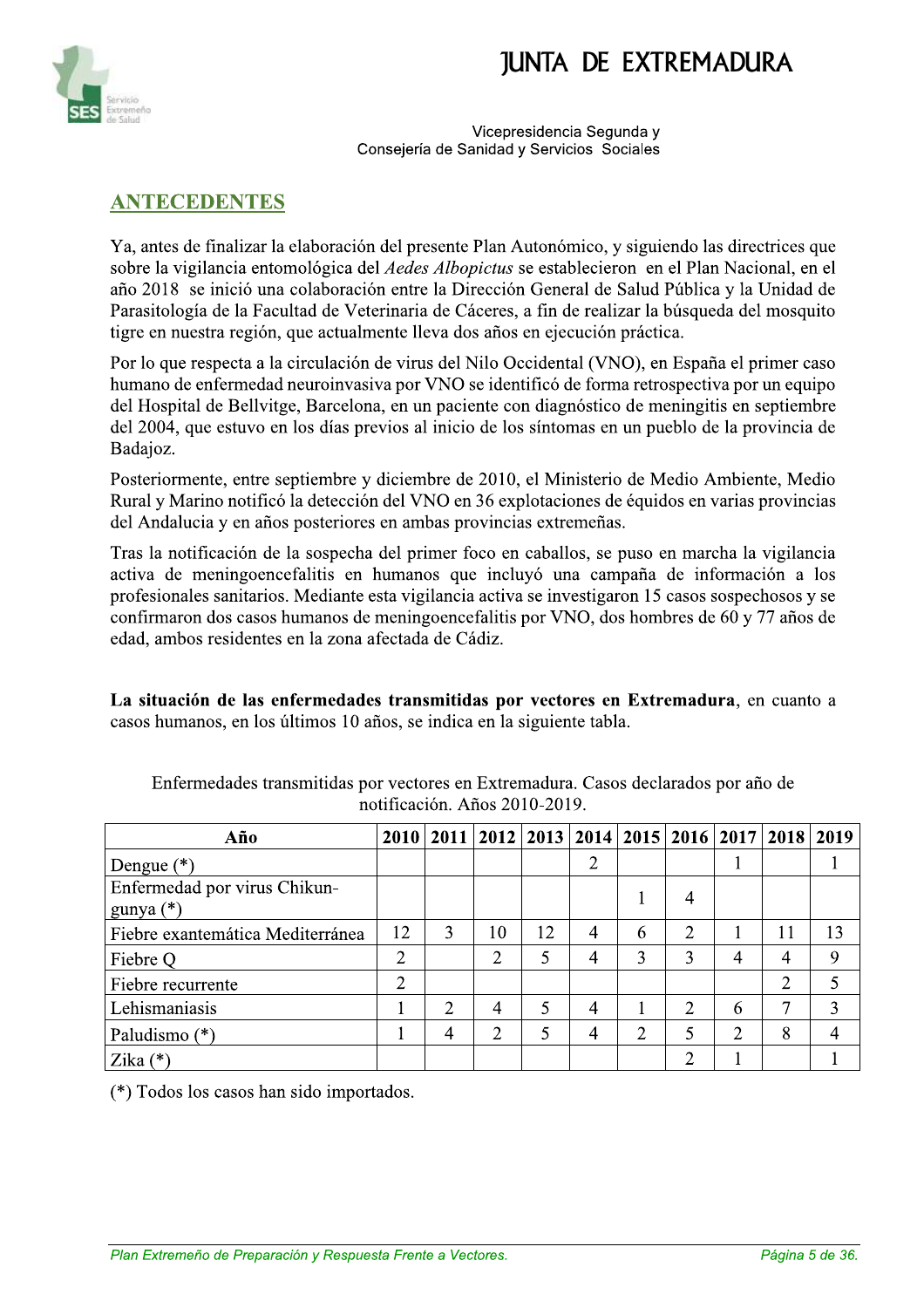

Vicepresidencia Segunda v Consejería de Sanidad y Servicios Sociales

### **PARTE I. MOSQUITOS**

#### Introducción.

Uno de los vectores objeto del Plan Nacional y específico de su parte I, es el mosquito.

Conociendo la biología del mosquito y sus hábitats, y considerando el clima mediterráneo continental de Extremadura, así como la transformación de sus sistemas de cultivo hacia el regadío, y en especial el arroz, se concluye que la región presente una serie de hábitats acuáticos muy favorables para el desarrollo de numerosas especies de mosquitos.

Pero además del aspecto fundamental de su presencia que no es otra que las enfermedades que los mosquitos pueden transmitir, es necesario considerar que la presencia de estos vectores también influye de manera negativa en la calidad de vida de la población, en el desarrollo ganadero y en el turismo.

Sabemos que los mosquitos son insectos voladores de la familia *culicidae*, del orden de los *dipteros* nematóceros, que incluye, entre otros, los géneros Anopheles, Culex, Psorophora, Ochlerotatus, Aedes, Sabethes, Culiseta y Haemagoggus.

Como vectores transmisores de enfermedades, los géneros de mosquitos de mayor interés en salud pública son:

- *Anopheles:* diversas especies de este género transmiten el paludismo (malaria), que puede considerarse la enfermedad infecciosa que causa más morbilidad y mortalidad.
- Aedes: pueden transmitir los virus de la fiebre amarilla, dengue, chikungunya y Zika.
- Culex: es vector de la fiebre del Nilo Occidental (West Nile Fever).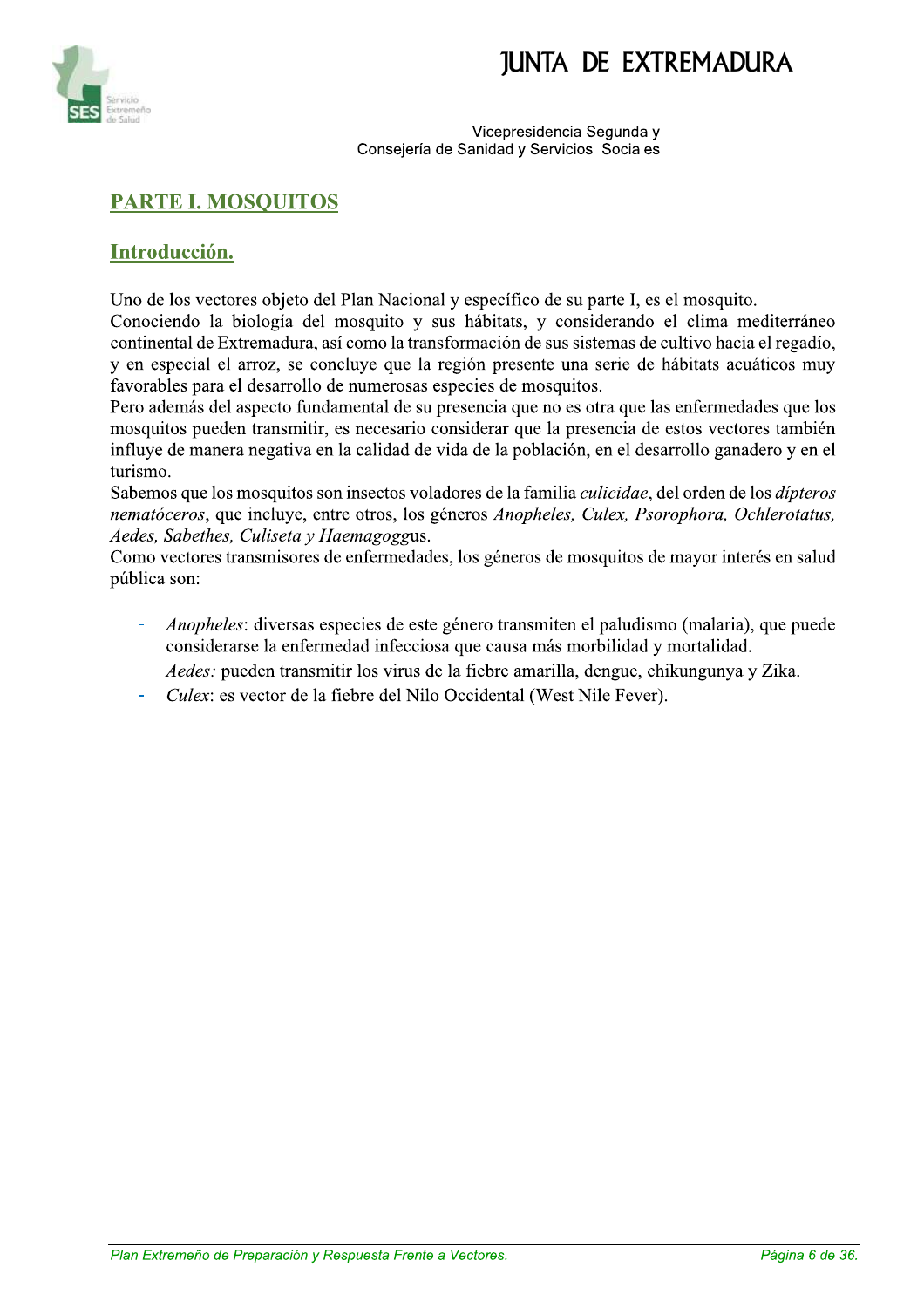

Vicepresidencia Segunda v Consejería de Sanidad y Servicios Sociales

#### 1. Gestión de vectores: prevención y control.

Las medidas de prevención y de control de mosquitos tienen como finalidad evitar la presencia y la proliferación de estos insectos y reducir su abundancia de acuerdo con el umbral de tolerancia que se considere aceptable, para minimizar los efectos negativos que pueden ocasionar a la población, tanto desde el punto de vista de las molestias como de la prevención de posibles transmisiones de enfermedades.

Las actuaciones de control se deben basar en el control integrado de plagas, de modo que se integren las medidas preventivas, la más efectiva es evitar la puesta de huevos y el crecimiento de sus larvas acuáticas, con medidas de control físico, mecánico y biológico prioritariamente y, en caso necesario, de control químico.

#### 1.1 Prevención y control individual.

#### Actuaciones de prevención.

Se basan en evitar la acumulación del agua en cualquier punto y en su defecto, minimizar el volumen de agua estancada o provocar su movimiento, eliminando por tanto puntos de cría de mosquitos:

- $\checkmark$  Vaciar y limpiar todos los objetos y contenedores en los que se pueda acumular agua como jarras, cubos, ceniceros, juguetes, platos de animales domésticos, platos debajo de tiestos, neumáticos etc., y evitar su posterior inundación.
- $\checkmark$  Mantener tapados los recipientes o contenedores con agua en el exterior.
- √ Mantener limpios de restos los canalones de recolección de aguas de los tejados y los imbornales de los patios.
- $\checkmark$  Mantener en buenas condiciones las **balsas, estangues o piscinas**, a fin de evitar la proliferación de larvas de mosquitos.

#### Actuaciones de control.

Son todas aquellas medidas dirigidas a evitar la picadura de insectos.

- √ Vestir ropa adecuada: de colores claros y que cubran la mayor zona del cuerpo, (manga larga, pantalones largos, calzado cerrado etc).
- $\checkmark$  Evitar el uso de jabones aromatizados, perfumes o aerosoles para el pelo, ya que pueden atraer insectos.
- ✓ Usar el aire acondicionado como medio efectivo para mantener fuera de la habitación mosquitos y otros insectos.
- $\checkmark$  Instalar **mosquiteras** en puertas y ventanas o bien utilizar mosquiteras para dormir.
- $\checkmark$  Usar *repelentes* <sup>1</sup> de insectos autorizados, (loción, sprays, pulseras, aparatos eléctricos  $etc...$
- $\checkmark$  Usar *insecticidas* <sup>1</sup> autorizados para uso por público en general.

| Personal- individual<br>Responsabilidad – competencia: |
|--------------------------------------------------------|
|--------------------------------------------------------|

1. Notas: Repelentes/insecticidas autorizados <sup>1</sup>: Consultar Anexo I. Consejos de utilización. Biocidas expresamente autorizados<sup>2</sup>: Para la fumigación aérea los biocidas autorizados, a fecha de marzo 2019, son Vectobag G, Vectobag WG y Vectobag 12AS. Información escrita<sup>3</sup>: Modelo tríptico informativo Anexo II.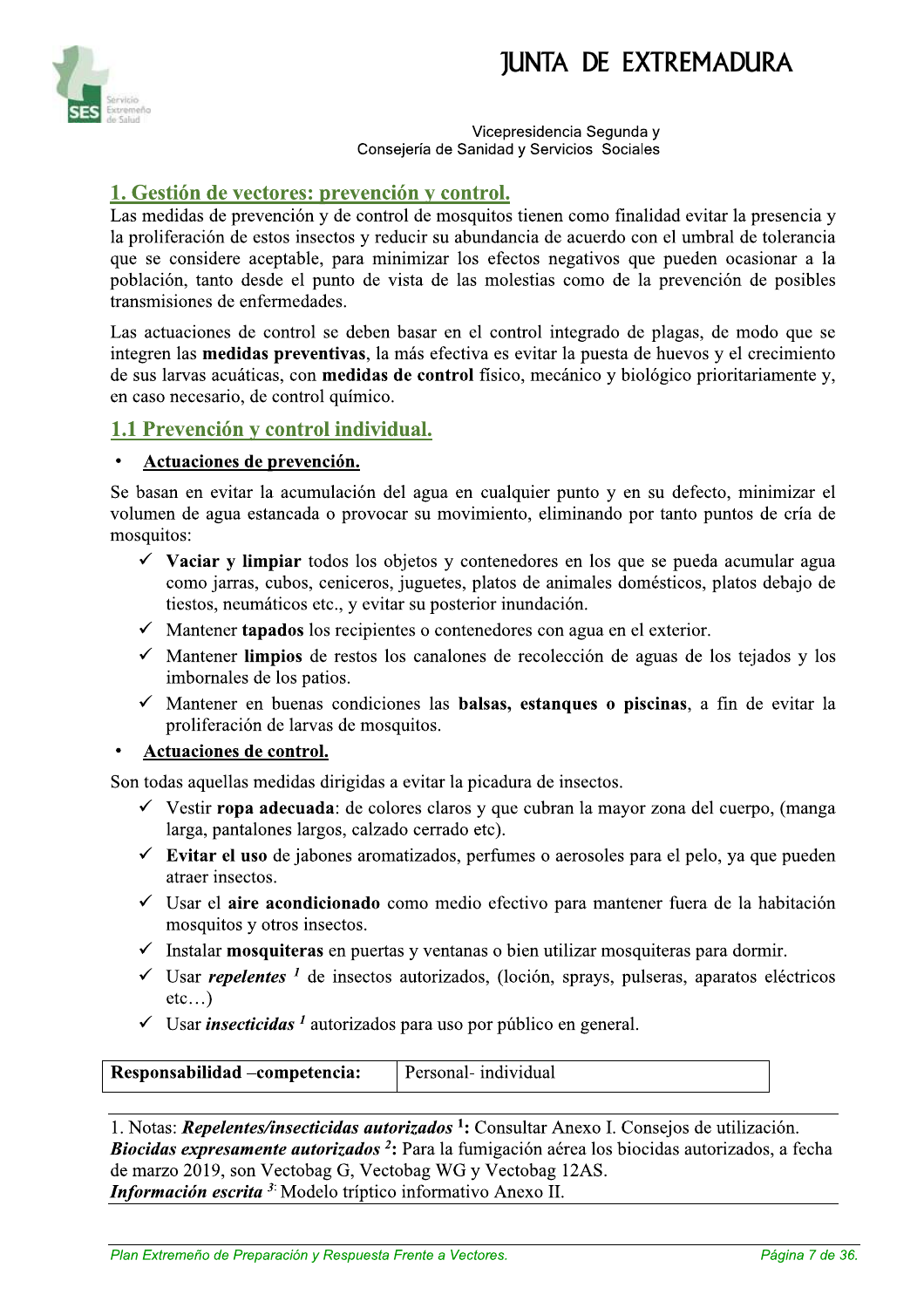

vice cepresidencia Segunda y Consejeria de Sanidad y Servicios Sociales 1.2 Prevención y control en espacios públicos: urbanos y peri-urbanos

#### A) De diseño y planificación.

La incorporación de medidas preventivas en las fases de planificación y diseño de elementos urbanísticos que minimizan de forma importante la existencia de muchos puntos de cría del mosquito es fundamental. Las recomendaciones principales se centran en evitar acumulaciones de agua. Por lo tanto, el diseño de cualquier elemento urbanístico, constructivo o de ornamentación, debe impedir al máximo que incluso siendo el agua parte necesaria de su función, funcionamiento o estructura, se eviten las condiciones de acumulación que faciliten la proliferación de mosquitos. Algunos ejemplos serían los siguientes:

- $\checkmark$  Las cámaras sanitarias que pueden ser susceptibles de inundación. Se debe evitar la existencia de espacios de este tipo y, en caso de que los haya, rellenar el nivel basal con gravas  $u$  otros áridos para neutralizar la posible presencia de agua hasta el nivel de relleno.
- $\checkmark$  Los imbornales de calles, pozos de arenas o decantadores. Las soluciones de diseño se  $\alpha$ deben basar en la existencia de sistemas de decantación que impliquen la menor acumulación de agua posible y un mantenimiento adecuado de las pendientes entre imbornales para evitar estancamientos de agua.
- $\checkmark$  Los estangues decorativos se deben diseñar de modo que se eviten las pendientes suaves en  $\cos$  bordes, y el perfil del fondo debe ser en forma de embudo con un agujero de desagüe central. Se debe evitar, además, la construcción de canales periféricos en la lámina de agua, y su diseño debe garantizar una buena recirculación del agua.
- $\checkmark$  Las obras públicas en ejecución pueden constituir una actividad de riesgo en lo a causa del volumen de agua que se manipula y de su acumulación en bidones en el exterior durante largos periodos de tiempo. En estos casos, se recomienda incluir en los permisos de obras unas condiciones de compromiso de recirculación rápida de las aguas o de retirada de los  $\overline{\mathbf{r}}$  recipientes con agua en el caso de paro de las obras.
- $\checkmark$  Los canalones de recogida de aguas pluviales en los tejados de los edificios públicos y las arquetas de recogida situadas al pie de los bajantes se deben diseñar de forma que las pendientes sean las adecuadas y que eviten la acumulación de materias que puedan provocar que se atasquen.
- $\checkmark$  Las fuentes públicas se deben diseñar de forma que se eviten acumulaciones de agua y que no se pueda atascar el desagüe (desagüe ancho o duplicado, rejas no extraíbles de ranura estrecha).
- $\checkmark$  Las **papeleras** de la vía pública no deben retener agua, por lo que hay que seleccionar aquellos modelos que presenten orificios en su base.
- $\checkmark$  Los elementos **vegetales** en espacios públicos se deben situar en jardineras o contenedores adecuados. Hay que valorar el uso de las hidrojardineras que disponen de depósitos de acumulación de agua que comunican directamente con el exterior.
- $\checkmark$  Para el arbolado público se deben seleccionar especies arbóreas que no tengan tendencia a generar agujeros en el tronco. Son ejemplos de especies poco adecuadas los plátanos, las moreras y ciertas variedades tropicales de crecimiento muy rápido. moreras y ciertas variedades tropicales de crecimiento muy rapido.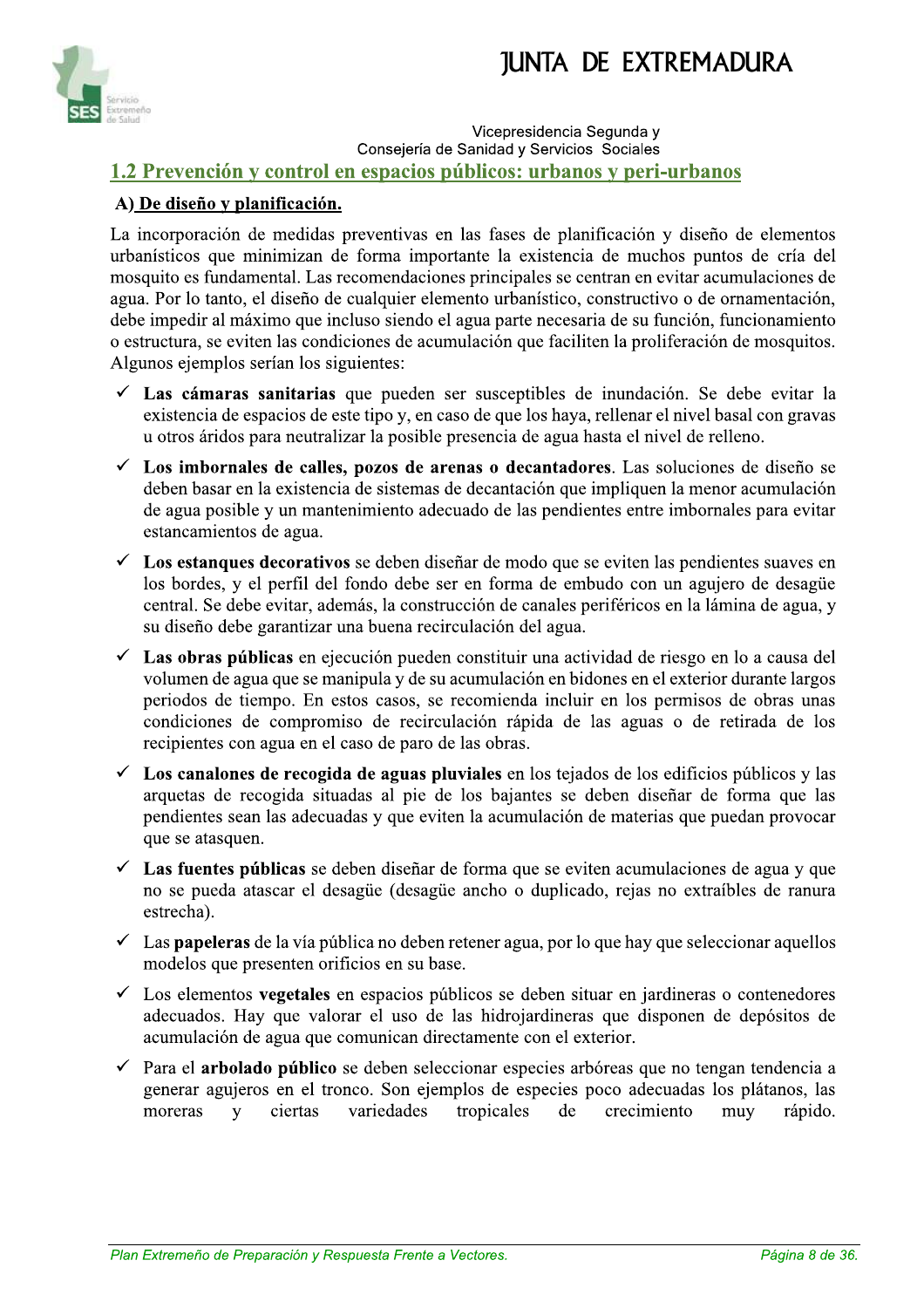

vice cepresidencia Segunda y Consejeria de Sanidad y Servicios Sociales

#### **B**) Actuaciones de prevención

El Avuntamiento debería realizar una identificación o mapa de situación de zonas verdes, parques, masas de agua y otros elementos que puedan favorecer la cría de mosquitos a fin de poder realizar en su caso las medidas preventivas y de control.

Las recomendaciones principales se centran en evitar acumulaciones de agua.

- $\checkmark$  Cementerios: los recipientes contenedores de flores u objetos ornamentales deben impedir la acumulación de agua accesible a los mosquitos. Se puede mantener la humedad, por ejemplo, mediante esponjas.
- Escuelas y otros equipamientos: los elementos de juego no deben tener agua estancada. En caso de que haya neumáticos destinados al juego, estos se deben mantener secos, preferentemente mediante perforación o bien colocándolos semienterrados en posición vertical.
- $\checkmark$  Huertos, solares y fincas en desuso: hay que mantener estos espacios libres de vegetación, basura, herramientas, elementos de mobiliario abandonados etc.
- $\checkmark$  Circuitos de riego e imbornales: al ser prácticamente imposible eliminar el agua de los imbornales podría ser necesario intervenir en ellos aplicando larvicidas.
- $\checkmark$  Masas de agua en parques y jardines: se debe procurar no dejar las instalaciones sin recirculación de agua o con unos niveles que permitan el establecimiento de mosquitos.

#### C) Actuaciones de control

Aunque la medida más idónea de prevención y control de los mosquitos es la eliminación mecánica de los puntos de cría del mosquito, en determinados casos y lugares, cuando se han superado los umbrales que se consideran como tolerables, puede ser necesaria, como medida complementaria, la utilización de biocidas en el medio urbano/peri-urbano.

El control con el uso de insecticidas se utiliza para disminuir la proliferación de vectores y puede dirigirse a una o más etapas de desarrollo de los insectos. El tratamiento de estados inmaduros (larvas) debe priorizarse tanto como sea posible, ya que se localizan en espacios concretos (lugares de cría), mientras que los adultos están generalmente distribuidos en áreas más amplias.

En la elección del tipo de producto a utilizar, hay que priorizar el uso de los más específicos, selectivos y menos peligrosos para la salud de las personas y para el medio ambiente. Asimismo, hay que escoger las técnicas de aplicación de los biocidas que minimicen el riesgo de exposición para las personas y el medio ambiente.

Estos tratamientos de aplicación terrestre deberán ser diseñados y aplicados por empresas de servicios biocidas inscritas en el Registro de Servicios de biocidas de cualquier comunidad o ciudad autónoma, o bien, si así fiera el caso, por personal propio del Ayuntamiento si este está cualificado y previa inscripción del Ayuntamiento en Registro Oficial de Establecimientos y Servicios Plaguicidas de Extremadura, como servicio biocida de carácter corporativo.

Los productos biocidas que se utilicen deben estar inscritos en el Registro Oficial de plaguicidas o en el Registro Oficial de Biocidas de la Dirección General de Salud Pública, Calidad e Innovación del Ministerio de Sanidad, Consumo y Bienestar Social.

Los biocidas deben utilizarse siguiendo estrictamente las indicaciones especificadas en sus etiquetas, de acuerdo con las condiciones establecidas en las resoluciones de inscripción, entre las que se incluyen los usos y la Los biocidas deben utilizarse siguiendo estrictamente las indicaciones especificadas en sus etiquetas, de acuerdo con las condiciones establecidas en las resoluciones de inscripción, entre las que se incluyen los usos y las aplicaciones autorizados, las medidas de precaución y seguridad a tener en cuenta y el plazo de seguridad, si procede.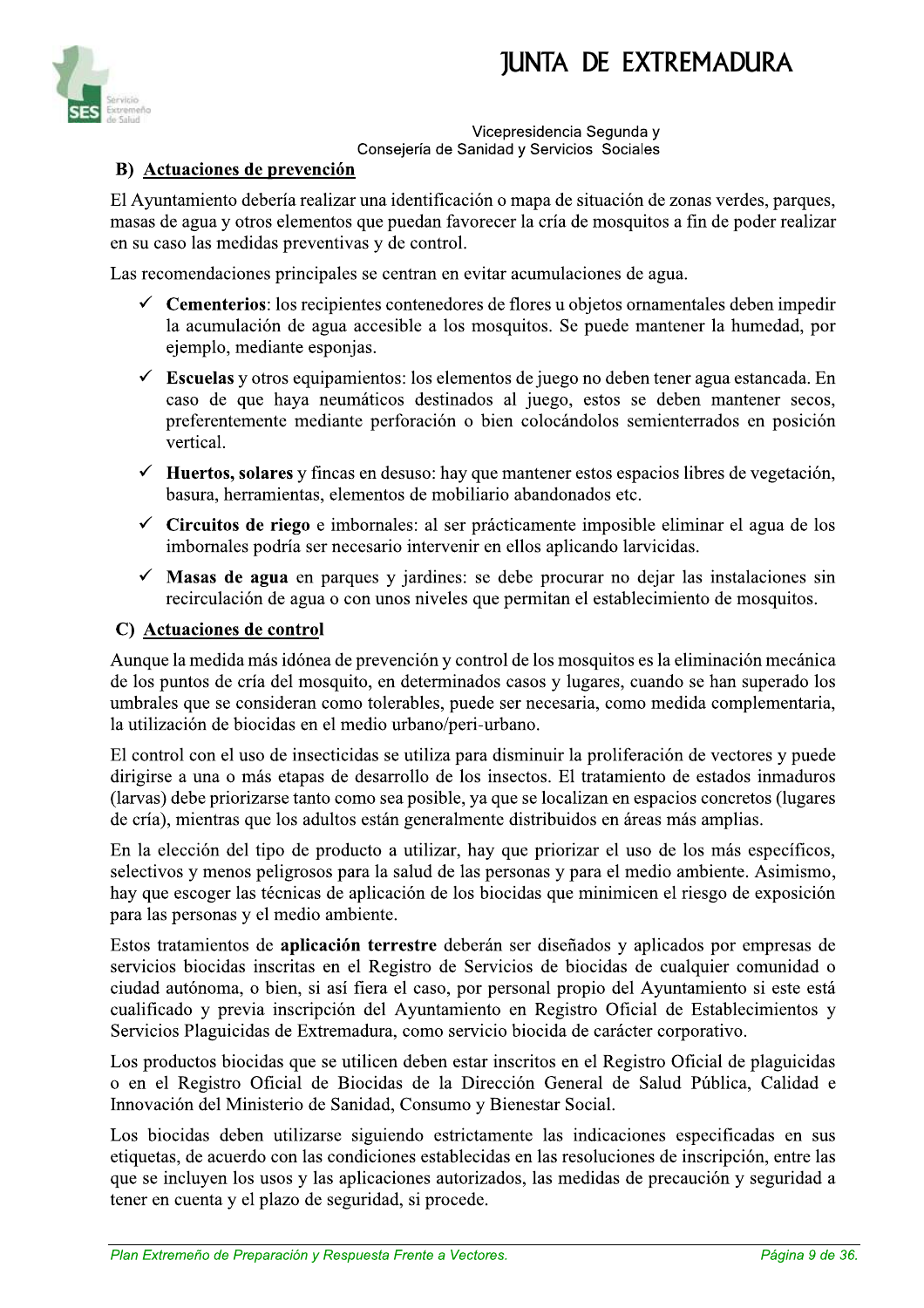



Vicepresidencia Segunda v

Consejería de Sanidad y Servicios Sociales

| Responsabilidad-competencia | Administración Local: bien directa bien |  |  |
|-----------------------------|-----------------------------------------|--|--|
|                             | indirecta por requerimiento a terceros  |  |  |

### 1.3. Control en espacios no urbanos.

En Extremadura, la agricultura de regadío, y en especial el cultivo del arroz crean una serie de hábitats acuáticos que soportan poblaciones muy numerosas de diversas especies de mosquitos

Fundamentalmente esta situación se encuentra en la provincia de Badajoz, en las comarcas de Vegas Altas, Vegas Bajas y Tierra de Badajoz.

Por otro lado, los embalses, los afluentes y una vasta red de canalizaciones, constituyen otro medio de cultivo ideal para los mosquitos.

Estas amplias zonas de regadíos y de cultivos inundables, que en muchos casos se encuentran muy próximos a los núcleos poblaciones, o la proximidad de las masas de agua, generan en muchos núcleos poblacionales la superación de los umbrales tolerables, lo que, conforme a dicha superación, densidad o especie, puede conllevar la necesidad de la ejecución de las siguientes medidas de control :

- A. Tratamientos terrestres.
- **B.** Tratamientos aéreos.
- C. Medidas especiales en materia salud pública.

#### A) Control mediante Tratamientos terrestres

Se realizarán en masas de agua, canales de riego o cultivos, mediante aplicación prioritaria de larvicidas y si fuera necesario y de manera puntual, en los picos poblacionales de mosquitos, de adulticidas, conforme al diagnóstico y diseño de tratamiento de empresa autorizada, siguiendo todas la medidas de precaución establecidas para los biocidas seleccionados ,cumpliendo las distancias mínimas de seguridad a los núcleos poblacionales y respetando las limitaciones jurídicas en las acciones de control en áreas privadas.

Es imprescindible que el uso de los biocidas seleccionados permita su aplicación en el tipo de masas de agua o de cultivos seleccionados.

Cabe aclarar, para su adecuada ejecución, que generalmente :

- Las aplicaciones de larvicidas se suelen realizar a pie, con un equipo compuesto por dos personas dotadas de mochilas asperiidoras, que pueden llegar a cubrir unas 60 hectáreas de terreno.
- Las aplicaciones de adulticidas, se suelen realizar mediante aplicaciones espaciales (maquinaria de tratamiento a pie y termonebulizadoras) y mediante tratamientos barrera (pulverizadoras en bancada compatibles con carretillas o furgonetas).

Estos tratamientos terrestres, toda vez que es obligatorio que el servicio que los aplique esté debidamente autorizado, y así también los biocidas seleccionados, no necesitan ningún tipo de autorización especifica o adicional a las ya otorgadas a la empresa y a los productos.

Todo ello, sin perjuicio de los requerimientos que la administración local deba o pueda realizar a terceros o particulares para su ejecución.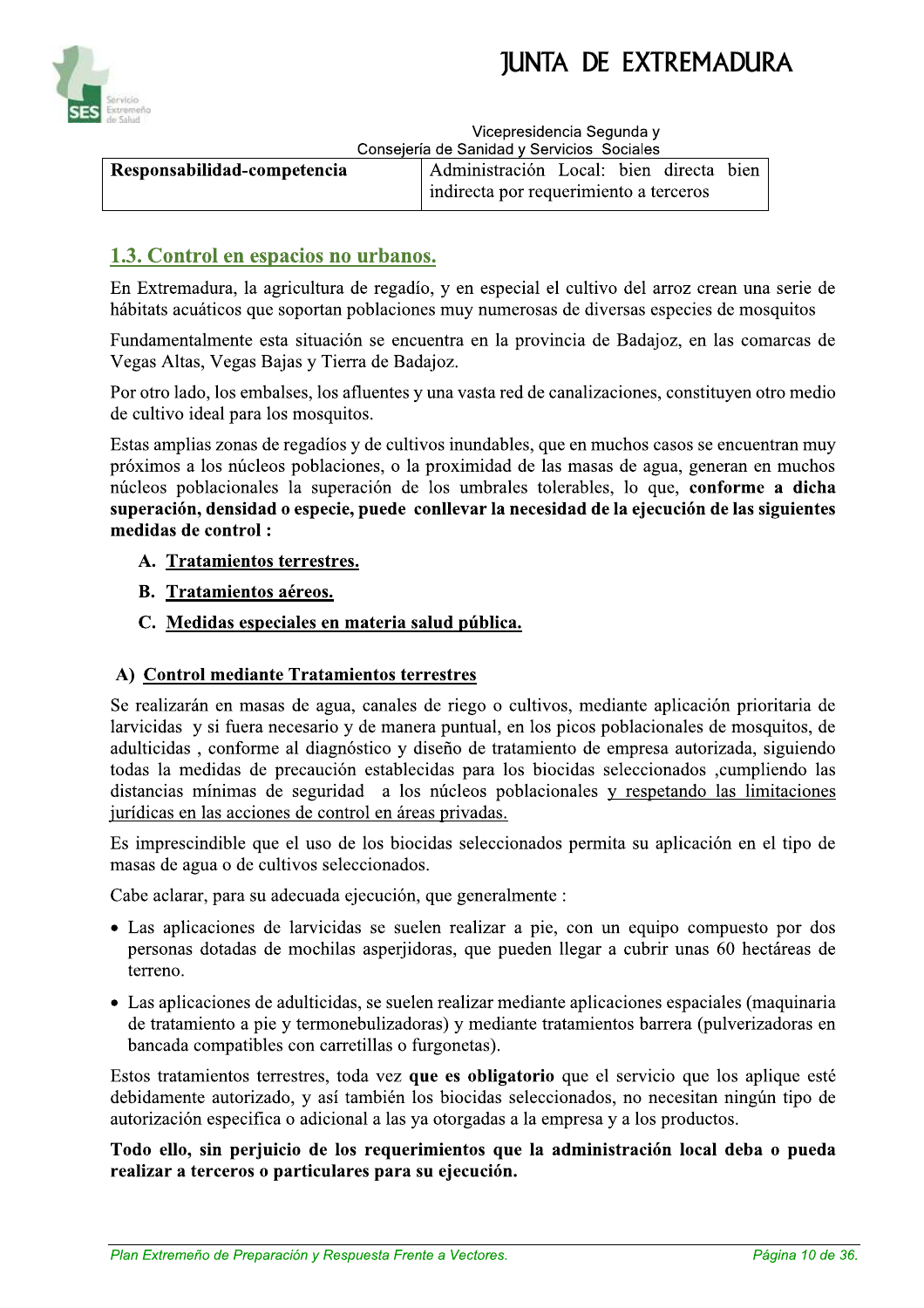



Vicepresidencia Segunda v Consejería de Sanidad y Servicios Sociales

|                             | Consejenta de Januard y Jervicios Jociales |  |
|-----------------------------|--------------------------------------------|--|
| Responsabilidad-competencia | Administración Local: bien directa o bien  |  |
|                             | indirecta por requerimiento a terceros     |  |

#### **B)** Control mediante Tratamientos aéreos

En caso de que el tratamiento terrestre no cubra la extensión del terreno a tratar, o bien debido a la inaccesibilidad al mismo y/o si la saturación de mosquitos así lo hace necesario, y siempre previa autorización, se podrá realizar la aplicación de tratamiento aéreo.

La misma se realizará mediante empresa autorizada, solo con los productos biocidas expresamente *autorizados<sup>2</sup>* por el Ministerio de Sanidad, para este tipo de aplicación, siguiendo todas las medidas de precaución establecidas para los biocidas seleccionados y respetando las limitaciones jurídicas en las acciones de control en áreas privadas.

Por lo tanto, en caso de necesidad el procedimiento de autorización será como se describe a continuación:

El interesado, (ayuntamientos y/o particulares) dirigirá una solicitud de autorización para la realización del tratamiento aéreo a la dirección general con competencias en Salud Pública, junto a una memoria que recoja:

- Empresa aplicadora del tratamiento, junto a una copia de la resolución de inscripción en Registro Oficial de Establecimientos y Servicios Biocidas de cualquiera de las comunidades o ciudades autónomas.
- Identificación de áreas, zonas o cultivos a fumigar, con su localización, o geo-localización,  $\bullet$ extensión y distancia a núcleos poblaciones y/o viviendas.
- Indicación de si el sentido de los vientos predominantes, se dirige o no hacia los núcleos  $\bullet$ poblaciones más próximos.
- En su caso, autorización de titulares privados para realizar fumigación sobre sus terrenos.  $\bullet$
- Fechas y horario de tratamiento.  $\bullet$
- Tratamiento:  $\bullet$ 
	- Producto a aplicar, junto a copia de resolución de inscripción en Registro Oficial de Biocidas.
	- $\ddot{\phantom{0}}$ Método de aplicación y consideraciones meteorológicas y de seguridad, distancias mínimas.
	- Medios de información a la posible población afectada durante y posteriormente al tratamiento.
	- Protocolo ante posibles emergencias
	- Medidas de seguridad durante y después de la aplicación
- Modelo de registro de actuaciones y seguimiento.

La solicitud y documentación se presentará por vía ordinaria a través de la ventanilla única, dirigiéndola a la dirección general con competencias en salud pública.

Una vez presentada la solicitud, la dirección general solicitará la emisión de informe previo y preceptivo a la dirección general con competencias en protección ambiental, sostenibilidad y medio ambiente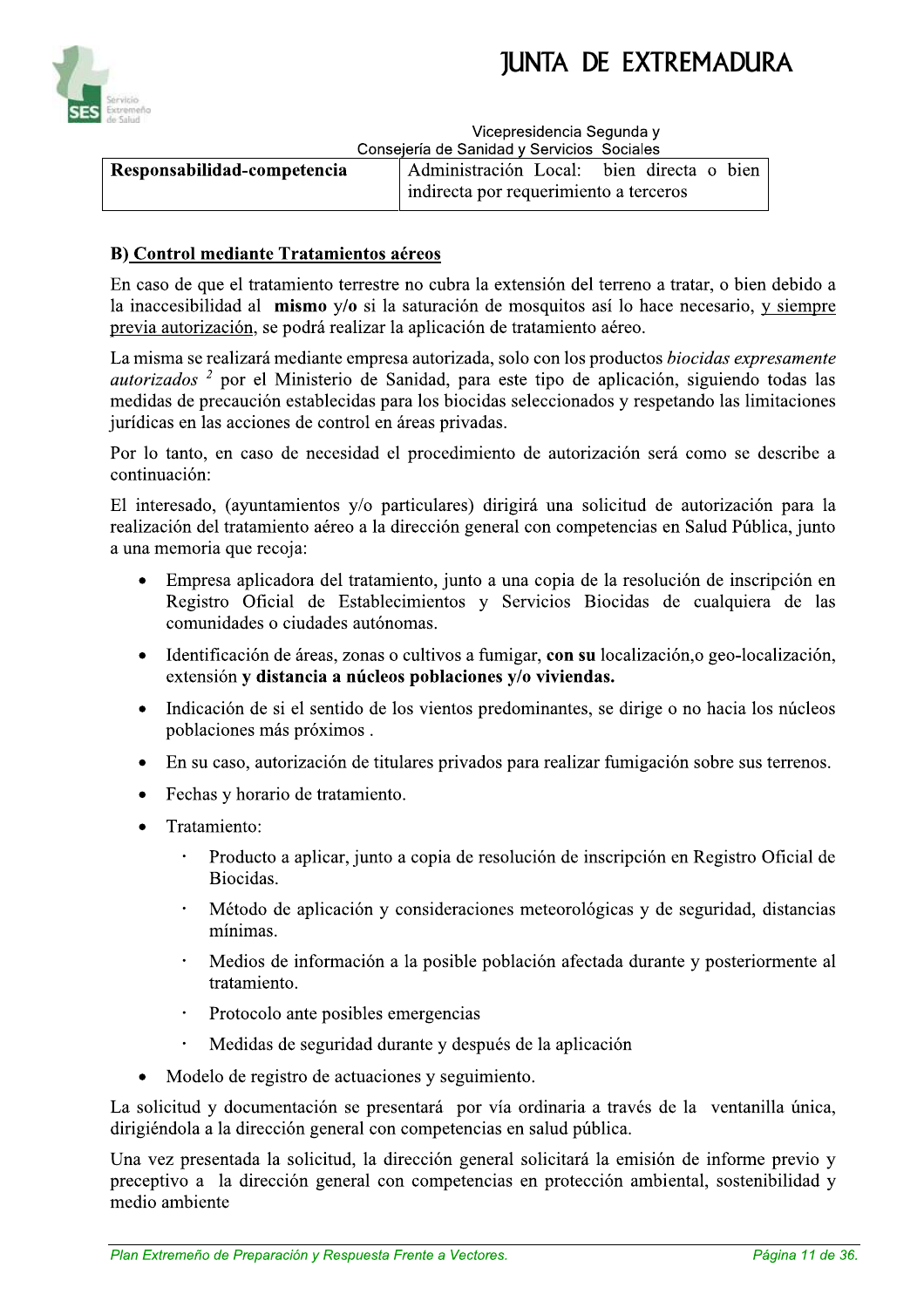

#### vice cepresidencia Segunda y

Consejería de Sanidad y Servicios Sociales Además, según corresponda por el tipo de área a tratar ,se notificará a efectos informativos los datos del tratamiento a las direcciones generales con competencias en sanidad vegetal y sanidad animal, así como a los organismos de cuenca, que podrán en su caso realizar las observaciones que estiman necesarias a la idoneidad o no del tratamiento.

Si en el plazo de 5 días hábiles, no se ha emitido el correspondiente informe, ni tampoco se han recibido indicaciones del restos de departamentos a los que se haya realizado notificación, , se entenderá su sentido favorable. No obstante, los distintos departamentos pueden reservarse el derecho de supervisión de los tratamientos durante su ejecución.

Conforme a los informes previos y a la evaluación del tratamiento, la dirección general de Salud Pública emitirá la correspondiente autorización, o bien podrá autorizar el tratamiento con sujeción a aquellas modificaciones que resulten necesarias o en su caso, podrá denegarlo.

Una vez realizado el tratamiento, se presentará en la dirección general con competencias en materia de salud pública, el registro de las actuaciones, del cual se remitirá copia a los distintos departamentos consultados.

Todo ello, sin periuicio de los requerimientos que la administración local deba o pueda realizar a terceros o particulares y titulares de los terrenos afectados, para su ejecución.

| Responsabilidad- | Administración Local: bien directa o bien indirecta por                  |
|------------------|--------------------------------------------------------------------------|
| competencia      | requerimiento a terceros.                                                |
|                  | Administración Autonómica: Autorización de aplicación de<br>tratamiento. |

#### $\mathbf C$ ) Control mediante medidas especiales en materia salud pública.

De acuerdo con lo dispuesto en el artículo tercero de la Ley Orgánica 3/1986, de 14 de abril, de Medidas Especiales en Materia de Salud Pública, con el fin de controlar las enfermedades transmisibles, la Dirección General de Salud Pública podrá adoptar las medidas oportunas para el control medio ambiente inmediato en caso de riesgo de carácter transmisible.

Estas medidas serán emitidas mediante Resolución de la Dirección General de Salud Pública, y se comunicarán (inmediatamente por fax y después por correo ordinario), al juzgado de lo contencioso-administrativo correspondiente para su ratificación.

Desde la Dirección General de Salud Pública, también se comunicará esta resolución a la Dirección de Salud, que se la comunicará los interesados y afectados.

Si se da la circunstancia de necesitarse la colaboración de las fuerzas de seguridad del Estado para hacer efectiva la medida sanitaria, se informará a la delegación del Gobierno de la provincia  $correspondiente$ , quien coordinará los medios para el auxilio necesario.

En dicha resolución deberán constar:

- 1. Los antecedentes de hecho.
- 2. Los fundamentos de derecho.
- 3. E1 fallo, conteniendo los siguientes aspectos:
- Orden de aplicar la medida sanitaria de forma obligatoria.<br>• Lugar designado para aplicarla.<br>• Tiempo de duración.<br>*Plan Extremeño de Preparación y Respuesta Frente a Vectores. Página 12 de 36.* • Orden de aplicar la medida sanitaria de forma obligatoria.
	- Lugar designado para aplicarla.
	- Tiempo de duración.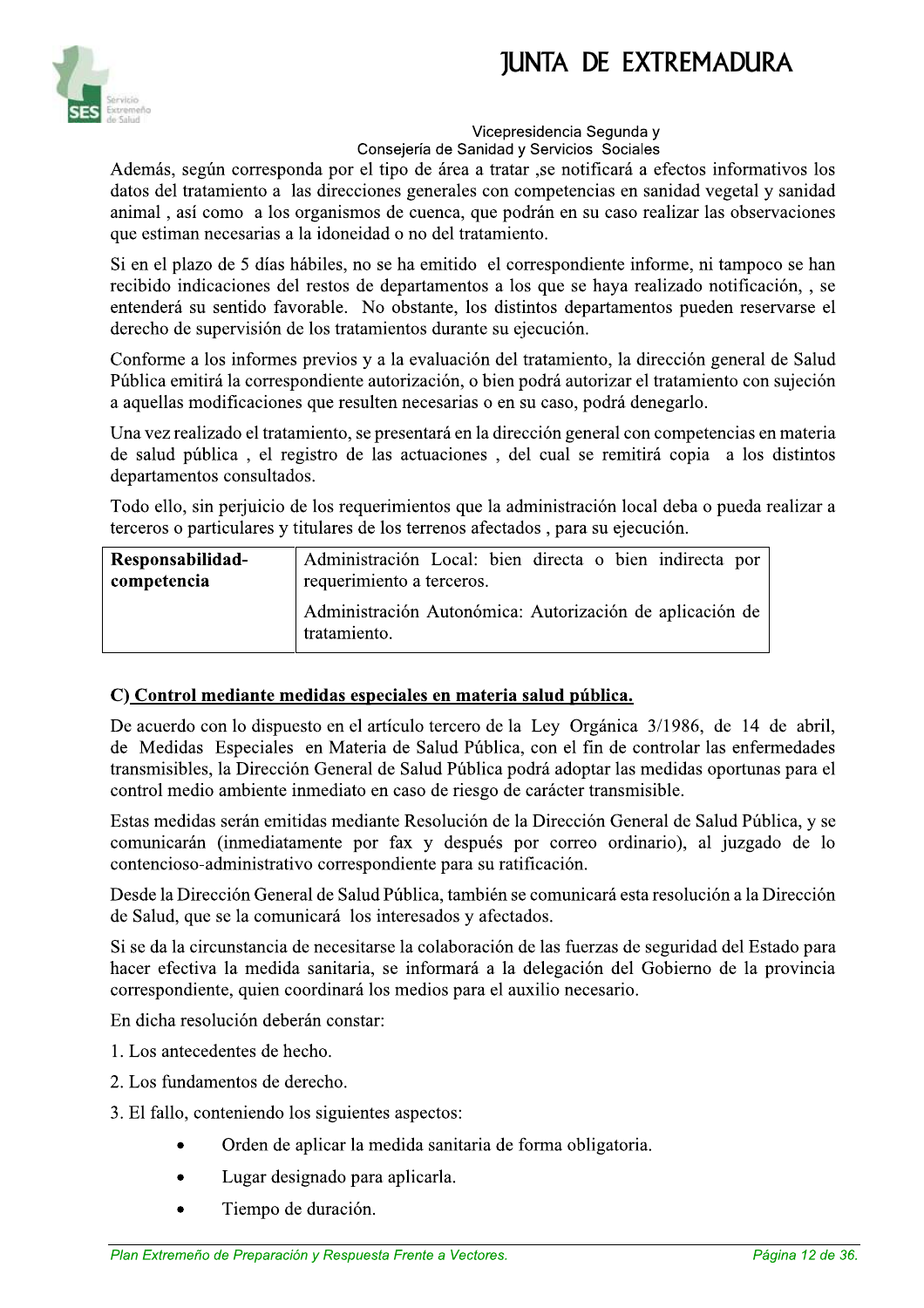

vice cepresidencia Segunda y Consejeria de Sanidad y Servicios Sociales Organismos y personas que serán informadas del fallo. Solicitud de autorización inmediata por parte del juzgado de lo contencioso-administrativo del área del paciente.

### 2. Vigilancia epidemiológica.

S Dentro del plan de preparación y respuesta frente a los vectores, común para todas las partes que se desarrollen, y por tanto en esta primera parte I. Mosquitos, es fundamental la vigilancia de la aparición de casos de enfermedad transmitida por mosquitos en humanos.

Y, aunque fundamental, aparece en el presente plan como punto dos, dado que las actuaciones en el medio domiciliario, urbano y peri-urbano y no urbano que esta vigilancia epidemiológica y la entomológica pudiera conllevar, seguirían el mismo procedimiento general de gestión que el aparado 1, en algunas ocasiones con ciertas especificaciones, es por ello que se describe ahora.

#### 2.1. Objetivos de la vigilancia epidemiológica:

La vigilancia epidemiológica tiene los siguientes objetivos:

- 1. Detectar precozmente los casos importados y autóctonos para establecer las medidas de prevención y control vectorial que necesite cada caso.
- 2. Prevenir y controlar los brotes de forma precoz.
- 3. Garantizar el correcto manejo de los pacientes.

La Red Nacional de Vigilancia Epidemiológica aprobó en diciembre de 2013 los protocolos para la vigilancia de dengue y de la enfermedad vírica por Chikungunya. El Boletín Oficial del Estado (BOE) del 17 de marzo de 2015 publica la Orden por la que se modifican la lista de enfermedades de declaración obligatoria, incluvendo Dengue y Enfermedad vírica por Chikungunya.

Como consecuencia, el Diario Oficial de Extremadura (DOE) del jueves 5 de mayo de 2016 publica la ORDEN de 22 de abril de 2016 por la que se establece la relación de enfermedades de declaración obligatoria y su declaración a la Red de Vigilancia Epidemiológica de Extremadura.

Por lo que respecta a los protocolos de vigilancia epidemiológica de enfermedades transmitidas por vectores vigentes en Extremadura, desde la aprobación de los protocolos nacionales en 2013, se han ido actualizando aquellos en base a éstos, adaptándolos a las características y organización del Sistema Sanitario Público de Extremadura.

En esta primera parte I Mosquitos se abordan las actuaciones referidas a Dengue, Chikungunya, Zika, todas ellas trasmitidas por mosquitos del género Aedes. Al final del Plan, como documentos complementarios, se incluyen los relativos a la vigilancia y manejo de casos de estas enfermedades.

#### A) Actividades de preparación en vigilancia:

Para alcanzar los objetivos de vigilancia se realizarán las siguientes actividades:

Por parte de la Subdirección de Epidemiologia de la Dirección General de Salud Pública:

Fredamzador de protectos de Vignanda epidemiológica, algorianos de detaderon y ganas de manejo de casos, en consonancia con los aprobados a nivel nacional y de acuerdo a los conocimientos científicos y situación epidemioló Actualización de protocolos de vigilancia epidemiológica, algoritmos de actuación y guías de manejo de casos, en consonancia con los aprobados a nivel nacional y de acuerdo a los conocimientos científicos y situación epidemiológica del momento.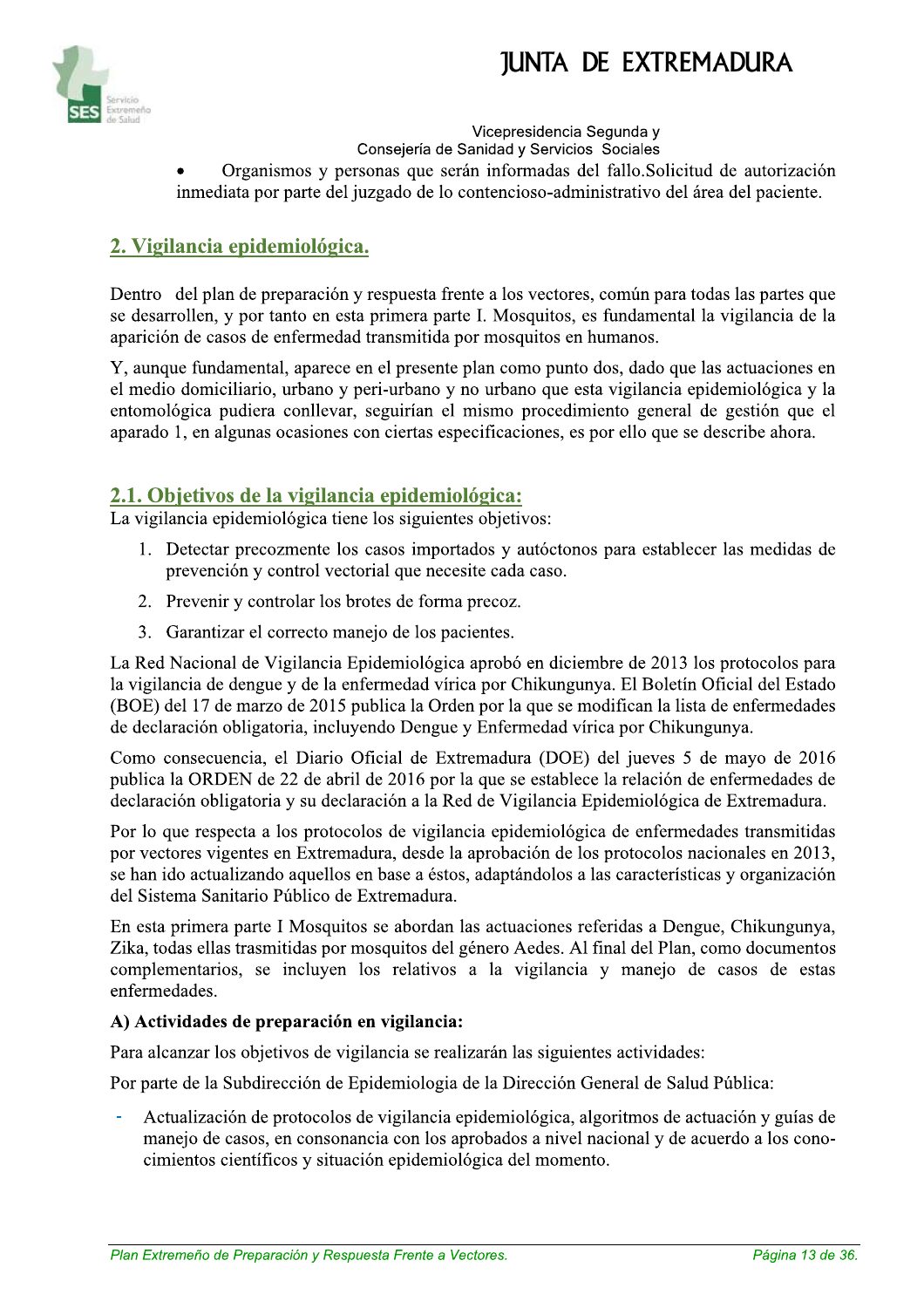

Vicepresidencia Segunda v Consejería de Sanidad y Servicios Sociales

- Difusión de dichos documentos al Sistema Sanitario Público de Extremadura, específicamente a través de la intranet del SES.
- Informar a los profesionales sanitarios sobre la situación epidemiológica de las enfermedades en la Comunidad Autónoma, a nivel nacional e internacional.
- Informar a los profesionales sanitarios sobre casos importados a nivel nacional y en la Comunidad Autónoma y sobre la presencia de vectores competentes, con el fin de aumentar la sensibilización de los profesionales sanitarios hacia estas enfermedades.

Por parte de las direcciones de salud de las gerencias de área de SES:

- Asegurarse de que tanto protocolos de vigilancia epidemiológica como los algoritmos y guías de manejo de casos, son conocidos en los centros de atención primaria y hospitalaria, y que éstos conozcan las definiciones de caso, los laboratorios de referencia y cómo manejar a los pacientes y su entorno.
- Informar periódicamente a los profesionales sanitarios en cada área de salud sobre los casos importados de estas enfermedades en su área.

#### B) Modo de vigilancia.

De manera general, e independientemente de que la enfermedad represente una urgencia clínica para el paciente, la presencia de casos que cumplan con los criterios de caso "sospechoso", "probable" o "confirmado" de estas enfermedades (ver protocolos) representa una urgencia epidemiológica, ya que es necesario instaurar medidas de control de manera inmediata y, por tanto, es un evento de declaración individualizada y urgente, a efectos de vigilancia epidemiológica.

Todos los casos han de ser notificados por el profesional sanitario que los atienda en el momento de su conocimiento (de la sospecha, sin esperar al diagnóstico de confirmación) a la Dirección de Salud de Área del SES por la vía más rápida (teléfono, fax, o a través del 1-1-2 fuera de horario laboral habitual) y en todo caso dentro de las 24 horas siguientes a su detección, por el profesional que lo conozca.

La Dirección de Salud del Área comunicará a la mayor brevedad posible a la Subdirección de Epidemiología la situación declarada, con la información disponible en ese momento, por correoe, o por fax o teléfono si la situación lo precisa, sin perjuicio de su comunicación por escrito, en cualquier caso.

La Dirección de Salud de Área investigará de forma inmediata todos los casos detectados, recogiendo la información de forma individualizada según el conjunto de variables especificadas en las encuestas epidemiológicas específicas y cualquier otra información de interés relativa al caso; así mismo establecerá las medidas de control de caso y de sus contactos.

Todos los profesionales, centros, servicios y unidades del Sistema Sanitario Público de Extremadura prestarán a la Dirección de Salud la colaboración necesaria que esta es solicite, a tales fines.

Si se detecta un caso importado que en su fase virémica haya permanecido en zonas de España con presencia del vector competente durante su período de actividad, la Dirección de Salud informará inmediatamente a la Subdirección de Epidemiología de la Dirección General de Salud Pública, de esta situación.

Si se detecta un caso autóctono, por parte de la Dirección de Salud del Área se realizará una investigación epidemiológica exhaustiva con la finalidad de identificar la zona de posible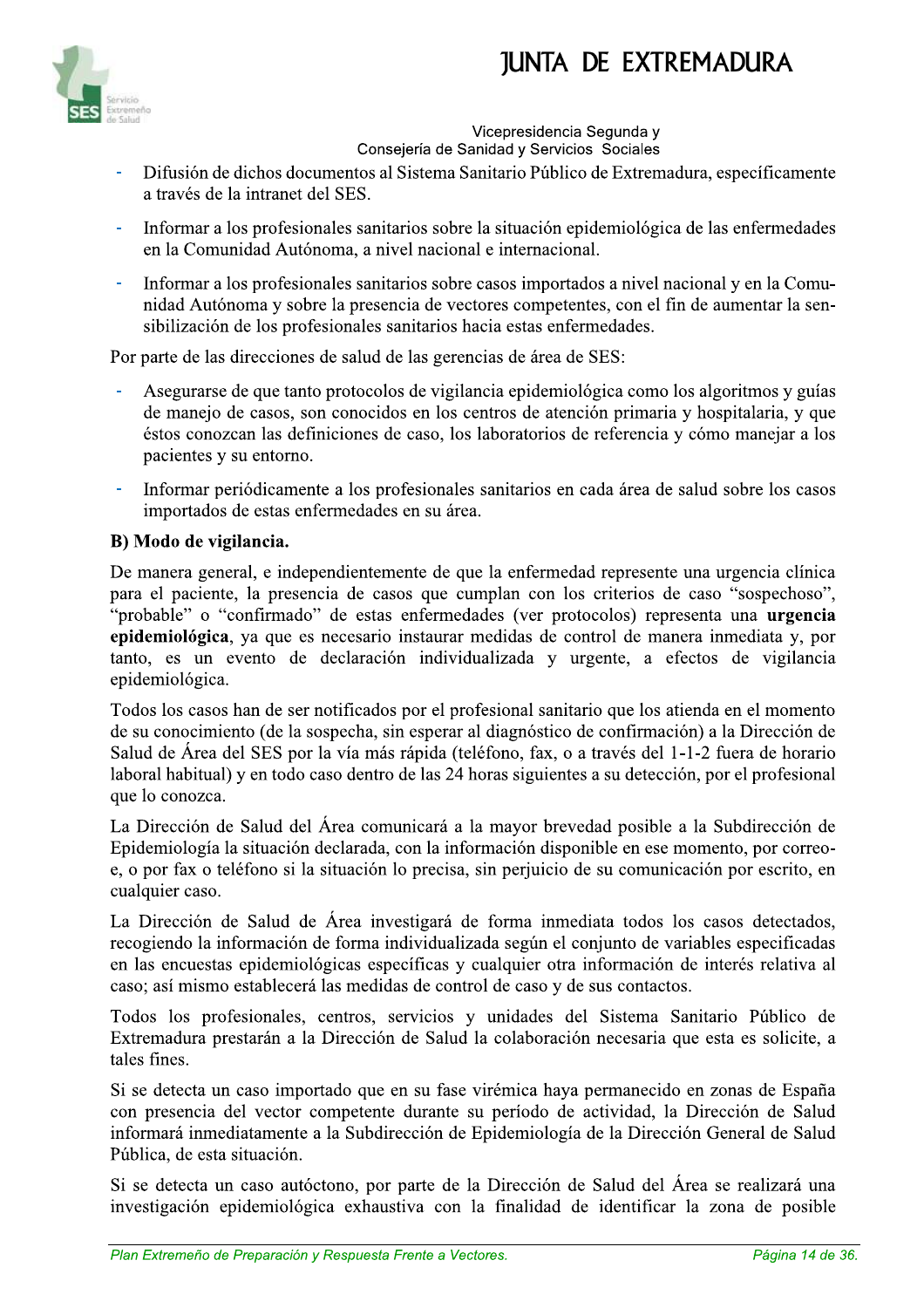

#### vice cepresidencia Segunda y

Consejeria de Sanidad y Servicios Sociales

transmisión, e informará inmediatamente a la Subdirección de Epidemiología. Se reforzará la vigilancia en la zona de transmisión para buscar casos autóctonos relacionados.

En ambas situaciones, desde la Subdirección de Epidemiología se informará a las unidades de control vectorial de dichas zonas, para que evalúen el riesgo y adopten las medidas adecuadas. En las zonas con presencia de vector competente para la transmisión de la enfermedad, se reforzará la vigilancia durante el periodo de actividad del vector. Según los datos disponibles, actualmente este periodo se establece desde el 1 mayo al 30 noviembre, salvo que los datos de vigilancia entomológica de la zona establezcan otro periodo.

La Dirección de Salud comunicará a la Subdirección de Epidemiología las acciones realizadas en relación con la investigación del caso. La información del caso puede ser actualizada después de la declaración inicial y se hará una consolidación anual de la información. La Subdirección de Epidemiología será la encargada de notificar el caso a la Red Nacional de Vigilancia Epidemiológica en los extremos indicados en el protocolo de la Red Nacional de Vigilancia Epidemiológica (RENAVE).

A continuación, se presentan resúmenes de la epidemiologia, definición, clasificación y diagnóstico de casos de estas enfermedades, así como algoritmos de actuación de ante ellos. Los protocolos pueden consultarse en la intranet del Servicio Extremeño de Salud SES (Gestor documental del Portal del SES, apartado Enfermedades transmisibles) y en la web de la Consejería de Sanidad y Políticas Sociales: https://saludextremadura.ses.es/web/enfermedades-transmisibles

| Responsabilidad-competencia | Subdirección de Epidemiología de la Dirección<br>General de Salud Pública del SES. |
|-----------------------------|------------------------------------------------------------------------------------|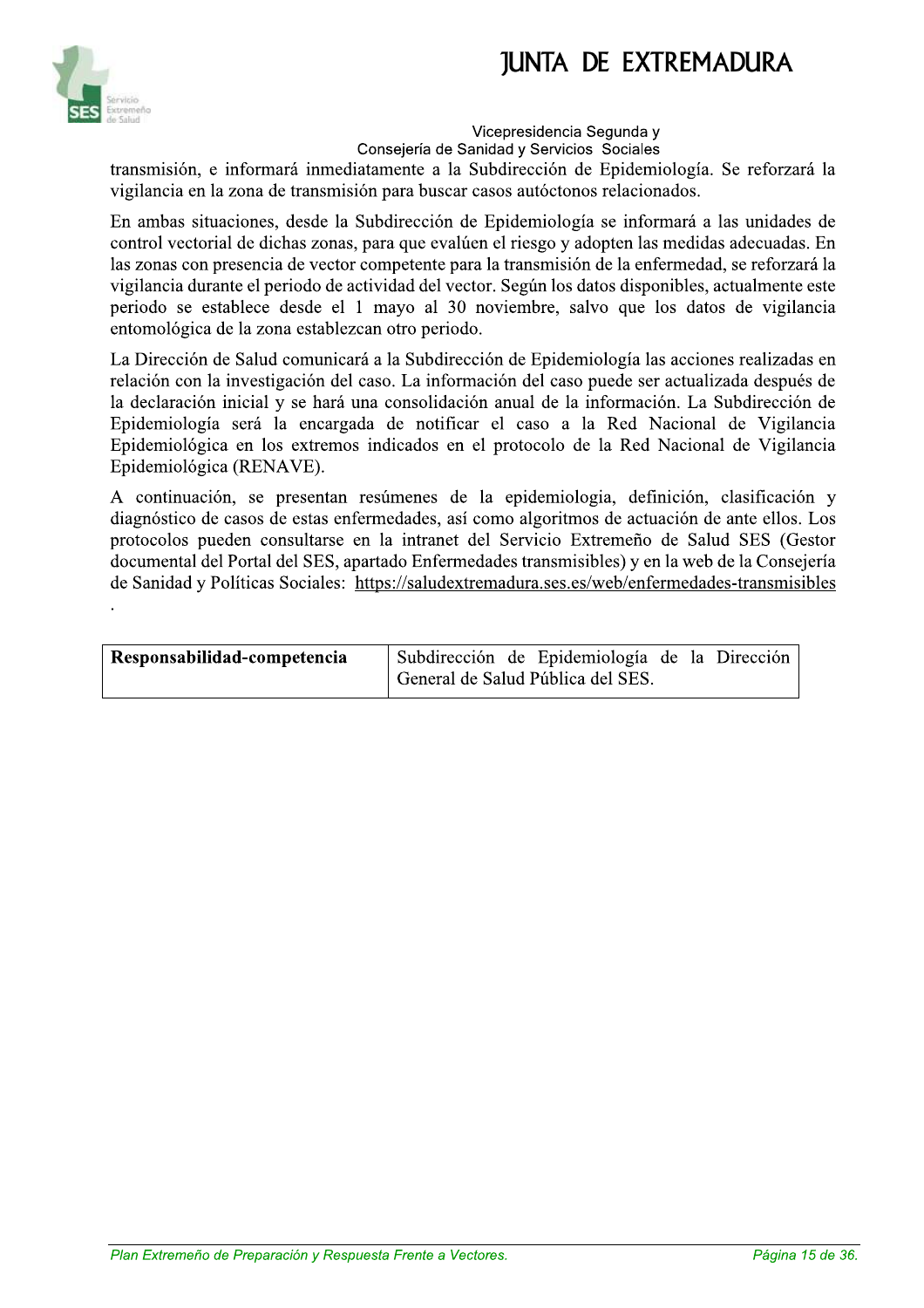

#### Vicepresidencia Segunda v Consejería de Sanidad y Servicios Sociales

#### Enfermedad por el virus de Chikungunya.

Agente y reservorio. El virus del Chikungunya (CHIKV) pertenece al género Alphavirus, de la familia Togaviridae. A lo largo de los años el virus se ha expandido por el mundo y ha sufrido diferentes mutaciones genéticas que le han permitido adaptarse a los nuevos vectores (Ae. albopictus). En periodos epidémicos, el reservorio es el hombre. Fuera de estos periodos, los primates no humanos y algunos otros animales salvajes como murciélagos, roedores, pájaros u otros vertebrados podrían actuar como reservorio.

**Modo de transmisión:** El virus del Chikungunya se transmite a través de la picadura de mosquitos del género Aedes. Estos mosquitos tienen hábitos peridomésticos condicionando la transmisión, predominantemente doméstica. Actúan de día, con mayor actividad hematófaga dos horas después del amanecer y varias horas antes de la puesta del sol.

**Periodo de incubación:** El periodo de incubación dura entre 4 y 7 días (puede variar entre 1-12 días).

Periodo de transmisibilidad y susceptibilidad: Las personas infectadas son infectivas para el mosquito durante el periodo virémico que suele durar de 2 a 6 días (con un rango del día 1 a 10), desde poco antes del periodo febril hasta el final del mismo. Una vez infectado el mosquito comienza el periodo de incubación extrínseco que dura aproximadamente 10 días, tras el cual el virus se puede transmitir por picadura a los seres humanos. El mosquito permanece infectivo durante toda su vida. La susceptibilidad es universal. En general, la mayoría de los pacientes evolucionan favorablemente y adquieren inmunidad homóloga duradera. La persistencia de los síntomas se asocia a la mayor edad. Entre el 3 y el 28 % de los infectados no presentan síntomas aparentes.

#### Definición de caso.

Criterio clínico: Aparición aguda de fiebre mayor de 38,5°C, y artralgia grave que no puedan ser explicados por otros diagnósticos clínicos.

#### Criterio epidemiológico:

- Residir o haber visitado áreas endémicas en los 15 días anteriores a la aparición de los síntomas

- La infección ha tenido lugar al mismo tiempo y en la misma zona donde se han producido otros casos confirmados de fiebre chikungunya.

Criterio de laboratorio: Al menos UNO de los siguientes criterios de confirmación:

- aislamiento del virus en muestra clínica

- presencia de ácido nucléico viral mediante en muestra clínica

- presencia de anticuerpos IgM/IgG específicos en una única muestra de suero

- seroconversión a anticuerpos específicos del virus con aumento de cuatro veces el título en muestras recogidas con al menos de una a tres semanas de separación.

Las muestras de los casos autóctonos diagnosticados de chikungunya en una CCAA se enviarán de forma inmediata al laboratorio de referencia del Centro Nacional de Microbiología para la confirmación diagnóstica.

#### Clasificación de los casos:

Caso sospechoso: Persona que cumple los criterios clínicos.

Caso probable: Persona que cumple los criterios clínicos Y algún criterio epidemiológico.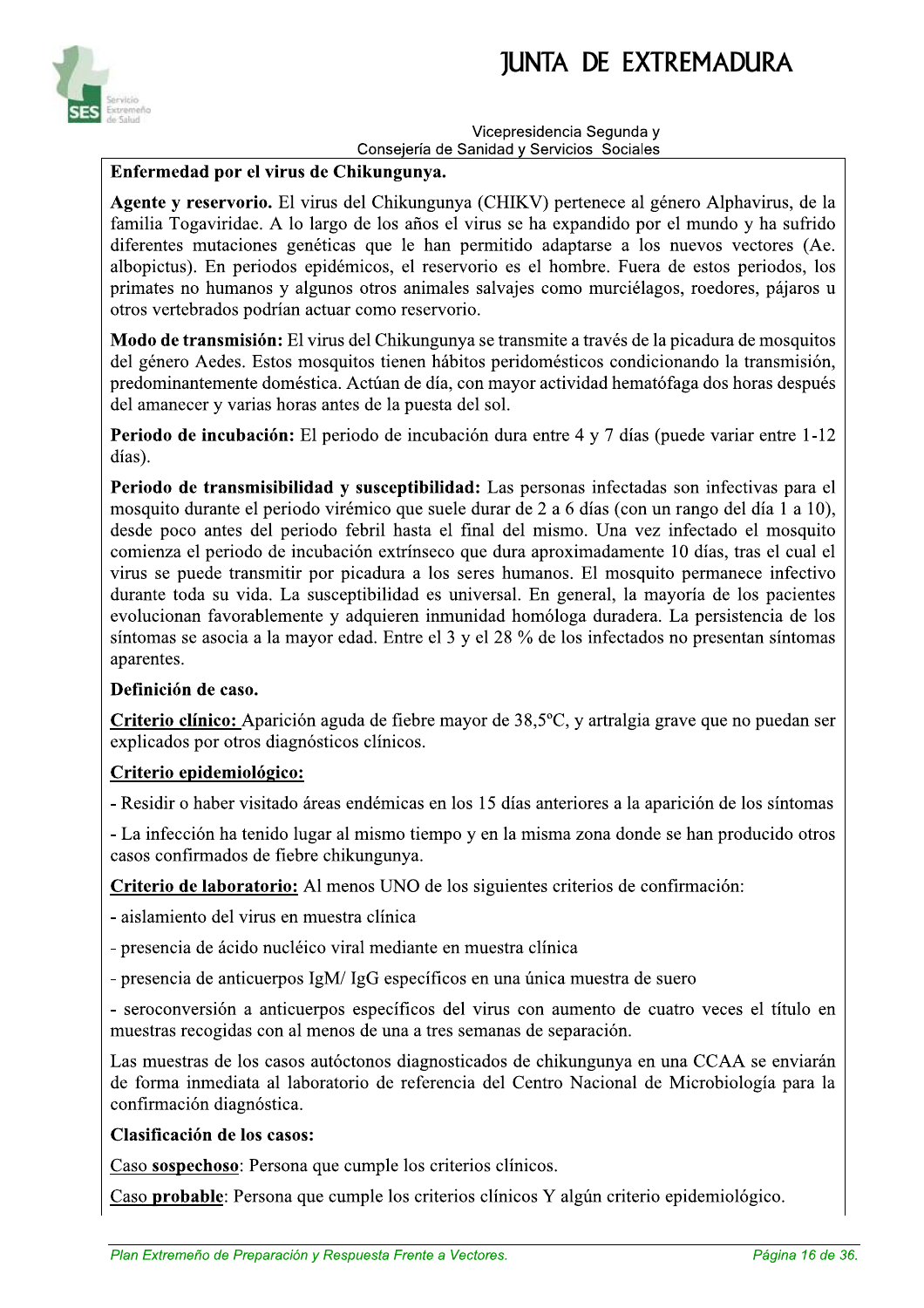

#### Vicepresidencia Segunda v

Consejería de Sanidad y Servicios Sociales Caso confirmado: Persona que cumple los criterios clínicos, con o sin criterios epidemiológicos Y que cumple algún criterio de confirmación de laboratorio.

En cualquier caso, se considerará un **caso autóctono** cuando no haya antecedente de viaje a zona endémica en los 15 días anteriores al inicio de síntomas.

#### Dengue.

Agente y reservorio: Virus del dengue, familia Flaviviridae, género Flavivirus. Existen 4 serotipos. La infección por un serotipo confiere inmunidad permanente contra el mismo (inmunidad homóloga) y sólo por unos meses contra los otros serotipos (inmunidad heteróloga). El hombre es el principal huésped amplificador del virus. El virus se mantiene en un ciclo que incluye al ser humano y al mosquito del género Aedes. En las selvas de Asia suroriental y África occidental, y probablemente en las selvas de América Central y del Sur, se establece el ciclo monomosquito donde el mono actúa como reservorio.

Modo de transmisión: El principal mecanismo de transmisión es a través de la picadura de mosquitos del género Aedes. Estos mosquitos tienen hábitos peridomésticos condicionando la transmisión, predominantemente doméstica. Actúan de día, con mayor actividad hematófaga dos horas después del amanecer y varias horas antes de la puesta del sol.

Periodo de incubación: El periodo de incubación es de 4 a 10 días, con un rango de 3 a 14 días. Ocasionalmente la transmisión puede deberse a la transfusión de sangre de un donante infectado.

Periodo de transmisibilidad y susceptibilidad: No existe transmisión directa de persona a persona. Las personas infectadas son infectivas para el mosquito durante el periodo virémico que suele durar de 4 a 7 días (máximo 10 días), desde poco antes del periodo febril hasta el final del mismo. Una vez infectado el mosquito comienza el periodo de incubación extrínseco que dura de 8 a 12 días, tras el cual el virus se puede transmitir por picadura a los seres humanos. El mosquito permanece infectivo durante toda su vida. Todas las personas son susceptibles al virus del dengue. Entre el 40 y 80 % de las infecciones son asintomáticas. La reinfección por un segundo serotipo diferente de este virus puede ser más grave.

#### Definición de caso.

#### Criterio clínico:

Aparición aguda de fiebre mayor de 38.5° C de inicio repentino, de 2 a 7 días de duración, sin afección de vías respiratorias superiores, en ausencia de otro foco de infección,

Y al menos DOS de los siguientes signos:

- Nauseas, vómitos;
- Erupción cutánea:

- Malestar y algún signo de dolor: cefalea mialgia, lumbalgia, artralgias, dolor retroorbitario;

- Petequias o prueba del torniquete positivo;

- Leucopenia, trombocitopenia,

O cualquier signo de alerta:

- Dolor abdominal intenso y continúo;
- Vómitos persistentes;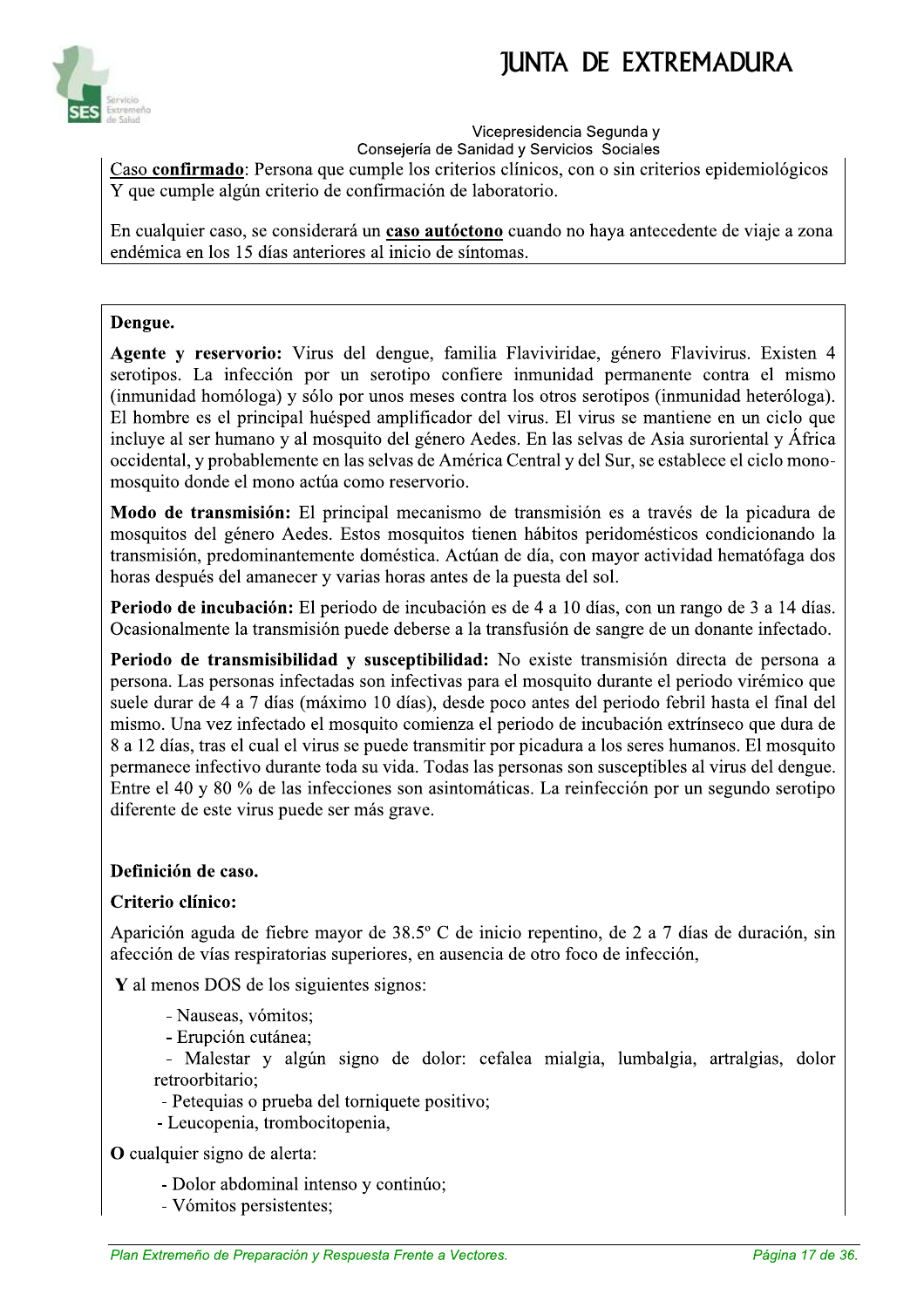

#### Vicepresidencia Segunda v

Consejería de Sanidad y Servicios Sociales

- Derrame seroso (en peritoneo, pleura o pericardio) detectado por clínica, por laboratorio (hipoalbúminemia) o por imágenes (ecografía de abdomen o Rx tórax);

- Sangrado de mucosas;

- Somnolencia o irritabilidad; Hepatomegalia (>2 cm);

- Laboratorio (si está disponible): incremento brusco del hematocrito con rápida disminución del recuento de plaquetas.

#### Criterios clínicos de Dengue grave:

- Extravasación grave de plasma con choque o acumulación de líquidos con insuficiencia respiratoria.

- Hemorragia espontánea grave.

- Fallo multiorgánico.

#### Criterio de laboratorio:

Al menos UNO de los siguientes criterios de confirmación:

- Aislamiento del virus en muestra clínica.

- Detección de ácido nucleico o de antígenos virales viral en muestra clínica.

- Seroconversión de anticuerpos IgG o IgM en sueros pareados o aumento por cuadruplicado del título de IgG en sueros pareados (con una separación entre la toma de muestras de una a tres semanas). Si la seroconversión o el aumento significativo de anticuerpos es el único criterio positivo, debe excluirse la infección por otro flavivirus.

#### Criterio de laboratorio para caso probable:

La presencia de anticuerpos IgM y/o IgG en una muestra simple.

La elección de una técnica diagnóstica u otra está en función del momento en que se toma la primera muestra y el tiempo que ha pasado desde el inicio de síntomas. El aislamiento del virus, la detección del ácido nucleico y la detección de antígenos se pueden realizar hasta el quinto día desde el inicio de síntomas (duración de la viremia). Al final de la fase aguda de la infección la serología constituye el método de elección. Para este método se necesitarían dos muestras de suero pareadas tomadas con una separación de 15 días. La IgM específica aumenta y es detectable en el 50% de los pacientes alrededor de los días 3 a 5 después del comienzo de síntomas, aumenta al 80% de pacientes para el día 5 y en el 99% de los pacientes se detecta en el día 10. En las infecciones que se producen en un huésped previamente infectado por otro serotipo, la IgM aparece generalmente a los 2 ó 3 días del comienzo de la enfermedad, y tiene una duración muy corta. Respecto a los anticuerpos IgG, se pueden detectar en títulos bajos al final de la primera semana de la enfermedad, y aumentan lentamente desde entonces, pudiendo ser detectables desde varios meses siguientes a toda la vida (anexo 2).

Por todo ello, se recomienda que se cite al paciente a los 15 días de la primera toma de muestra. Si bien, no sería necesaria la segunda muestra si en la primera se detecta ARN viral, o antígenos virales o se aísla al virus.

Muestras de todos los casos se enviarán al laboratorio de referencia del Centro Nacional de Microbiología (ISCIII) para la confirmación del diagnóstico y la caracterización del virus detectado. Se utilizará la aplicación informática GIPI, de acuerdo con los permisos establecidos para los responsables de las diferentes unidades.

#### Criterio epidemiológico: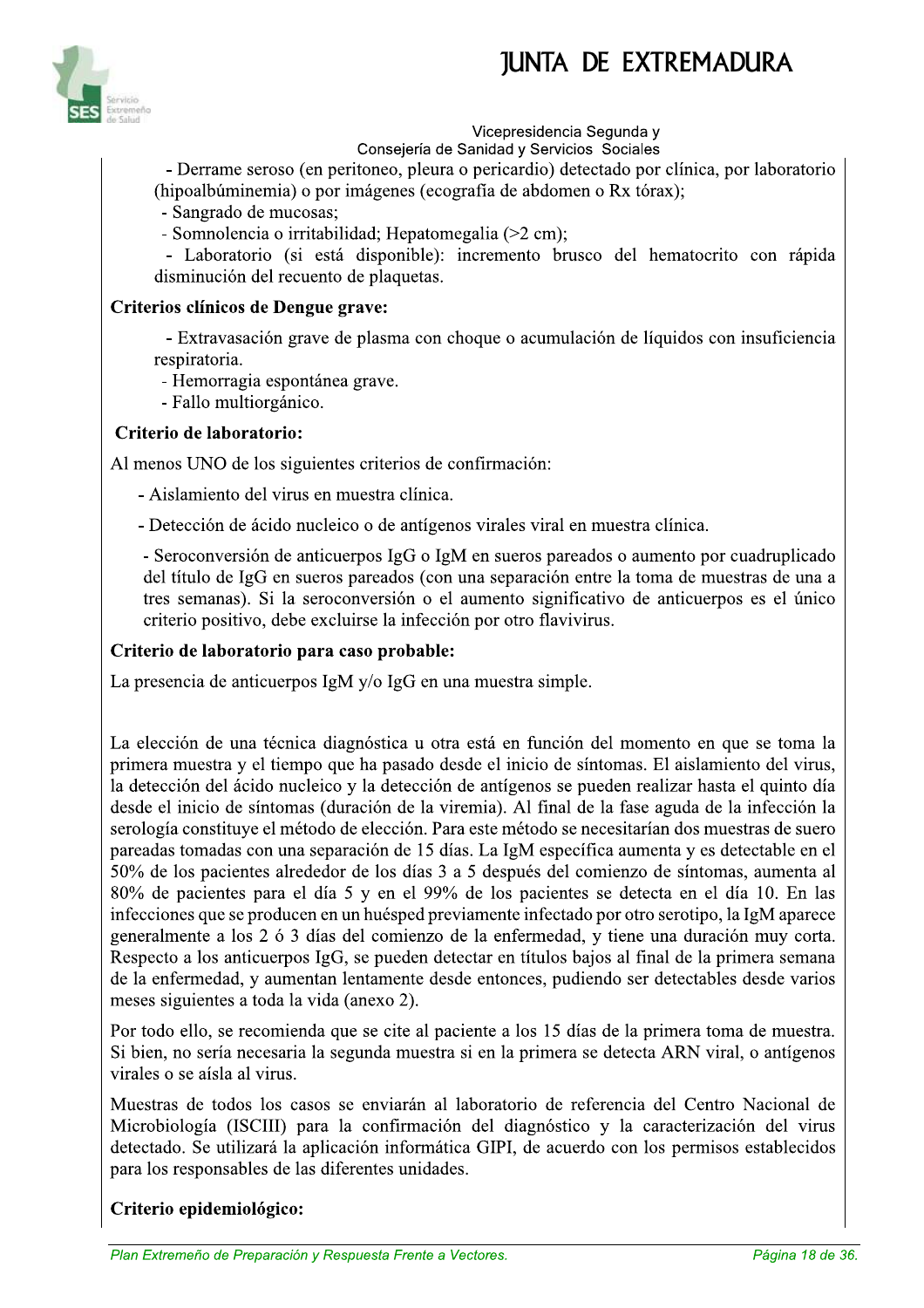

#### Vicepresidencia Segunda v

Consejería de Sanidad y Servicios Sociales

- Residir o haber visitado áreas con transmisión actual de dengue en el plazo de 15 días anteriores a la aparición de los síntomas.

- La infección ha tenido lugar al mismo tiempo y en la misma zona donde se han producido otros casos probables o confirmados de dengue.

#### Clasificación de los casos:

Caso sospechoso: Persona que cumple los criterios clínicos.

Caso probable: Persona que cumple los criterios clínicos y algún criterio epidemiológico o cumple criterio de laboratorio de caso probable.

Caso confirmado: Persona que cumple los criterios clínicos, con o sin criterios epidemiológicos y que cumple algún criterio de confirmación de laboratorio.

Se considerará un caso autóctono cuando no haya antecedente de viaje a una zona endémica en los 15 días anteriores al inicio de síntomas.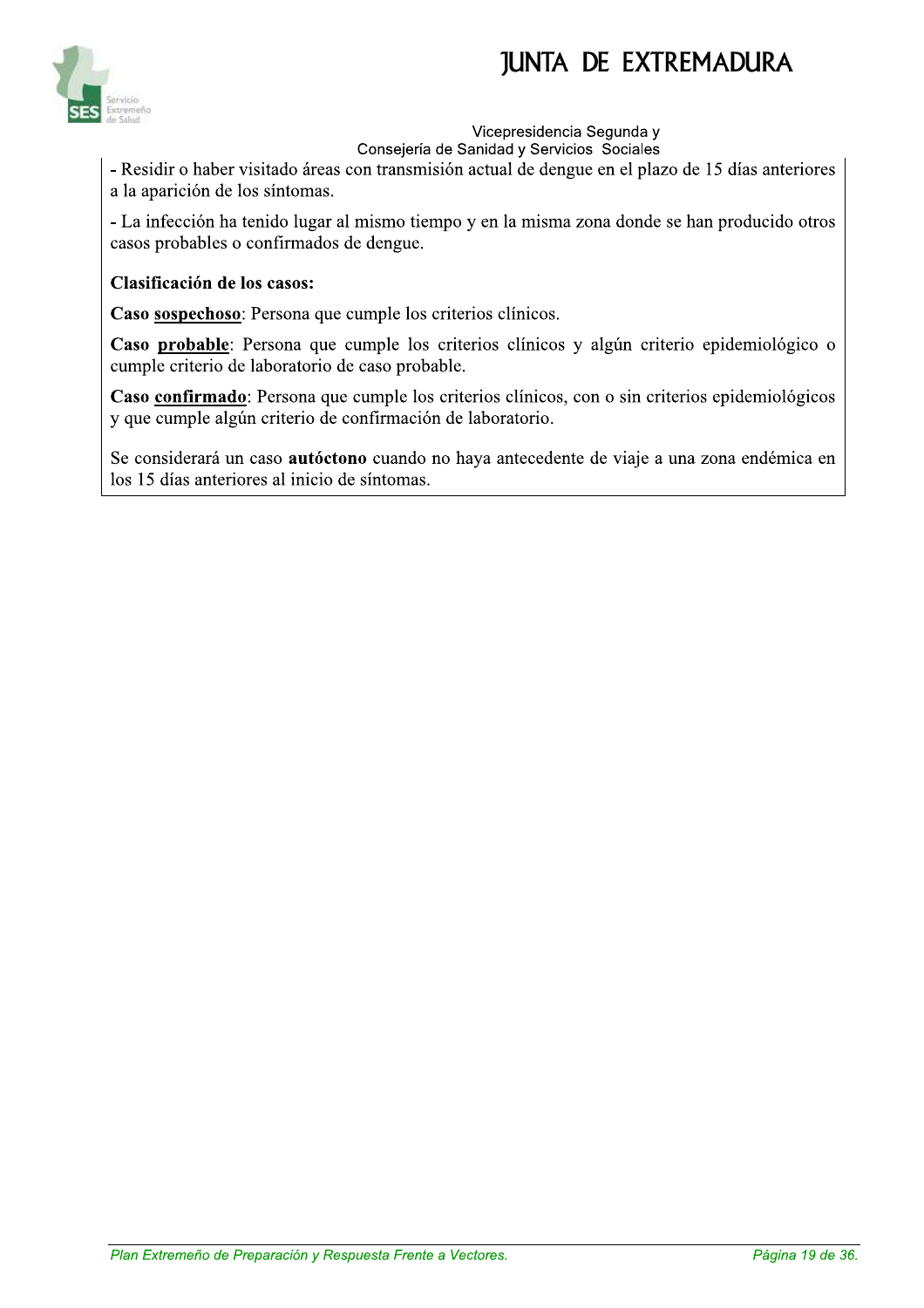

Vicepresidencia Segunda v Consejería de Sanidad y Servicios Sociales

#### Enfermedad por virus Zika.

Agente y reservorio: El virus Zika pertenece a la familia Flaviviridae, género Flavivirus. Estudios genéticos han demostrado dos linajes principales de este virus, el africano y el asiático. El hombre es el principal huésped amplificador del virus. El virus se mantiene en un ciclo que incluye al ser humano y al mosquito del género Aedes. Se cree que los primates no humanos podrían actuar como reservorio en un ciclo selvático.

Modo de transmisión: El principal mecanismo de transmisión es a través de la picadura de mosquitos infectados del género Aedes. Estos mosquitos tienen hábitos peridomésticos condicionando la transmisión, predominantemente doméstica. Actúan de día, con mayor actividad hematófaga dos horas después del amanecer y varias horas antes de la puesta del sol. Existen evidencias que indican que es posible la transmisión perinatal, ya sea transplacentaria o durante el parto, y la transmisión sexual.

Periodo de incubación: El periodo de incubación habitual es de 3 a 12 días, con un máximo de 15 días.

Periodo de transmisibilidad y susceptibilidad: No existe transmisión directa de persona a persona. Las personas infectadas son infectivas para el mosquito durante el periodo virémico que suele durar entre 3 y 5 días desde el inicio de síntomas. Dado que se trata de una enfermedad emergente, la susceptibilidad se considera universal. Son comunes las infecciones subclínicas. Una vez expuestos al virus, los individuos desarrollan inmunidad que se cree que podría ser prolongada.

#### Definición de caso para Zika en ADULTO:

Criterio clínico: Paciente que presenta exantema maculopapular con o sin elevación de la temperatura corporal y al menos uno de los siguientes síntomas: artralgias, mialgias, conjuntivitis (no purulenta/hiperémica), siempre que no se explique por otras causas.

#### Criterio epidemiológico:

- Residir o haber visitado áreas epidémicas para virus Zika en los 15 días anteriores a la aparición de los síntomas.

- La infección ha tenido lugar al mismo tiempo y en la misma zona donde se han producido otros casos probables o confirmados de Zika.

- Haber mantenido relaciones sexuales sin protección con hombres que hayan viajado a zonas con transmisión activa del virus dentro de las 8 semanas posteriores al regreso del viaje si no han tenido síntomas o de 6 meses en los casos en los que hay tenido síntomas o con diagnóstico confirmado por laboratorio.

Criterio de laboratorio para caso confirmado: Al menos UNO de los siguientes:

- Aislamiento del virus en una muestra clínica.

- Detección de ácido nucleico en una muestra clínica.

- Detección de anticuerpos neutralizantes en suero en muestras con IgM positiva.

#### Criterio de laboratorio para caso probable:

- Presencia de anticuerpos IgM, no confirmada por neutralización en muestra de suero.

- Seroconversión de anticuerpos IgG específicos del virus o aumento de cuatro veces el título entre muestras tomadas en fase aguda y fase convaleciente. El primer suero se recoge al inicio de la enfermedad y el segundo de 10 a 14 días después.

- Detección de anticuerpos neutralizantes en muestras con marcadores IgM negativos e IgG positivos.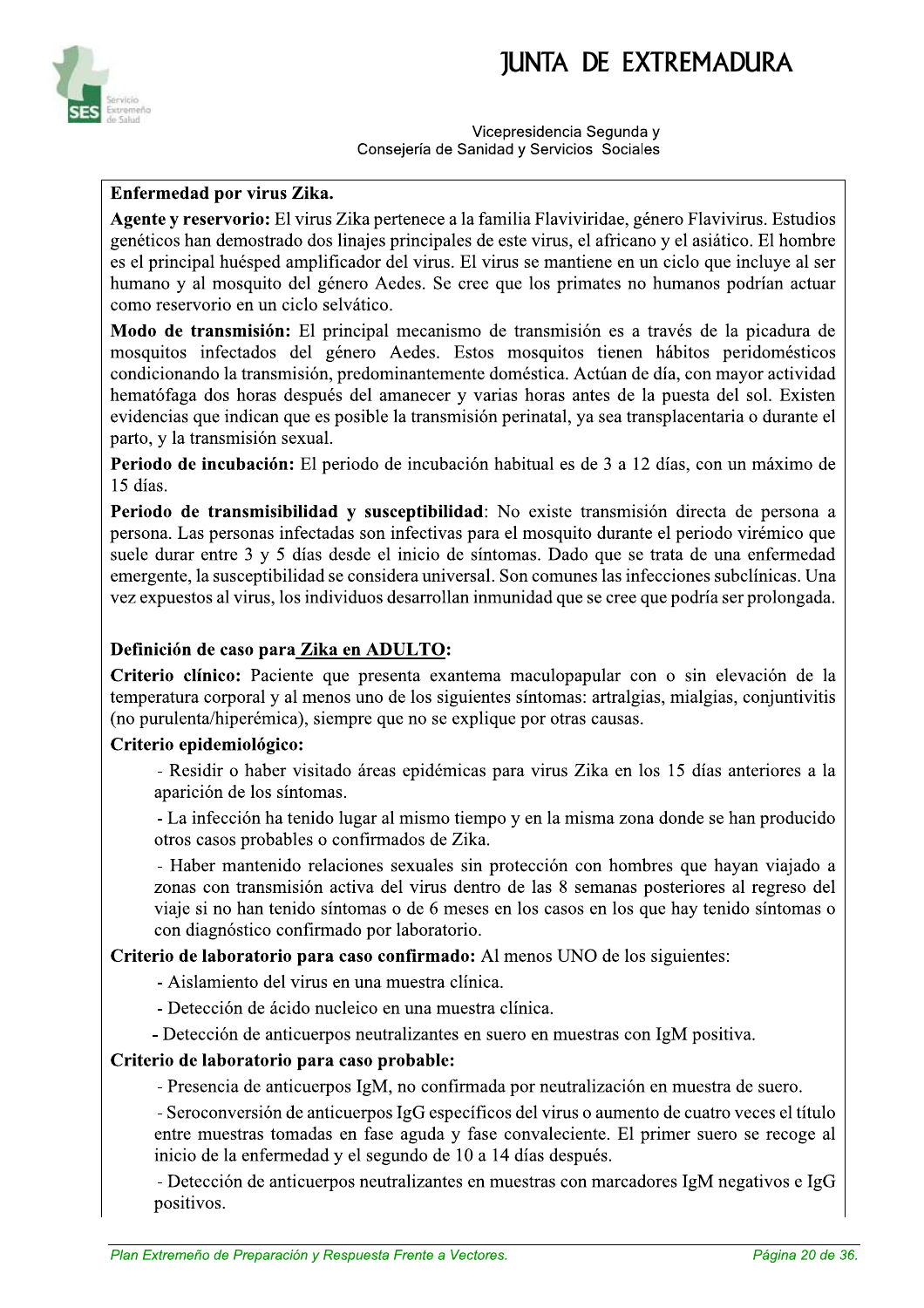

Vicepresidencia Segunda v Consejería de Sanidad y Servicios Sociales

#### Clasificación de los casos:

- Caso sospechoso: Persona que cumple el criterio clínico y algún criterio epidemiológico.

- Caso probable: Persona que cumple el criterio clínico, con o sin criterios epidemiológicos, Y cumple criterio de laboratorio de caso probable.

- Caso confirmado: Persona que cumple el criterio de confirmación de laboratorio.

Se considerará caso importado cuando el inicio de síntomas se produce en los 15 días posteriores a la estancia en zona con transmisión activa fuera de España y caso autóctono cuando no haya antecedente de viaje a zona con transmisión activa en los 15 días anteriores al inicio de síntomas.

#### Definición de caso para Zika CONGÉNITO:

Criterio clínico: Feto, mortinato o recién nacido con alguno de los siguientes hallazgos:

- Microcefalia definida como la medida del perímetro craneal que se encuentra por debajo de dos o más desviaciones estándar de la media para la edad y el sexo o por debajo del percentil 3 según las tablas de crecimiento (Fenton para prematuros y OMS para recién nacidos a término).

- Calcificaciones intracraneales, destrucción de la estructura cerebral, hipoplasia cerebelosa, disgenesia del cuerpo calloso, ventriculomegalia con hidrocefalia, o alteración de la migración neuronal (paquigiria, lisencefalia).

- Afectación del nervio óptico con atrofia retiniana, alteración pigmentaria, cataratas, microftalmia y calcificaciones oculares.

- Alteraciones en la exploración neurológica.

Criterio epidemiológico: Feto, mortinato o recién nacido de madre con antecedente de:

- Haber sido diagnosticada de infección por virus Zika.

- Haber viajado o residido en zona de transmisión del virus durante el embarazo.

- Haber mantenido relaciones sexuales sin protección con hombres diagnosticados de infección por virus Zika o que hayan viajado a zonas con transmisión activa del virus

#### Criterio de laboratorio:

Criterio de laboratorio para caso confirmado: Al menos UNO de los siguientes:

- Detección de ácido nucleico en muestra clínica (consultar apartado de tipo de muestras).

- Detección de anticuerpos neutralizantes en suero en muestras con IgM positiva.

Criterio de laboratorio para caso probable

- La presencia de anticuerpos IgM, no confirmada por neutralización en una muestra de suero.

- Persistencia de la IgG entre los 6 y los 12 meses de edad (al menos dos muestras con concentración similar de IgG).

En hijos de madres con infección confirmada que al nacimiento están asintomáticos, se realizarán determinaciones seriadas cada 3 meses hasta que se negativicen o el niño cumpla un año de vida. El tipo de muestras será:

Serología: suero, LCR. En casos de infección en neonatos cuando la obtención del suero sea complicada, se puede valorar la utilización de saliva

PCR: sangre, sangre de cordón, LCR, orina, líquido amniótico, placenta, tejido cerebral. Clasificación de los casos: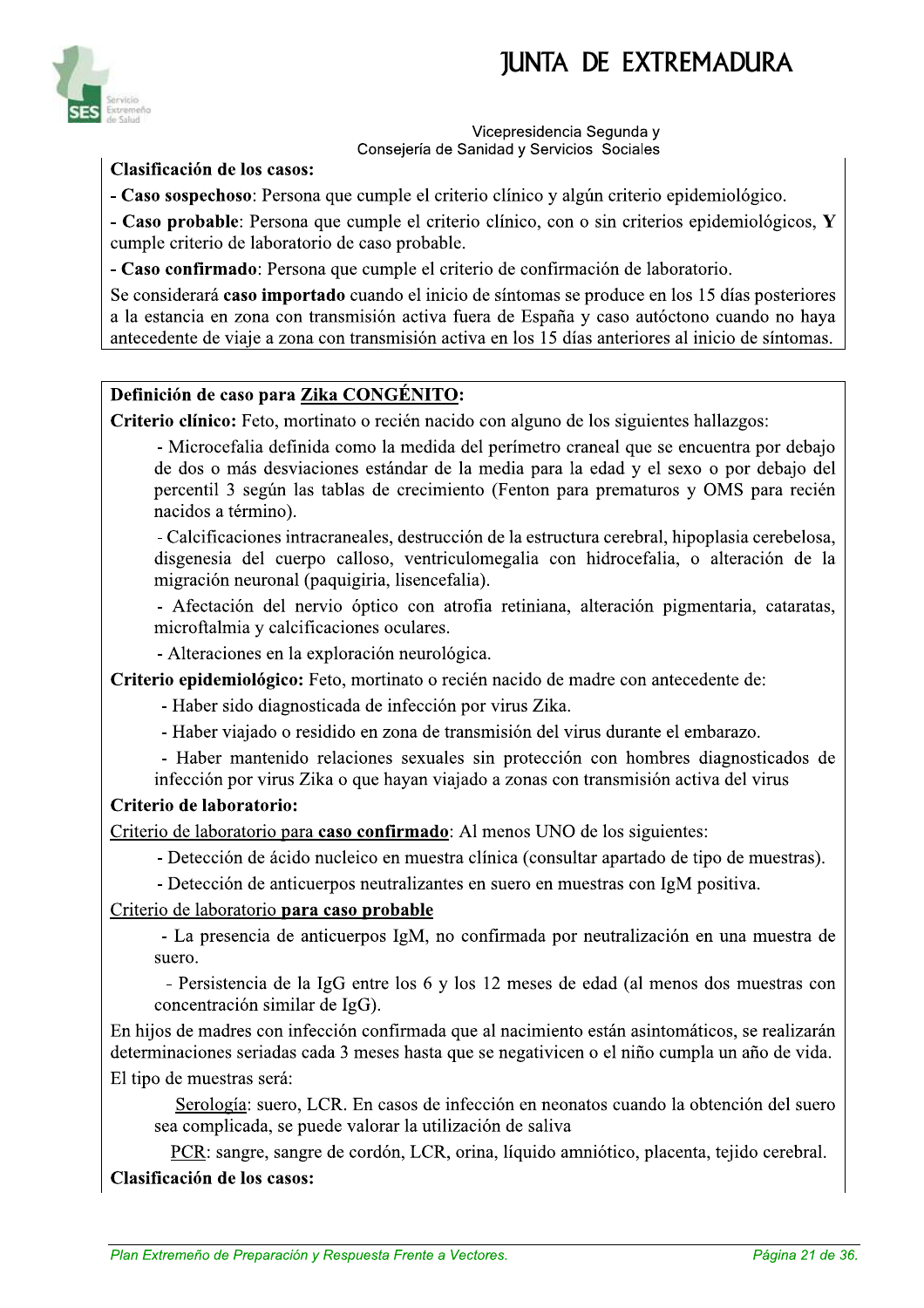

#### Vicepresidencia Segunda y

Consejería de Sanidad y Servicios Sociales

Caso sospechoso: feto, mortinato o recién nacido que cumple el criterio clínico y algún criterio epidemiológico.

Caso probable: feto, mortinato o recién nacido que cumple el criterio clínico con o sin criterios epidemiológicos Y cumple el criterio de laboratorio de caso probable.

Caso confirmado: feto, mortinato o recién nacido que cumple algún criterio de confirmación de laboratorio.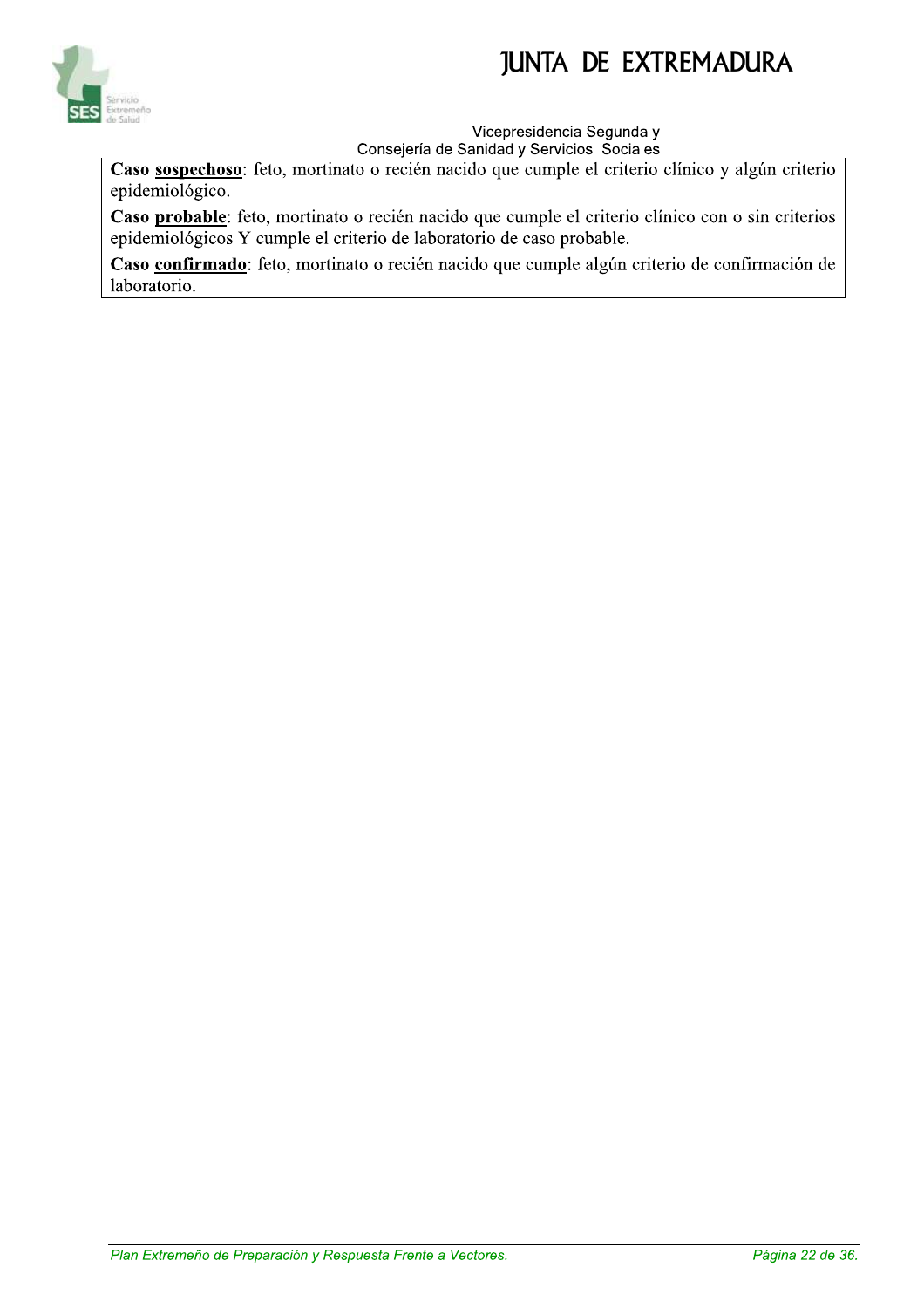

Vicepresidencia Segunda v Consejería de Sanidad y Servicios Sociales

Algoritmo para detección precoz de enfermedades transmitidas por vectores.

(Complementario al protocolo de vigilancia epidemiologia de cada enfermedad)

- El dengue, la enfermedad por virus chikungunya y la enfermedad por virus zika, son enfermedades víricas transmitidas por vectores (ETV), habitualmente, de persona a persona a través de la picadura de mosquitos del genero Aedes.

- Los brotes epidémicos actuales de estas tres ETV tienen lugar casi en las mismas localizaciones, todos ellos países con importante relación con el nuestro por lo que debemos esperar recibir casos importados. Por todo ello:

A todo paciente febril se le debe preguntar de forma activa por su historia reciente de viajes $^{(1)}$ , al menos en los 15 días previos al inicio de los síntomas, muy especialmente si presenta algún tipo de rash cutáneo.

(1) Información actualizada de las regiones afectadas disponible en:

Dengue: http://www.healthmap.org/dengue/en/

Chikungunya: - http://www.cdc.gov/chikungunya/geo/

- http://www.healthmap.org/chikungunya/

Zika: - http://ecdc.europa.eu/en/healthtopics/zika virus infection/zika-outbreak/Pages/Zika-countries-with-transmission.aspx

- http://www.healthmap.org/zika/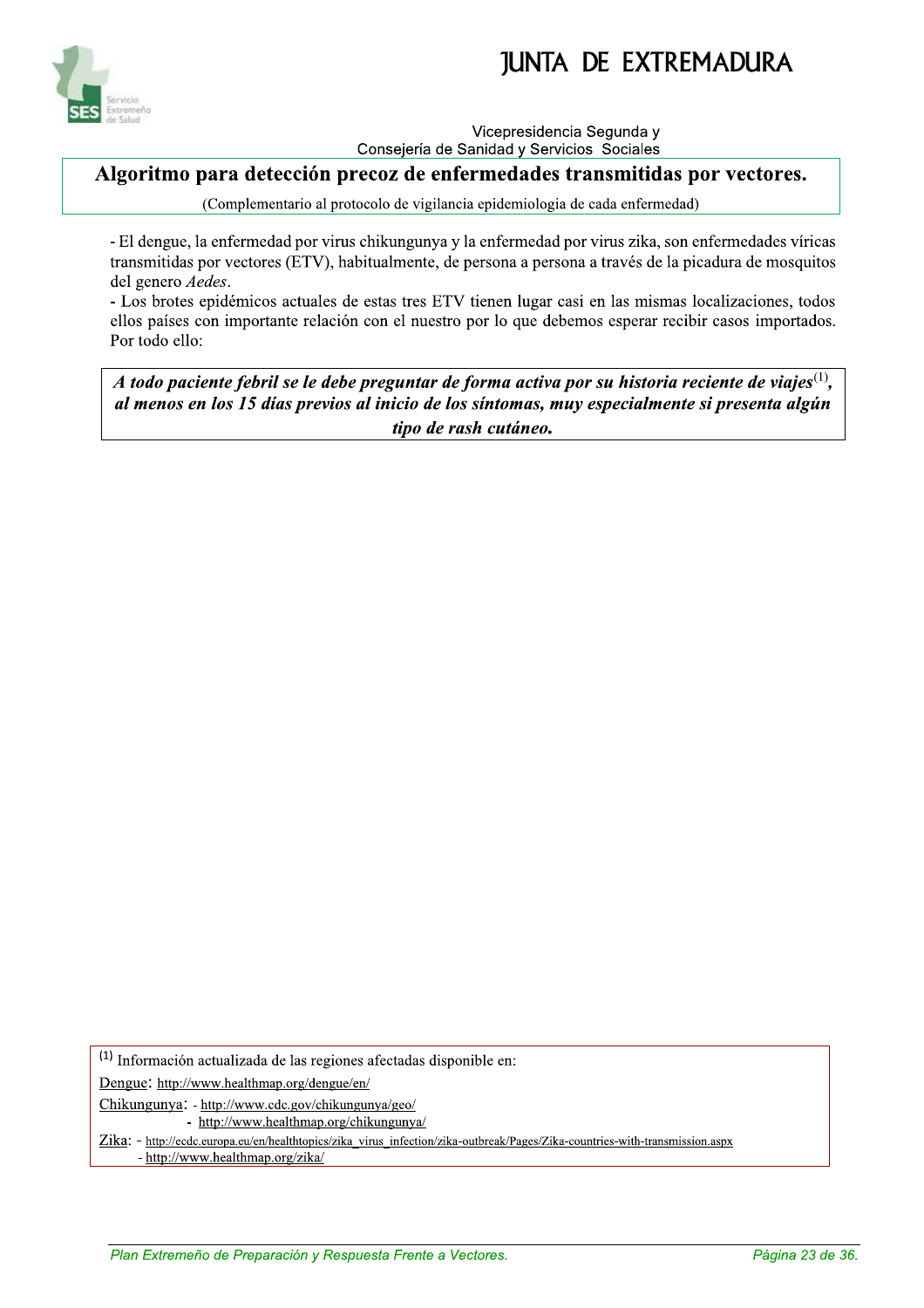

Vicepresidencia Segunda v

Consejería de Sanidad y Servicios Sociales

#### Algoritmo para investigación de casos de Chikungunya.

(Complementario al protocolo de vigilancia epidemiologia de la enfermedad)

Caso sospecho de Chikugunya: paciente que presenta:

Fiebre > 38,5 °C de inicio brusco en ausencia de otro foco de infección Y artralgia grave/incapacitantes que no se explique por otras causas.

+ Residir o haber visitado áreas endémicas en los 15 días anteriores al inicio de síntomas Si no hay antecedentes de viaje, pero existe clínica en una zona donde se dan las condiciones para la transmisión autóctona, seguir también el algoritmo.

- Envío de las muestras al CNM (a través de GIPI).

Las pruebas diagnósticas e interpretación de resultados dependerán del tiempo transcurrido entre el inicio de síntomas y la toma de muestra:

- entre 0 a 5 días: aislamiento, PCR.

- entre 5 y 7 días: PCR y serología.

- después de 7 días: serología.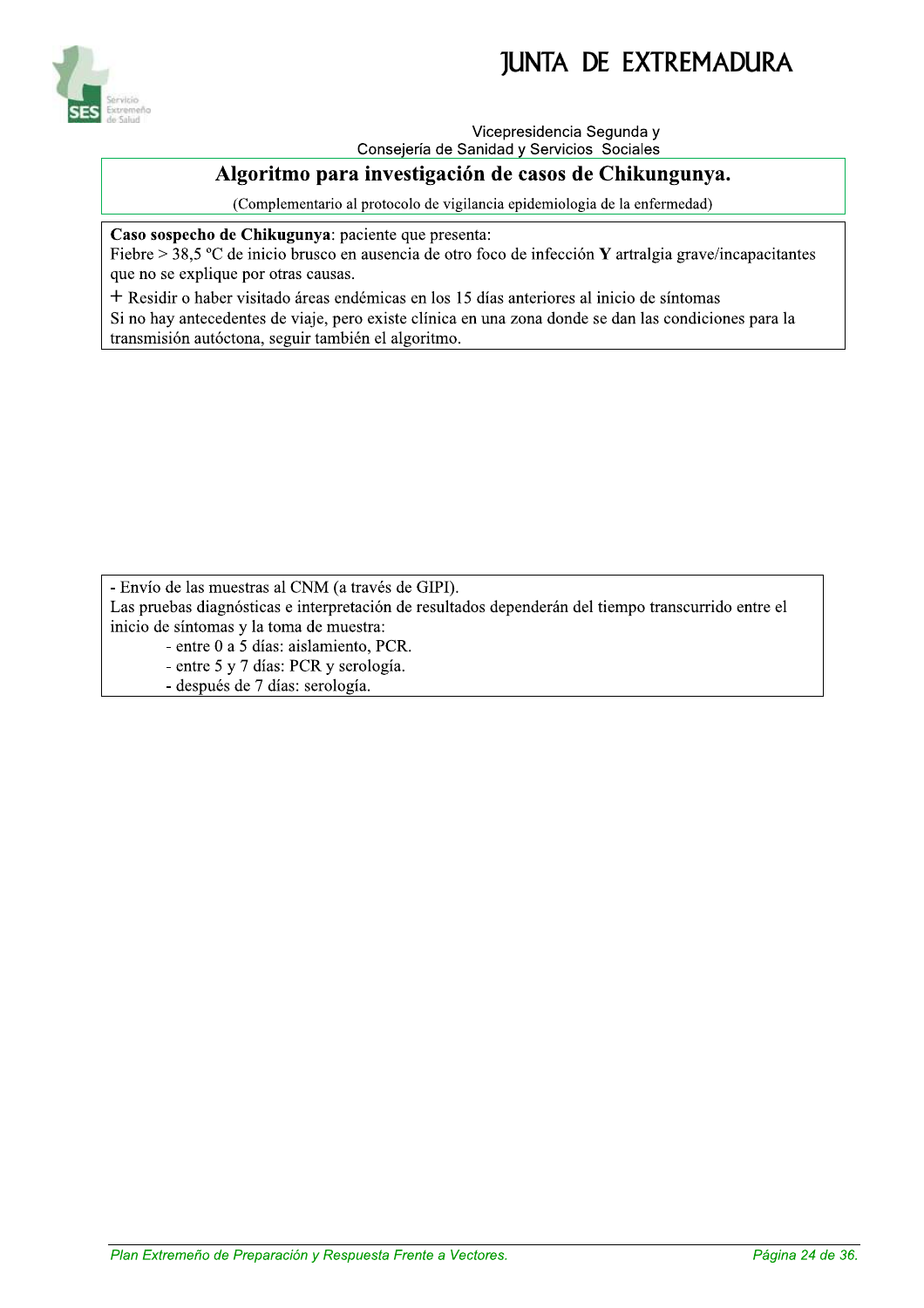

Vicepresidencia Segunda v

Consejería de Sanidad y Servicios Sociales

#### Algoritmo de actuación ante caso sospechoso de Dengue.

(Complementario al protocolo de vigilancia epidemiologia de la enfermedad)

Caso sospecho de Dengue: paciente que presenta:

Fiebre > 38,5 °C de inicio brusco, en ausencia de otro foco de infección Y con al menos dos de los siguientes signos: nauseas, vómitos, erupción cutánea, malestar, cefalea mialgia, lumbalgia, artralgias, dolor retroorbitario, petequias o prueba del torniquete positivo, leucopenia, trombocitopenia, O cualquier signo de alerta por dengue grave: dolor abdominal intenso y continúo, vómitos persistentes, derrame seroso, sangrado de mucosas, somnolencia o irritabilidad o hepatomegalia

+ Antecedentes de residir o haber visitado países endémicos en los 15 días anteriores.

Si no hay antecedentes de viaje, pero existe sospecha clínica en una zona donde se dan las condiciones para la transmisión autóctona, seguir el algoritmo

- Envío de las muestras al CNM (a través de GIPI). Las pruebas diagnósticas e interpretación de resultados dependerá del tiempo transcurrido entre el inicio de síntomas y la toma de muestra son las siguientes: Suero: - entre 0 a 5 días: aislamiento, PCR y detección de Ag NS1. - entre 5 y 7 días: detección AG NS1 y serología.

- después de 7 días: serología.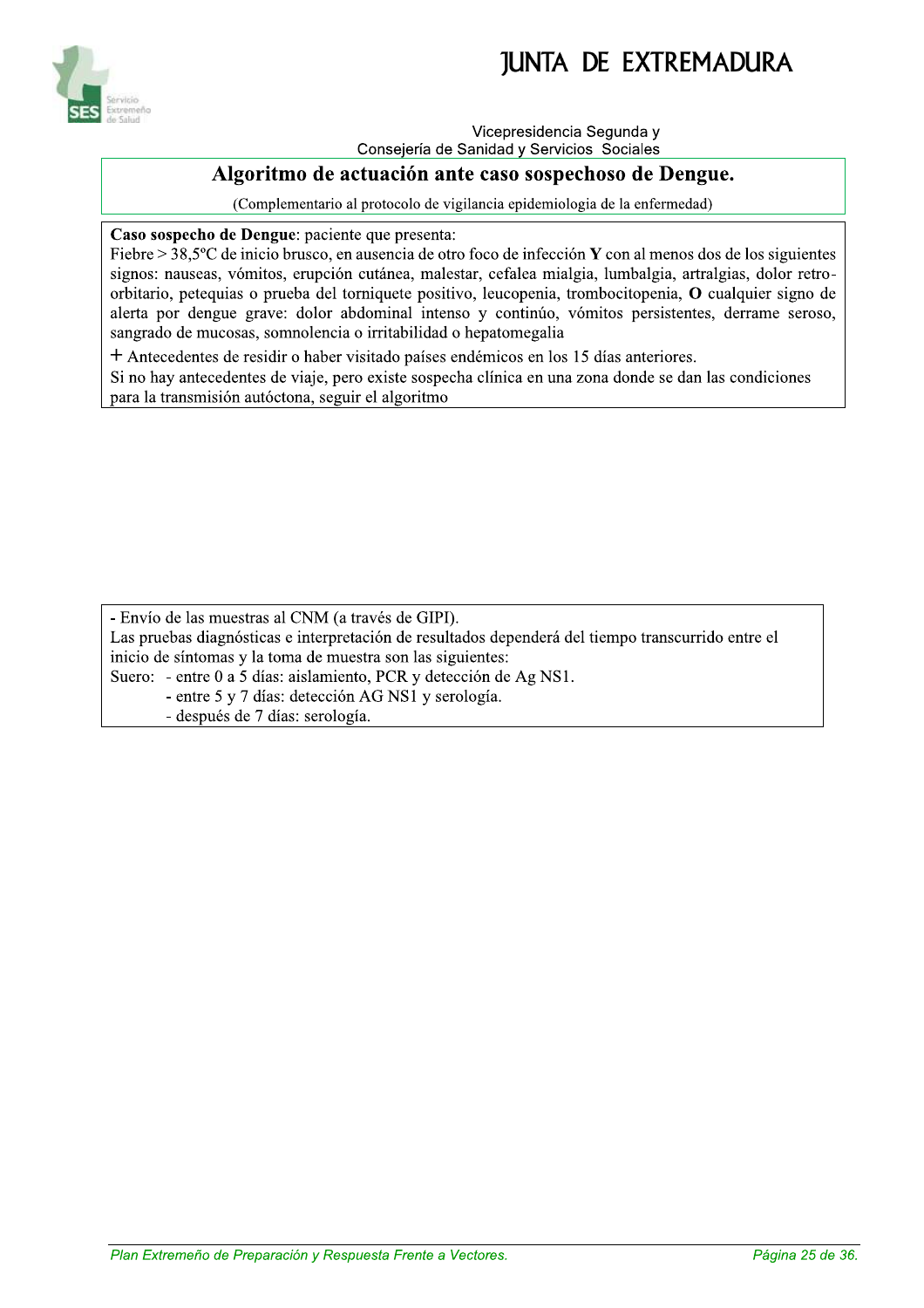

Vicepresidencia Segunda v Consejería de Sanidad y Servicios Sociales

#### Algoritmo de actuación ante caso sospechoso de enfermedad Zika.

(Complementario al protocolo de vigilancia epidemiologia de la enfermedad)

Caso sospecho de virus Zika: paciente que presenta:

Fiebre + Exantema maculopapular Y uno o más de los siguientes síntomas: artralgias o mialgias, conjuntivitis no purulenta o hiperemia conjuntival y cefalea o malestar general, siempre que no se explique por otras causas.

+ Residir o haber visitado áreas epidémicas para virus Zika en los 15 días anteriores, o la infección ha tenido lugar al mismo tiempo y en la misma zona donde se han producido otros casos de Zika, o posible transmisión sexual.

- Notificación a Dirección de Salud del Área para investigación epidemiológica. - Tomar muestras de suero y orina, y LCR en presencia de síntomas neurológicos. En embarazadas, valorar toma de líquido amniótico. - Recomendar medidas protección del caso ante mosquitos, mientras esté sintomático.

- Envío de las muestras al CNM (a través de GIPI) Las pruebas diagnósticas e interpretación de resultados dependerá del tiempo transcurrido entre el inicio de síntomas y la toma de muestra son las siguientes: Suero: - entre 0 a 5 días: aislamiento, PCR. - entre 5 y 7 días: PCR y serología.

- después de 7 días: serología.

Orina: entre 0 y 15 días: PCR, aislamiento.

IgM o Seroconversion (+)

**PROBABLE** 

Pruebas de confirmación en el CNM.

Aislamiento / PCR (+)

Aislamiento / PCR (-)

**CONFIMADO** 

**DESCARTADO** 

Todo negativo.

Seguir guías clínicas.

Mantener la recomendaciones de protección ante mosquitos mientas dure la viremia.

Con antecedente de viaje. **IMPORTADO** 

SIN antecedente de viaje. **AUTÓCTONO** 

Notificación al CNE por Subdirección de Epidemiología, con cal attisación al RNE por Subdirección de Epidemiología, con d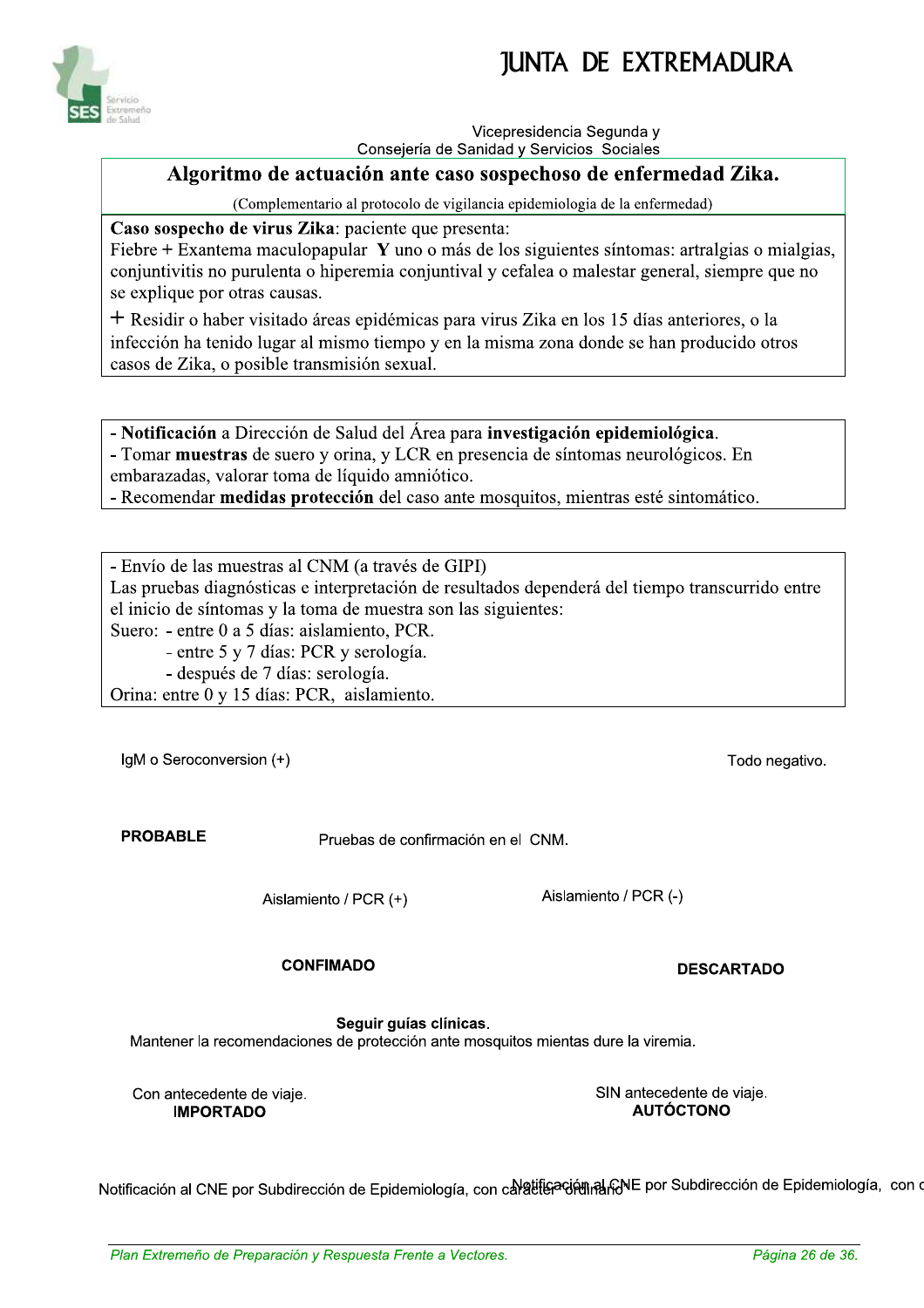

#### Vicepresidencia Segunda v Consejería de Sanidad y Servicios Sociales 3. Vigilancia entomológica de mosquitos transmisores de enfermedad.

La Vigilancia Entomológica se emplea para obtener mediciones relativas de la población de vectores a lo largo del tiempo, y para facilitar las decisiones apropiadas y oportunas en lo referente a intervenciones de control, debiendo establecer la distribución geográfica y abundancia del mismo, ya que varía temporal y geográficamente.

Tras las alertas sanitarias emitidas por la OMS y otros organismos oficiales, debido a la detección en España de casos de dengue autóctono, es de especial relevancia buscar la posible presencia de *Aedes albopictus* (mosquito tigre), como principal vector de esta enfermedad y de otras arbovirosis (Zika, chikungunya, etc.).

En el año 2018 se inició esta vigilancia, en colaboración con la Unidad de Parasitología de la Facultad de Veterinaria de la Universidad de Extremadura, detectando su presencia por primera vez en Extremadura, concretamente en 4 municipios de la región.

Durante el 2019:

- $\bullet$ Se ha proseguido con el plan de vigilancia y control del mosquito tigre, aumentando esos puntos de vigilancia, gracias a la acción llevada a cabo por el personal sanitario (veterinarios y farmacéuticos) de centros de salud de las localidades donde se situaron las trampas de captura.
- Se instalaron 31 puntos de vigilancia, en 18 municipios extremeños, con un total de 92 trampas de oviposición durante los meses de abril a octubre. Se analizaron un total de 1129 tablillas y se detectaron 2 municipios con tablillas positivas a huevos de Aedes albopictus (mosquito tigre).
- Además, se detectaron otras tablillas con huevos que resultaron ser *Aedes echinus* en un municipio.

Esta vigilancia, se mantendrá en el futuro, a no ser que la situación real, otros factores climáticos, epidemiologicos y científicos, así lo determinaran.

| Responsabilidad-competencia | Dirección General de Salud Pública en        |  |  |  |
|-----------------------------|----------------------------------------------|--|--|--|
|                             | colaboración y convenio con otros organismos |  |  |  |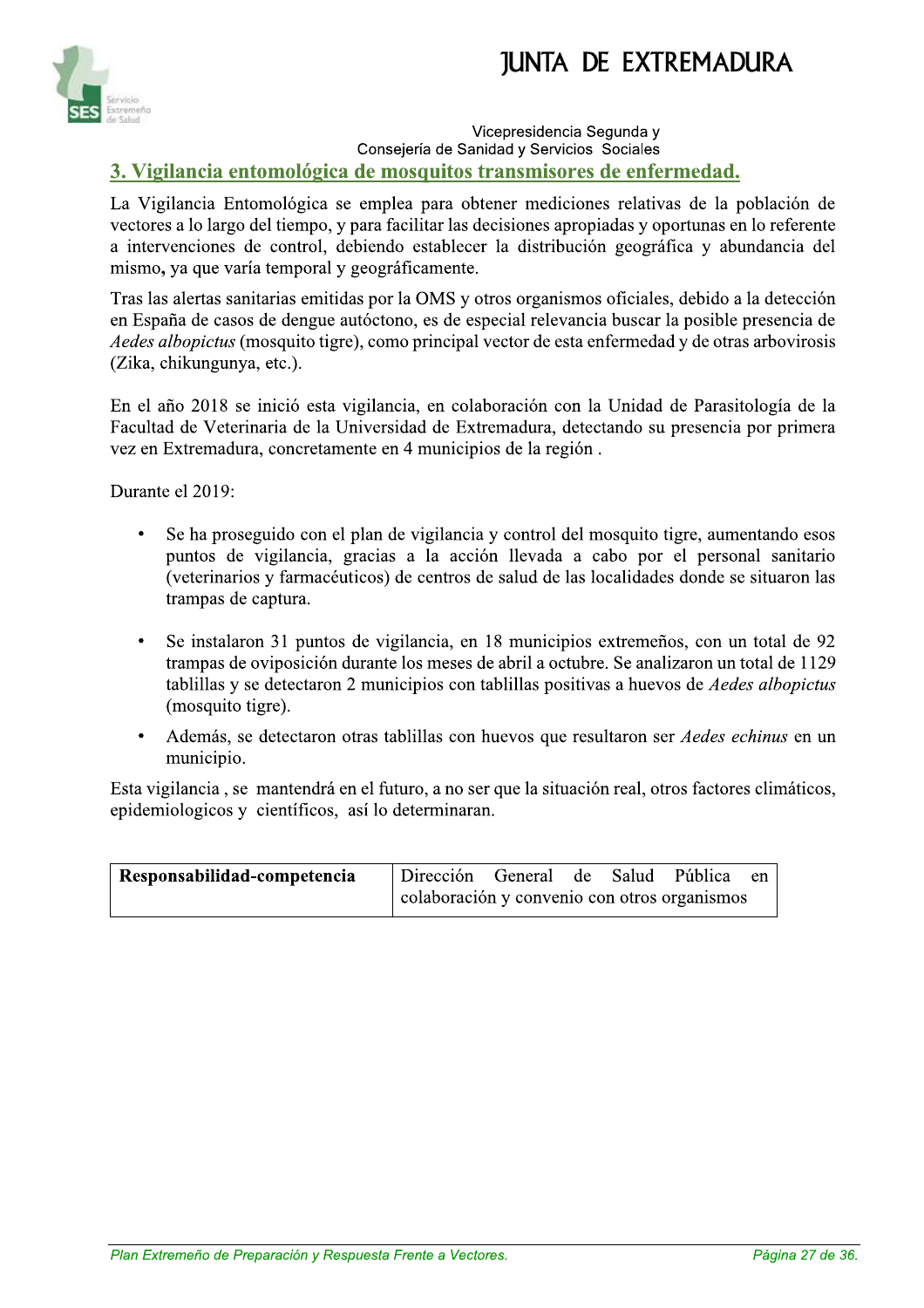

#### Vicepresidencia Segunda y Consejería de Sanidad y Servicios Sociales

#### Actuaciones en función del nivel de riesgo  $\blacksquare$

Tal y como se establece en el Plan Nacional de Preparación y Respuesta frente a Enfermedades Transmitidas por Vectores, y considerando los resultados de la vigilancia entomológica y epidemiológica que se vayan obteniendo, desde el Servicio Extremeño de Salud, se coordinará la gestión de las actuaciones en los distintos niveles de riesgo con los departamentos y administraciones que puedan estar afectados o con los que sea necesaria la colaboración.

| <b>Nivel</b><br><b>Riesgo</b> | Probabilidad<br>aparición<br>casos/brotes | Definición de la situación                                                                                                                                                                                                                                                                                                                                                                              | Vigilancia, prevención y control                                                                                                                                                                                                                                                                                                                                                                                                                                                                         |
|-------------------------------|-------------------------------------------|---------------------------------------------------------------------------------------------------------------------------------------------------------------------------------------------------------------------------------------------------------------------------------------------------------------------------------------------------------------------------------------------------------|----------------------------------------------------------------------------------------------------------------------------------------------------------------------------------------------------------------------------------------------------------------------------------------------------------------------------------------------------------------------------------------------------------------------------------------------------------------------------------------------------------|
| $\bf{0}$                      | Ninguno o<br>negligible                   | Cualquier situación<br>А.<br>$\overline{a}$<br>de clima<br>$\overline{\phantom{a}}$<br><b>B.</b><br>Vectores adultos<br>÷,<br>ausentes o inactivos<br>L,<br>C.<br>Sin casos humanos<br>D.<br>Detección de caso<br>L,<br>importado                                                                                                                                                                       | Información a los viajeros con destino a zonas endémicas<br>Educación comunitaria<br>Vigilancia humana<br>Encuesta epidemiológica de caso y confirmación microbiológica de<br>caso<br>Vigilancia entomológica                                                                                                                                                                                                                                                                                            |
| 1                             | Remota                                    | Clima favorable a la actividad<br>$\overline{2}$ .<br>del vector (habitualmente:<br>primavera, verano y otoño)<br>Presencia de vectores adultos<br>3.<br>4.<br>Detección de caso probable<br>importado en fase no virémica o<br>caso en que, habiendo pasado el<br>periodo virémico en España,<br>han transcurrido más d e45 días<br>desde el inicio de síntomas                                        | Respuesta al nivel 0, más:<br>Medidas preventivas y de control de vectores                                                                                                                                                                                                                                                                                                                                                                                                                               |
| $\overline{2}$                | Posible                                   | A)<br>Clima favorable a la actividad del<br>vector (habitualmente: primavera,<br>verano y otoño)<br>Presencia de vectores adultos<br>B)<br>Detección de caso probable<br>C)<br>importado en fase virémica o que<br>haya pasado todo o parte del periodo<br>virémico en España                                                                                                                           | Respuesta al nivel 1, más:<br>Determinación del perímetro de intervención<br>Inspección entomológica en el entorno del caso<br>Revisión de actuaciones de control vectorial. Si procede,<br>control adulticida intensificación del control de mosquitos<br>adultos en caso de presencia de virus en las muestras de<br>mosquitos<br>Valoración del control de los vectores en las áreas privadas<br>Revisión y adaptación de la vigilancia virológica<br>Vigilancia activa de posibles casos secundarios |
| 3                             | Probable                                  | Clima favorable a la actividad<br>$\overline{2}$ .<br>del vector (habitualmente:<br>primavera, verano y otoño)<br>Presencia de vectores adultos<br>3.<br>Condiciones ambientales<br>4.<br>óptimas para incubación<br>extrínseca y supervivencia del<br>vector<br>5.<br>Casos (2 o más) autóctonos<br>probables y/o confirmado                                                                           | Respuesta al nivel 2, más:<br>Difusión de información ciudadana para evitar picaduras (uso de<br>repelentes, protección personal)<br>Alerta de los servicios sanitarios para vigilancia activa (búsqueda de<br>casos en humanos)<br>Revisión y adaptación, si procede, de las medidas de control vectorial, en<br>especial las de control adulticida                                                                                                                                                     |
| 4                             | <b>Brote</b>                              | Clima favorable a la actividad<br>6.<br>del vector (habitualmente:<br>primavera, verano y otoño)<br>$\blacksquare$<br>7.<br>Presencia de vectores adultos<br>Condiciones ambientales<br>8.<br>óptimas para incubación<br>extrínseca y supervivencia del<br>$\blacksquare$<br>vector<br>9.<br>Casos (2 o más) autóctonos<br>probables y/o confirmados en<br>humanos<br>Zona geográfica delimitada<br>10. | Respuesta al nivel 3, más:<br>Difusión de información ciudadana para evitar picaduras (evitar<br>áreas con gran densidad de vectores)<br>Mantenimiento de la vigilancia viral y de casos en humanos<br>Alerta en instauración de vigilancia activa en atención primaria en<br>una zona delimitada según el domicilio de los casos relacionados<br>(búsqueda de casos en humanos)<br>Reforzar las acciones de control vectorial                                                                           |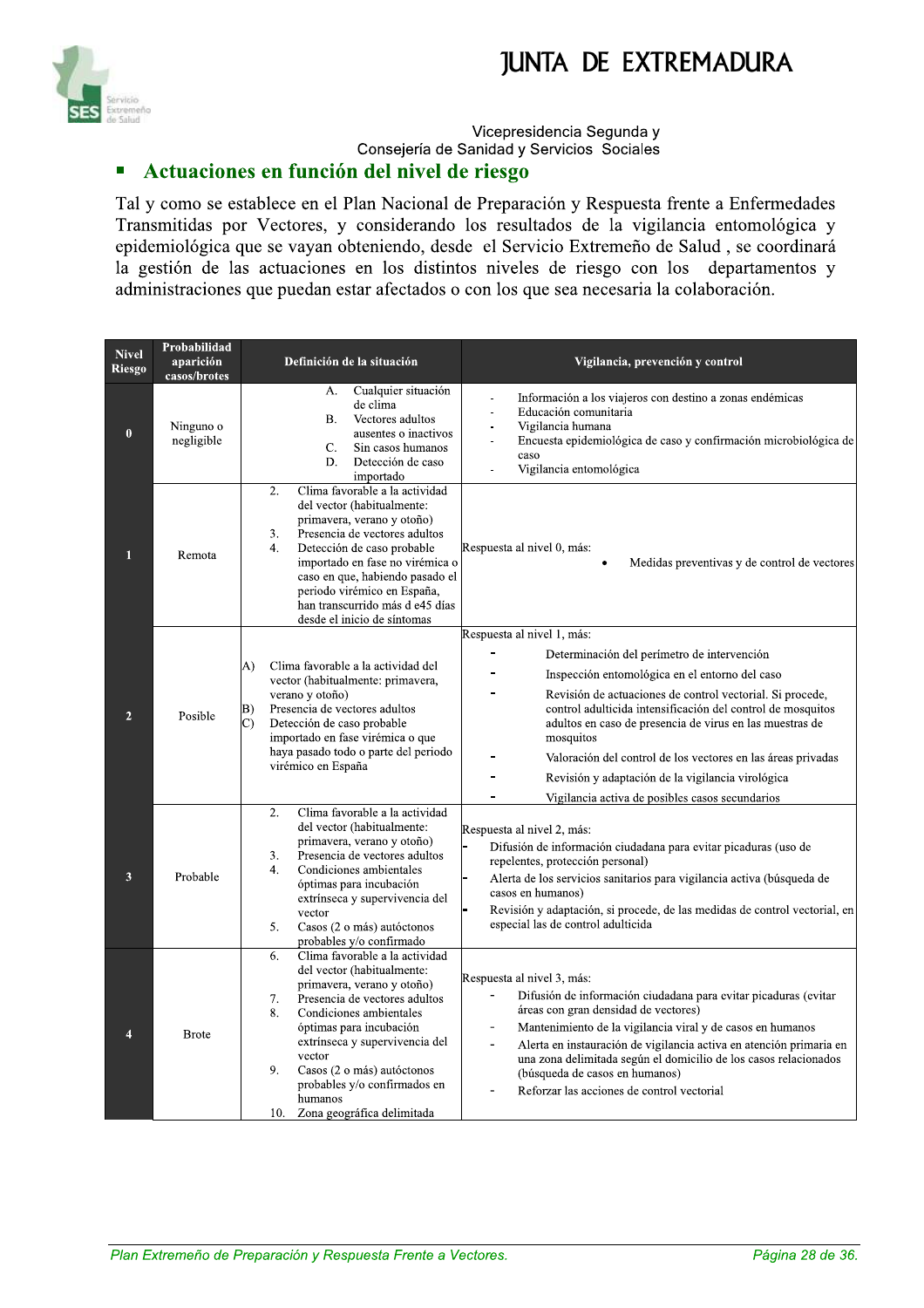#### Vicepresidencia Segunda v Consejería de Sanidad y Servicios Sociales

| <b>Nivel</b><br><b>Riesgo</b> | Probabilidad<br>aparición<br>casos/brotes | Definición de la situación                                                                                                                                                                                                                                                                                                                                                                                                   | Vigilancia, prevención y control                                                                                                                                                                                                    |
|-------------------------------|-------------------------------------------|------------------------------------------------------------------------------------------------------------------------------------------------------------------------------------------------------------------------------------------------------------------------------------------------------------------------------------------------------------------------------------------------------------------------------|-------------------------------------------------------------------------------------------------------------------------------------------------------------------------------------------------------------------------------------|
| 5                             | Epidemia/endem<br>ia                      | Clima favorable a la actividad<br>11.<br>del vector (habitualmente:<br>primavera, verano y otoño)<br>Presencia de vectores adultos<br>12.<br>condiciones ambientales<br>13.<br>óptimas para incubación<br>extrínseca y supervivencia del<br>vector<br>Múltiples casos autóctonos<br>14.<br>probables y/o confirmados en<br>humanos<br>Elevada tasa de ataque<br>15.<br>Amplia distribución geográfica<br>16.<br>de los casos | Respuesta al nivel 4, más:<br>Alerta e instauración de la vigilancia activa en los hospitales y atención<br>primaria en todo el territorio<br>Coordinar la respuesta por el Ministerio de Sanidad, Servicios Sociales e<br>Igualdad |

### Información, difusión y sensibilización

Además de las medidas que se adopten por las administraciones, los ciudadanos pueden jugar un papel importante, tal y como se ha indicado en el apartado 1.

Estas acciones son especialmente importantes en las zonas donde se hayan establecido mosquitos vectores de enfermedades, como en el caso del mosquito tigre.

Las acciones de sensibilización a la población son elementos clave en la prevención y el control de los mosquitos ya que una parte significativa del hábitat de estos insectos puede ser reducida con pequeñas pero importantes modificaciones de estos espacios.

Para inducir esta actitud proactiva en un porcentaje significativo de la población, se debe ayudar a los ciudadanos a conocer el problema y las soluciones posibles, y a convencerlos de la necesidad de actuar así. Es ésta la finalidad de las campañas de sensibilización y educación.

Para ello, las autoridades locales, con el asesoramiento y ayuda de la dirección general de salud pública, podrán programas y promover, charlas, *información escrita*<sup>3</sup> y similares si así lo solicitan.

| Responsabilidad-competencia | Administración Local y Dirección General de Salud |
|-----------------------------|---------------------------------------------------|
|                             | Pública del SES.                                  |

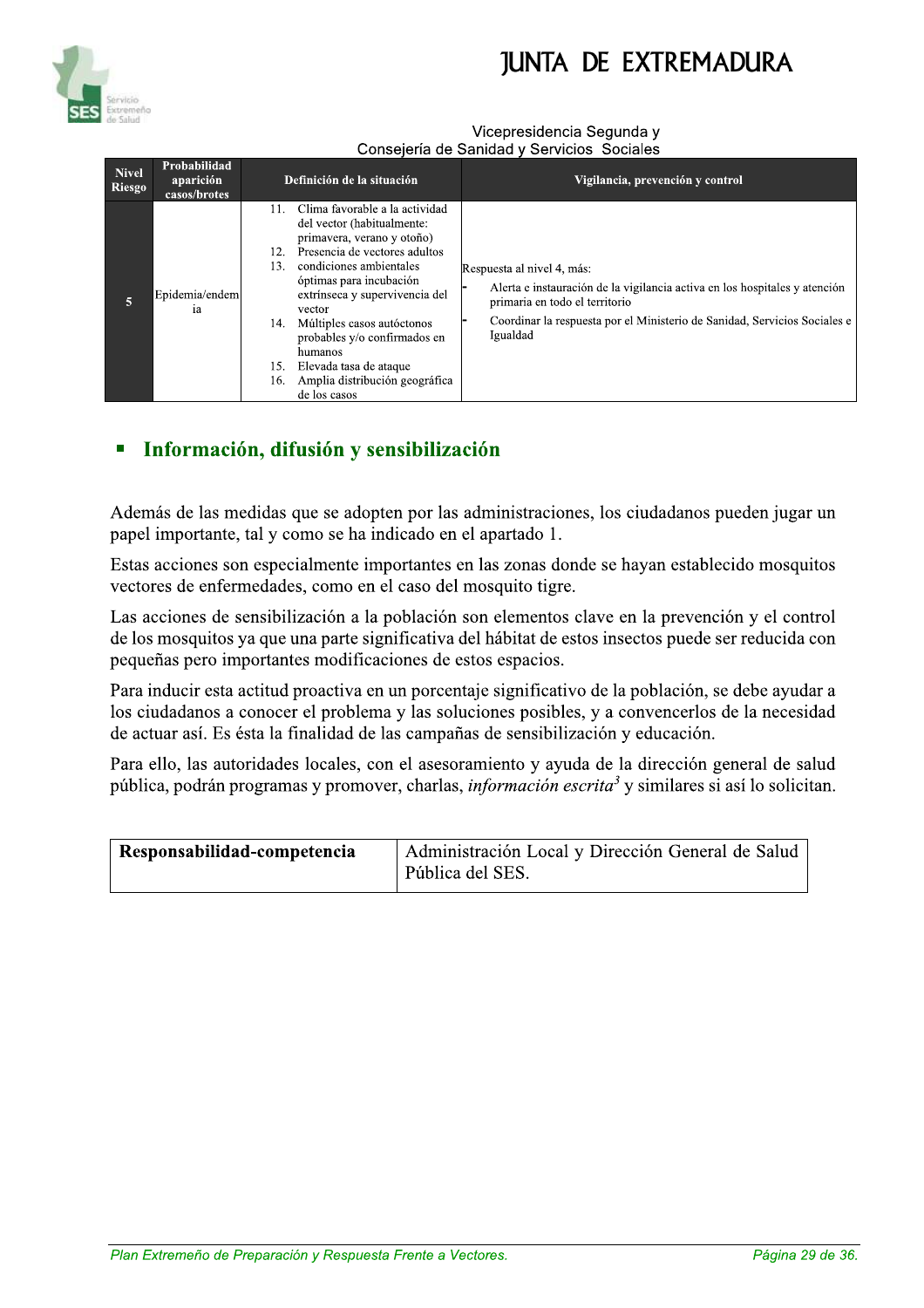

vice cepresidencia Segunda y Consejeria de Sanidad y Servicios Sociales

Anexos.

### ANEXO I.

### CONSEJOS DE UTILIZACIÓN DE REPELENTES E INSECTICIDAS

### REPELENTES DE INSECTOS

Los repelentes de insectos son productos que protegen de las picaduras de los insectos que pican, pero no de los insectos con aguijón, como avispas, abejas y algunas hormigas. Los repelentes pueden contener sustancias activas de síntesis o de origen natural. La cantidad de sustancia activa que contienen los repelentes de insectos varía de un producto a otro, por lo que es necesario leer la etiqueta de cualquier producto que se use y se sigan las instrucciones de aplicación.

Los repelentes de uso corporal se aplican sobre la piel expuesta y repelen el insecto, pero no lo matan. Las sustancias activas con eficacia probada son:

DEET (NN, dietil-3-metilbenzamida o NN, dietil-m-toluamida): es eficaz para la mayoría de las especies de insectos y arácnidos. Las concentraciones utilizadas van desde el 15% hasta el 50%. El DEET se ha preparado en múltiples fórmulas: soluciones, lociones, cremas, geles, aerosoles o  $\gamma$  espray y toallitas impregnadas. Hay que resaltar que la protección que ofrece va a depender, además de la concentración de otros factores como son: la formulación y la forma de aplicación. Para mosquitos, son útiles las concentraciones entorno al 20% que generan un efecto repelente de unas 4-8 horas. Los repelentes con DEET no se aplicarán en niños menores de 2 años.

Los productos con DEET deberán usarse de acuerdo a lo establecido en su etiquetado y/o prospecto del producto, una aplicación incorrecta podría producir efectos adversos como: insomnio y cambios de estado de ánimo. Este compuesto tiene propiedades disolventes de los plásticos y tejidos sintéticos. No se deben utilizan junto a cremas solares. En caso de hacerlo, se debe aplicar el repelente al menos 30 minutos después de las cremas, ya que puede disminuir la eficacia de las cremas protectoras solares.

IR3535 (3-N-butil-n-acetil aminopropionato de etilo): se trata de un compuesto con una estructura química similar al aminoácido alanina, que es activo contra los mosquitos, las garrapatas y las moscas que pican. Recientemente a nivel de la UE se ha realizado una evaluación de esta sustancia en formulaciones que contienen IR3535 al 20%, se considera que el producto es eficaz y se puede aplicar en adultos y niños. No obstante, se recomienda que en niños menores de 3 años y medio sólo se aplique una vez al día. No debe ser aplicado en el tronco, sino solamente en brazos, manos, piernas y cara. No se debe utilizar junto a cremas solares. En caso de hacerlo, se debe aplicar el repelente al menos 30 minutos después de las cremas, ya que puede disminuir la eficacia de las cremas protectoras solares.

Icaridin (carboxilado de hidroxietil isobutil piperidina): es un derivado de la pimienta, utilizado en concentraciones que oscilan entre el 10 y el 20%. Presenta actividad ante las garrapatas, los  $M$ mosquitos y las moscas. Concretamente, en algunos estudios utilizando concentraciones al 20% se ha observado que presenta protección frente a especies de mosquitos de los géneros Aedes, Culex y Anopheles durante 6 h. No es graso. No daña los plásticos ni los tejidos.

Citriodioi: se obtene de un tipo de eucalipio (Eucalypius citriodora) que genera un compuesto<br>químico denominado PMD (p-metano-3,8 diol) con capacidad repelente. Estos preparados en<br>concentraciones del 30% ofrecen una prot Citriodiol: se obtiene de un tipo de eucalipto (Eucalyptus citriodora) que genera un compuesto químico denominado PMD (p-metano-3,8 diol) con capacidad repelente. Estos preparados en concentraciones del 30% ofrecen una protección frente a especies de los mosquitos de los géneros Aedes, Culex y Anopheles durante 4-6h.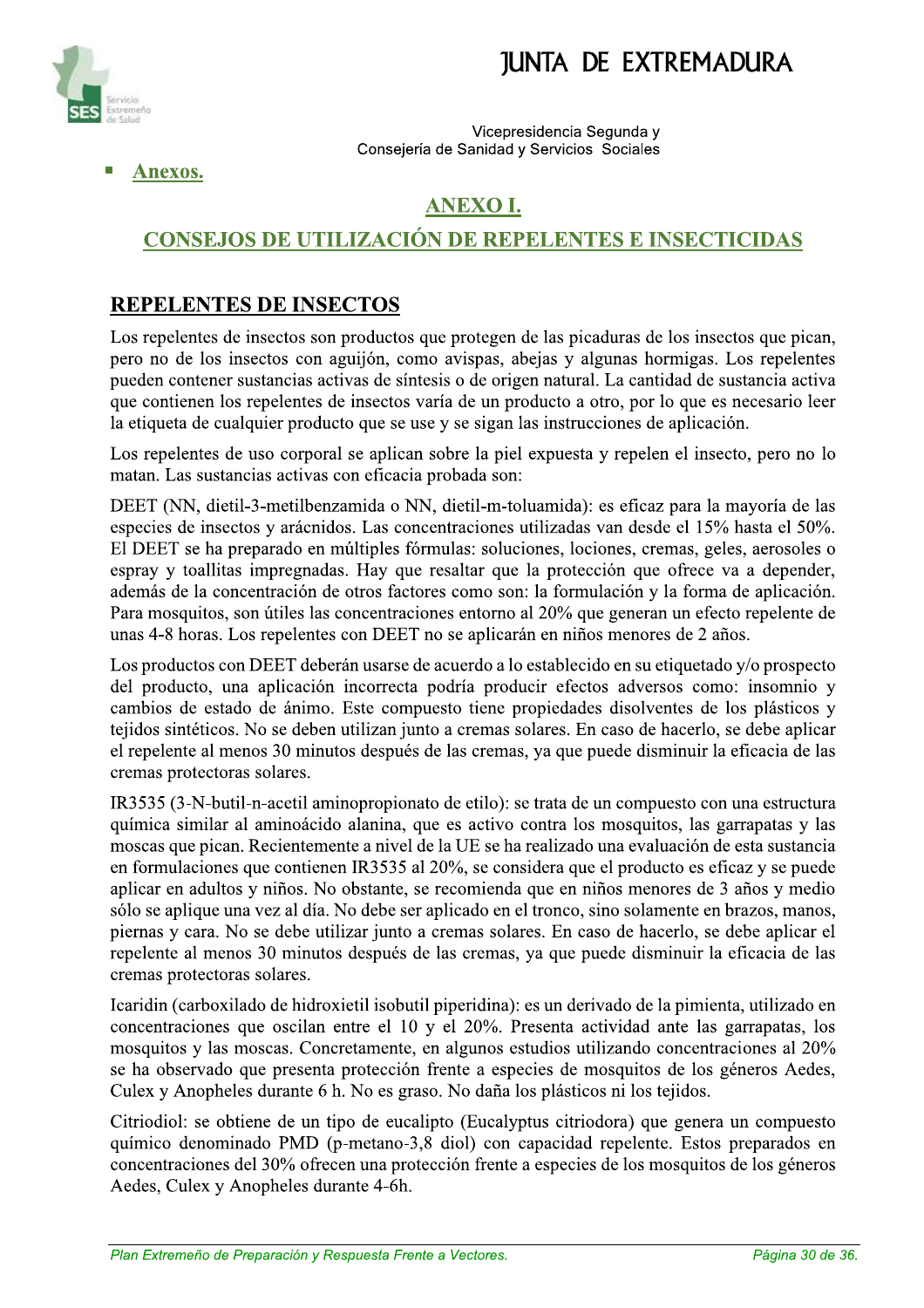

#### Vicepresidencia Segunda v

Consejería de Sanidad y Servicios Sociales Los productos de uso tópico autorizados por la Agencia Española de Medicamentos y Productos pueden consultar **Sanitarios** enlace: se en el http://www.aemps.gob.es/cosmeticosHigiene/cosmeticos/docs/listado-repelentes-insectos-virus-Zika.pdf.

A su vez, la relación de productos repelentes de uso no tópico autorizados por la DGSPCI del Ministerio de Sanidad, Consumo y Bienestar Social se pueden consultar en el siguiente enlace: http://mscbs.es/ciudadanos/saludAmbLaboral/prodQuimicos/sustPreparatorias/biocidas/home.ht m (Ver en la página 44 de este documento la nota a pie de página)

La eficacia de los repelentes de insectos que se presentan en forma de pulsera o tobillera se produce en base a la difusión continua de las sustancias activas volátiles al entorno próximo, ya que producen una nube alrededor de la zona del cuerpo donde se coloca la pulsera (muñeca o tobillo). y por lo tanto la superficie corporal protegida frente a las picaduras de los insectos es menor, y puede crear una falsa sensación de protección. Por ello, en las zonas de riesgo de transmisión de enfermedades por mosquitos y en aquellos casos en que las condiciones externas así lo aconsejen, se deben utilizar repelentes que se apliquen directamente sobre la piel (loción, spray, gel...).

#### Recomendaciones para el uso seguro de repelentes

La duración del efecto repelente varía mucho dependiendo de:

 $\checkmark$ - Principio activo: cada principio activo tiene una efectividad determinada.

 $\checkmark$ - Concentración: La concentración junto con otros factores como son la formulación y la forma de aplicación influirán en la protección. Leer las recomendaciones indicadas en la etiqueta o en el prospecto que acompaña el producto.

 $\checkmark$ -Tipo de formulación: las presentaciones microencapsuladas presentan una liberación sostenida que puede alargar la duración del efecto.

- $\checkmark$ - Temperatura ambiente.
- $\checkmark$ - Sudoración.

 $\ddot{\phantom{0}}$ 

 $\checkmark$ - Exposición al agua.

 $\checkmark$ - Uso de protectores solares en crema: Si se han de usar repelentes de mosquito y crema fotoprotectora se aconseja verificar su compatibilidad en el prospecto del producto y seguir las indicaciones. Lo más recomendable es aplicar el fotoprotector primero, dejar absorber y después aplicar el repelente.

#### Consideraciones generales para el uso de repelentes de uso tópico:

- Leer y seguir las instrucciones de la etiqueta para asegurar un uso adecuado. Asegurarse de qué cantidad se debe aplicar y de la frecuencia de aplicación recomendada.
- Usar los productos durante los períodos en que pican los insectos y repetir la aplicación en función de la duración del producto indicada en la etiqueta del producto.
- Aplicar repelente en zonas de piel expuesta, nunca en piel cubierta por la ropa.
- Evitar el contacto con mucosas, párpados o labios. Tampoco se debe aplicar sobre heridas, piel sensible, quemada por el sol o dañada ni sobre pliegues profundos de la piel (axilas, ingles, etc.).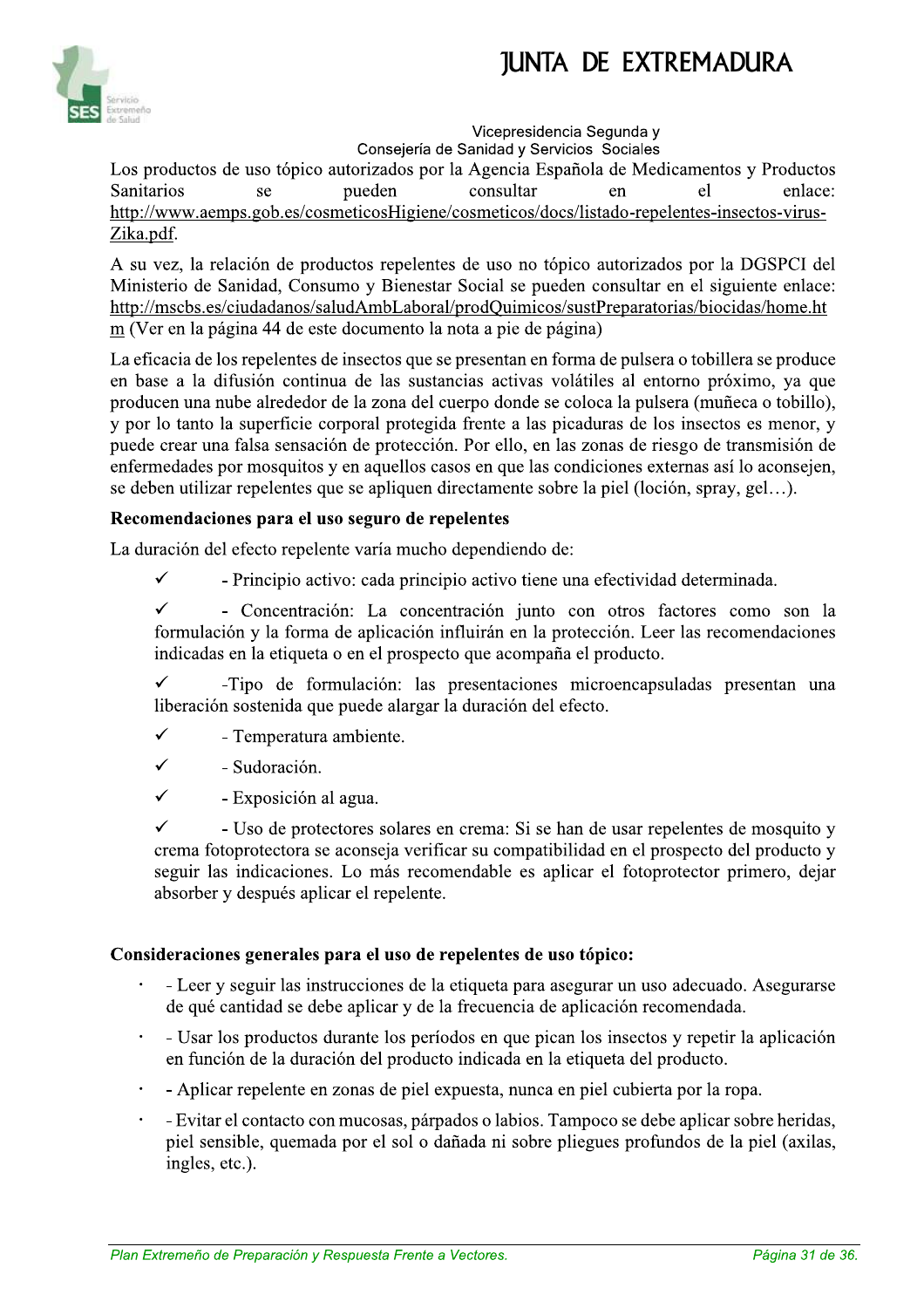

#### Vicepresidencia Segunda v

Consejería de Sanidad y Servicios Sociales

- Nunca utilizar el spray directamente sobre la cara. Aplicarlo en las manos y después con las manos distribuirlo en el rostro.
- Preferiblemente usar los repelentes con spray en ambientes abiertos para evitar  $\bullet$ inhalación.
- No aplicar el spray cerca de alimentos o aguas de bebida.  $\ddot{\phantom{0}}$
- Lavarse las manos siempre después de su aplicación.  $\ddot{\phantom{0}}$
- Pueden ser necesarias aplicaciones repetidas cada 3-4 horas, dependiendo del producto  $\ddot{\phantom{0}}$ utilizado, especialmente en climas cálidos y húmedos donde se puede sudar de forma profusa según lo indicado en las indicaciones del fabricante.
- Lavar la piel tratada con jabón y agua cuando ya no sea necesaria la protección.
- Guardar el repelente de forma segura fuera del alcance de los menores.  $\ddot{\phantom{0}}$
- Comprobar en la etiqueta que no existen advertencias de inflamabilidad. Si es así, no  $\ddot{\phantom{0}}$ utilizar cerca de llamas o cigarrillos encendidos.
- No usar ningún repelente sobre mascotas u otros animales a menos que la etiqueta advierta de que sí se puede hacer.
- Si va a usar protector solar al mismo tiempo que un repelente, lea primero la etiqueta de este último. Como norma general, se debe aplicar primero el protector solar, y tras esperar al menos 30 minutos, el repelente.

#### Consideraciones especiales para el uso de repelentes en menores:

- En menores, siempre que sea posible, es mejor utilizar mosquiteras y otras barreras físicas y  $\mathbf{1}$ usar vestimenta que proteja la piel, además de evitar zonas en las que hay mosquitos. Si fuera necesario usar repelentes porque el riesgo de picadura por mosquito infectado es muy alto, consultar el etiquetado y/o el prospecto del producto antes de su aplicación para valorar qué producto es el más adecuado y cómo utilizarlo; es mejor que sea aplicado siempre por un adulto o bajo su supervisión.
- 2 No aplicar nunca en niños menores de dos meses. En caso de utilizarlos en niños mayores de dos meses, se deberá consultar el etiquetado y/o prospecto del producto antes de su aplicación.

#### Consideraciones especiales para embarazadas:

Los repelentes de uso tópico pueden ser usados siguiendo las recomendaciones del fabricante por mujeres embarazadas o en periodo de lactancia pues los riesgos de adquirir enfermedades a través de la picadura de los mosquitos superan a los posibles riesgos asociados al uso de repelentes. Se recomienda que las mujeres embarazadas o en periodo de lactancia hagan uso de las recomendaciones de barreras físicas como no salir en las horas de mayor riesgo de picaduras, usar mosquiteras y aire acondicionado en casa, vestir con ropas que cubran la mayor superficie corporal posible, etc.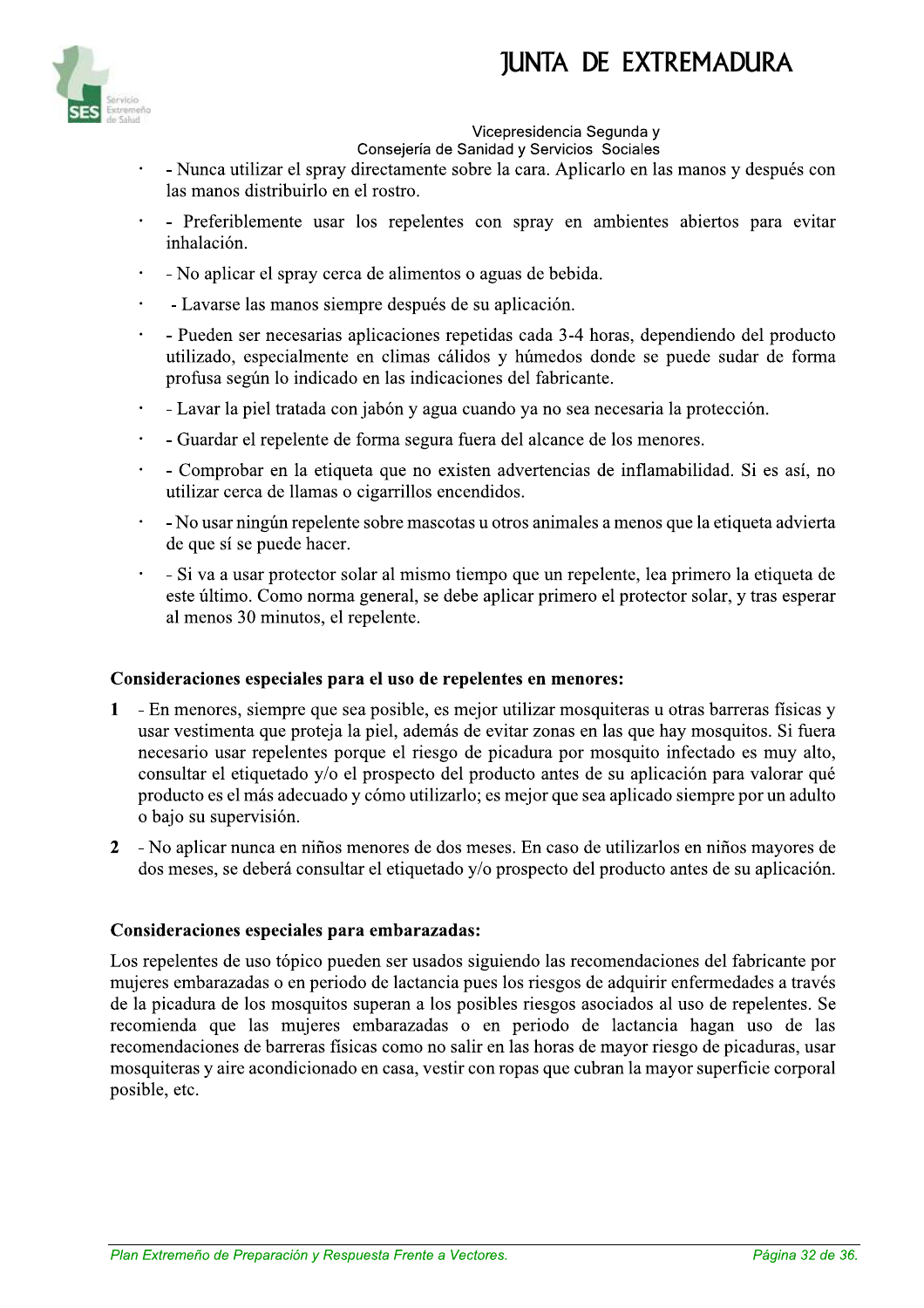

#### Vicepresidencia Segunda v Consejería de Sanidad y Servicios Sociales

#### Reacciones a repelentes de insectos:

Si sospecha que tiene una reacción, como por ejemplo una erupción, a un repelente de insectos, suspenda el uso del producto y lave la piel con agua y jabón. Después llame al centro de control de intoxicaciones al 91 562 04 20 o, si acude al centro de salud, lleve el envase del repelente.

#### **INSECTICIDAS**

Los productos biocidas/insecticidas que se utilicen, incluidos los autorizados para el público en general, deben estar inscritos en el Registro Oficial de plaguicidas o en el Registro Oficial de Biocidas de la Dirección General de Salud Pública, Calidad e Innovación del Ministerio de Sanidad, Consumo y Bienestar Social.

http://www.mscbs.gob.es/ciudadanos/saludAmbLaboral/prodQuimicos/sustPreparatorias/biocida  $s/$ 

Los biocidas deben utilizarse siguiendo estrictamente las indicaciones especificadas en sus etiquetas, para los autorizados para uso por público general, y las condiciones establecidas en las resoluciones de inscripción en los Registros mencionados, entre las que se incluyen los usos y las aplicaciones autorizados, las medidas de precaución y seguridad a tener en cuenta y el plazo de seguridad, si procede, en los autorizados para uso por personal profesional y profesional especializado.

El personal que aplica biocidas debe tener la capacitación necesaria para hacer esta tarea. Los productos autorizados para el uso de personal profesional especializado requieren que este personal tenga el carné de aplicador de tratamientos DDD de nivel básico o cualificado, de acuerdo con la Orden de 8 de marzo de 1994, o bien alguna de las titulaciones o certificaciones que previsto en el Real Decreto 830/2010, de 25 de junio, por el que se establece la normativa reguladora de la capacitación para realizar tratamientos con biocidas (48). Por otra parte, no se requiere esta capacitación para aplicar los productos biocidas que están explícitamente autorizados para el uso del público en general, los cuales se utilizar en el ámbito doméstico.

Si las actuaciones de control las realiza una empresa o servicio a terceros o corporativo en el ámbito ambiental, éste debe estar inscrito en el Registro Oficial de Establecimientos y Servicios Plaguicidas de su respectiva Comunidad Autónoma.

La toma de la decisión es uno de los pasos más importantes en el proceso de elección de un biocida y debería ser llevado a cabo por expertos cualificados y basado en criterios y procedimientos sólidamente establecidos pertinentes para el uso previsto del biocida. Es importante tener acceso a los datos de calidad para poder tomar decisiones informadas que garantizarán que los productos registrados tengan el desempeño como está previsto y no causen efectos adversos inaceptables para las personas y el medioambiente.

Al considerar la necesidad de un biocida, hay que sopesar los beneficios en relación a los riesgos que representará su uso. Las preguntas importantes que se deben considerar son: si la(s) plaga(s) contra la(s) cual(es) el biocida será utilizado ha superado los umbrales que se consideran como tolerables y/o supone un riesgo constatado de transmisión de enfermedades; si están disponibles alternativas apropiadas (no químicas) o químicos menos tóxicos con buen rendimiento de costo/efectividad; si hay necesidad de utilizarlo en el manejo de la resistencia a biocidas; o si el uso del biocida es compatible con los enfoques del manejo integral de plagas (MIP) y del manejo integral de vectores (MIV).

En la selección de un biocida y una formulación apropiada, se debe considerar: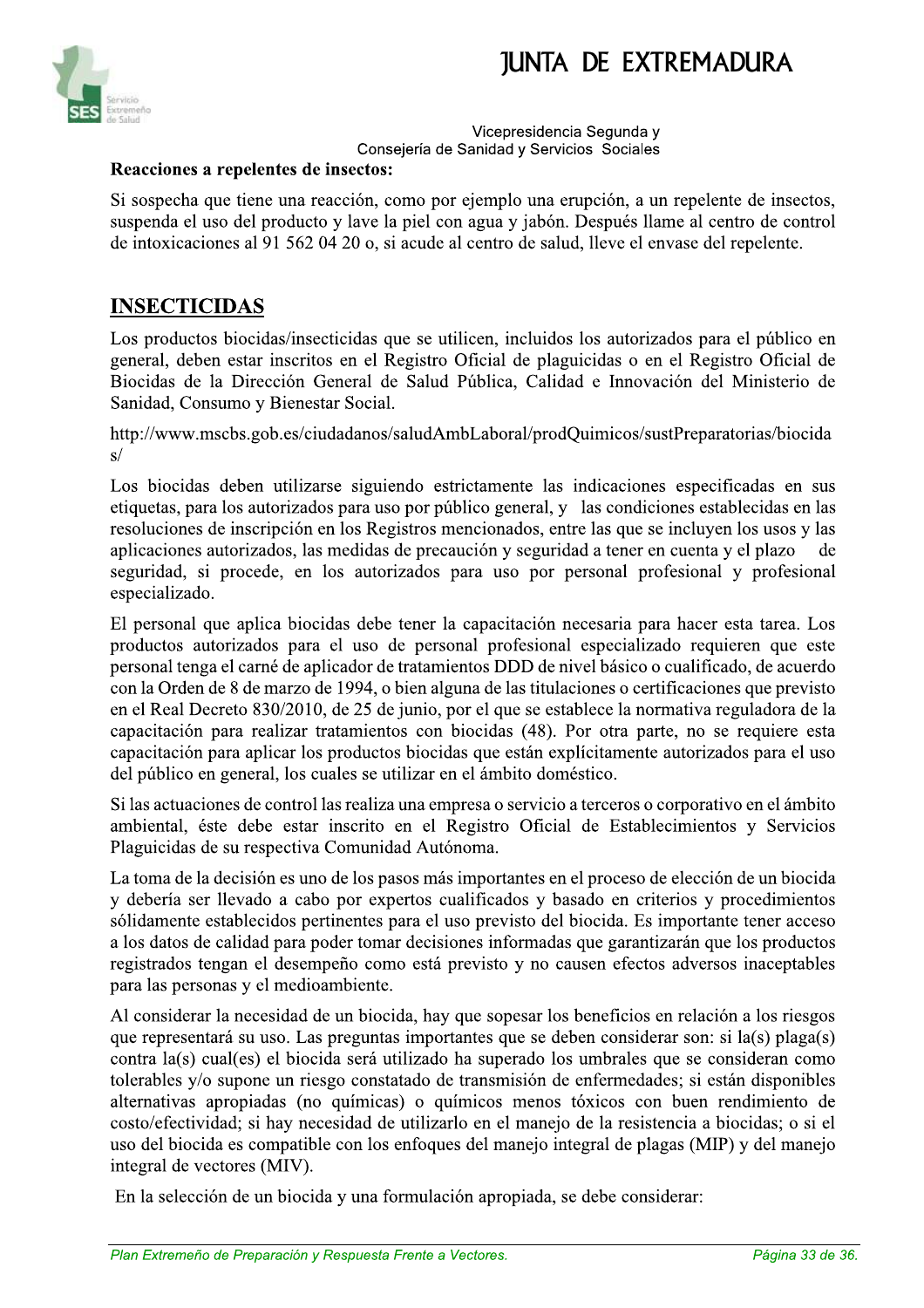

#### Vicepresidencia Segunda v

Consejería de Sanidad y Servicios Sociales

• La eficacia biológica del biocida (incluvendo la actividad residual en su caso) contra la plaga objetivo o vector, teniendo en cuenta la fase del ciclo biológico del insecto que se quiere llegar a controlar;

• La susceptibilidad de las diferentes fases del ciclo biológico de la especie objetivo a los biocidas y su papel en la prevención y el manejo de la resistencia;

- · Los riesgos para la salud humana y el medio ambiente;
- · El estado de registro del producto;
- La existencia reconocida de recomendaciones para el uso previsto;

• La existencia de una capacidad adecuada para la entrega segura, la aplicación y gestión del ciclo de vida (por ejemplo, distribución, almacenamiento y eliminación);

- Las obligaciones derivadas de los convenios internacionales; y
- · El coste económico operacional.

En el actual contexto de la emergencia y reemergencia de enfermedades transmitidas por vectores, en particular debido al cambio climático y la globalización del comercio, el control de vectores, incluyendo su componente biocida, es de crucial importancia.

Por último, mencionar a modo de apunte el control biológico. En los últimos años se viene desarrollando líneas de investigación innovadora pero no desprovista de controversia, tales como el control genético y el desarrollo de mosquitos que son resistentes a la infección por arbovirus.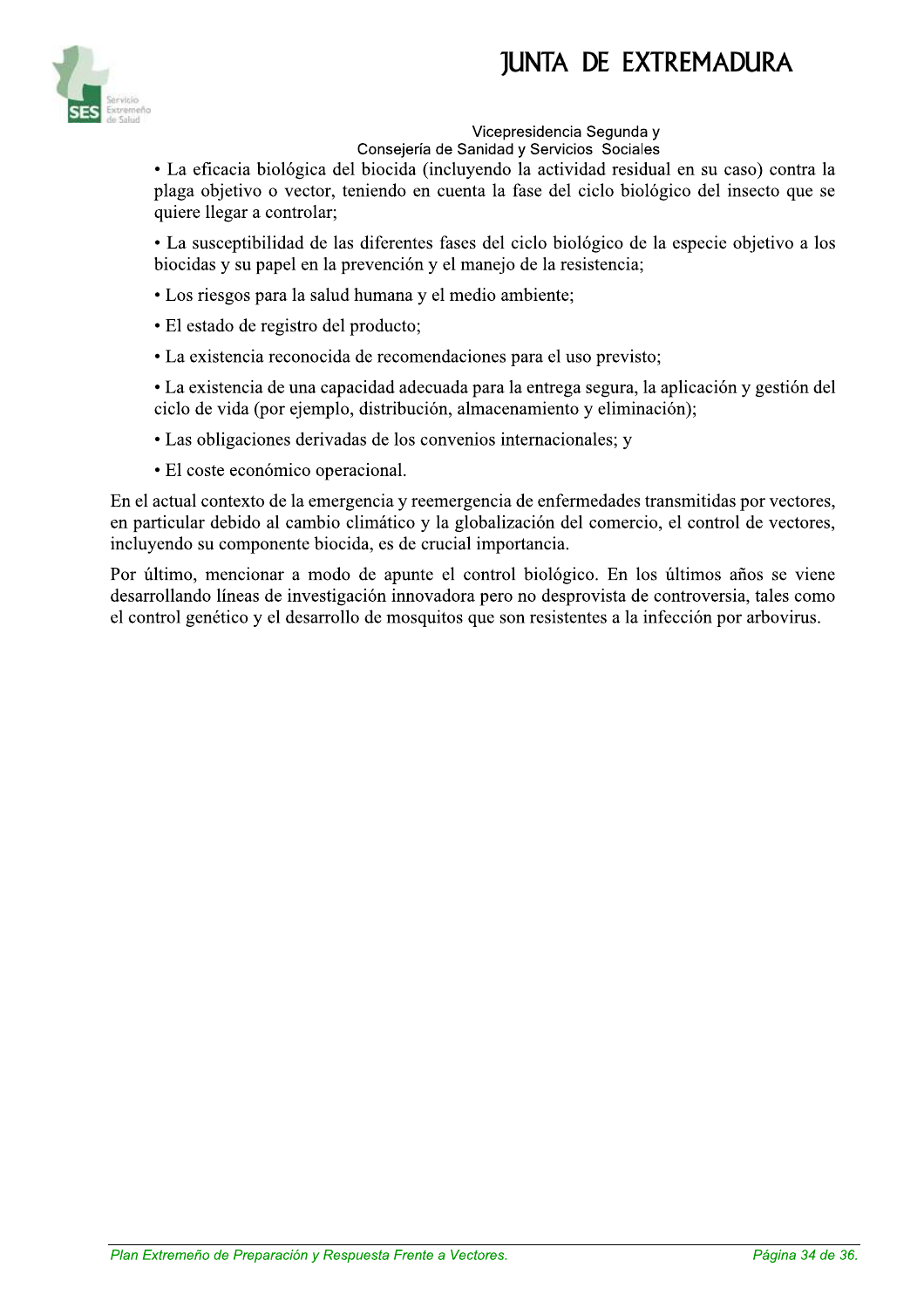

#### Vicepresidencia Segunda v Consejería de Sanidad y Servicios Sociales ANEXO II. MODELO TRÍPTICO INFORMATIVO

### PREVENCIÓN Y CONTROL DE MOSQUITOS.

Los mosquitos son insectos que pueden provocar molestias por sus picaduras. Además, en algunos casos pueden transmitir enfermedades a animales, a humanos o de animales a humanos.

#### ¿DÓNDE VIVEN LOS MOSQUITOS?

Los mosquitos prefieren aguas estancadas y poco profundas, en las cuales puedan poner sus huevos. Así los encontramos en pozos, charcas, ciertos cultivos como arrozales, y zonas pantanosas, pero también en hábitats no naturales "creados" por el hombre como contenedores de agua, canalones, etc...



#### ¿CÓMO PODEMOS EVITAR LAS MOLESTIAS QUE PROVOCAN?



Para evitar las molestias causadas por los mosquitos se puede actuar en dos ámbitos:

En el domiciliario o individual: responsabilidad personal.

En el de espacios públicos o comunes: responsabilidad municipal

En ambos campos las actuaciones serán siempre:

PRIMERO evitar su aparición.

**SEGUNDO:** luchar contra el mosquito y/o protegerse

#### ÁMBITO DOMICILIARIO O INDIVIDUAL ¿CÓMO PREVENIR LA APARICIÓN DE MOSQUITOS EN CASA?



Vaciar y limpiar todos los objetos que puedan acumular agua (jarras, cubos, ceniceros, juguetes, platos de animales domésticos, platos debajo de tiestos, puntos de riego de patios y jardines, canalones de tejados, etc.), resulta mucho más efectivo de lo que se piensa.

¿CÓMO ME PROTEJO CONTRA LAS PICADURAS SI YA HAY MOSQUITOS?